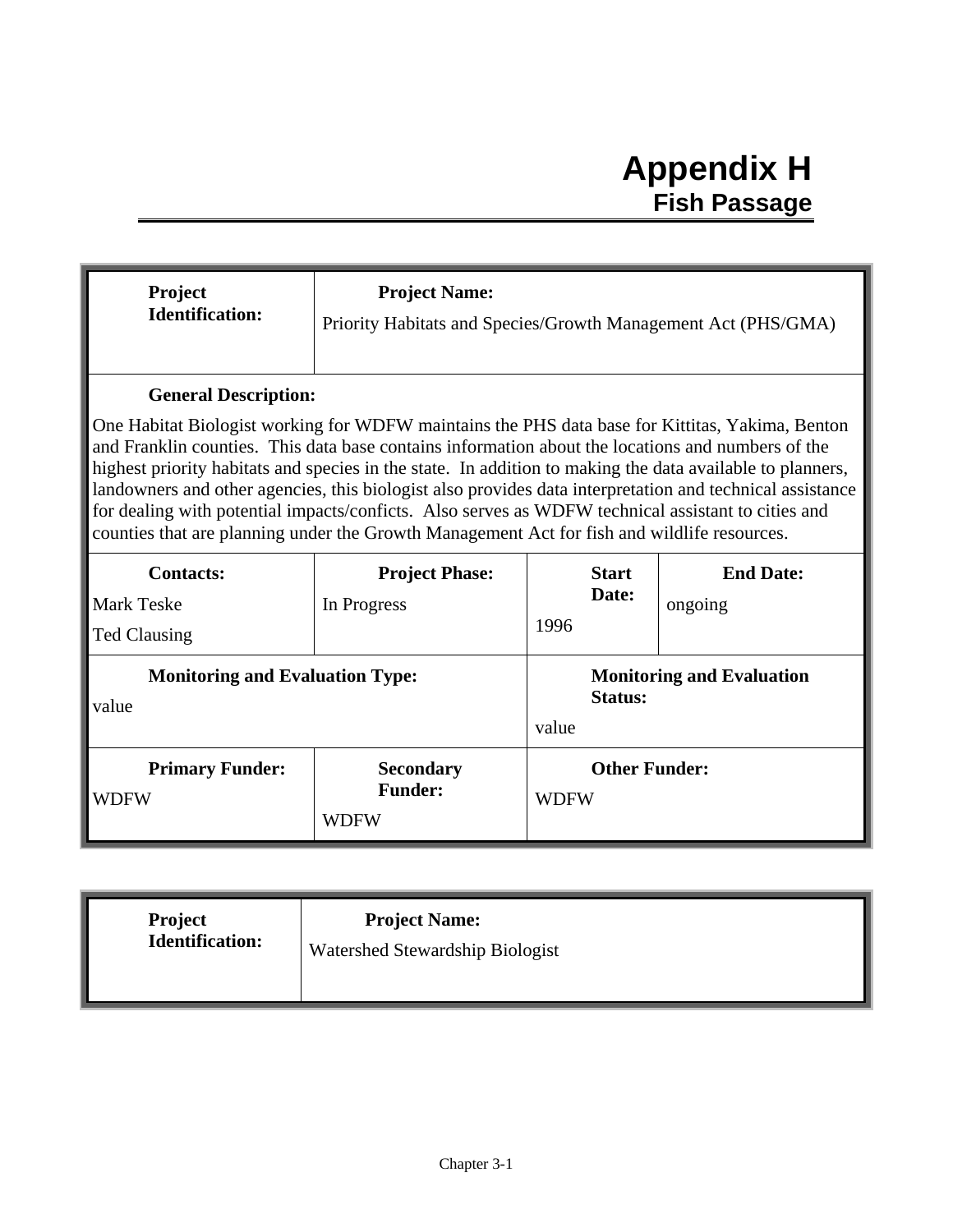One habitat biologist working for WDFW engages in Watershed Planning, Lead Entity, Subbasin Planning, Salmon Recovery Planning, Regional Fisheries Enhancement Group, Salmon Recovery Funding Board and other planning efforts in the Yakima Basin

| <b>Contacts:</b><br><b>Richard Visser</b><br>Ted Clausing | <b>Project Phase:</b><br>In Progress | 1999                                     | <b>Start</b><br>Date: | <b>End Date:</b><br>ongoing |
|-----------------------------------------------------------|--------------------------------------|------------------------------------------|-----------------------|-----------------------------|
| <b>Monitoring and Evaluation Type:</b>                    |                                      | <b>Monitoring and Evaluation Status:</b> |                       |                             |
| value                                                     |                                      | value                                    |                       |                             |
| <b>Primary Funder:</b>                                    | <b>Secondary</b><br><b>Funder:</b>   | <b>Other Funder:</b>                     |                       |                             |

| Project<br><b>Identification:</b><br>199603501                                                                                                                                                                                                                                                                                                                                                | <b>Project Name:</b><br>SATUS CREEK WATERSHED RESTORATION       |                                          |                  |  |  |
|-----------------------------------------------------------------------------------------------------------------------------------------------------------------------------------------------------------------------------------------------------------------------------------------------------------------------------------------------------------------------------------------------|-----------------------------------------------------------------|------------------------------------------|------------------|--|--|
|                                                                                                                                                                                                                                                                                                                                                                                               | <b>General Description:</b><br><b>Location: YAKIMA SUBBASIN</b> |                                          |                  |  |  |
| Summary Description: Improve fish habitat in the 400,000 acre Satus Creek watershed (Yakama<br>Reservation) by ameliorating major land-use impacts, rehabilitating improperly functioning ecosystem<br>processes, and monitoring physical and biological response. This watershed is critical to steelhead<br>recovery. It currently produces 35-50% of the steelhead in the Yakima Subbasin. |                                                                 |                                          |                  |  |  |
| <b>Contacts:</b>                                                                                                                                                                                                                                                                                                                                                                              | <b>Project Phase:</b>                                           | <b>Start</b>                             | <b>End Date:</b> |  |  |
| Tom McCoy                                                                                                                                                                                                                                                                                                                                                                                     | In Progress                                                     | Date:                                    |                  |  |  |
| <b>Shannon Adams</b>                                                                                                                                                                                                                                                                                                                                                                          |                                                                 | 7/15/96                                  |                  |  |  |
| <b>Monitoring and Evaluation Type:</b>                                                                                                                                                                                                                                                                                                                                                        |                                                                 | <b>Monitoring and Evaluation Status:</b> |                  |  |  |
| Implementation                                                                                                                                                                                                                                                                                                                                                                                |                                                                 | Implementation                           |                  |  |  |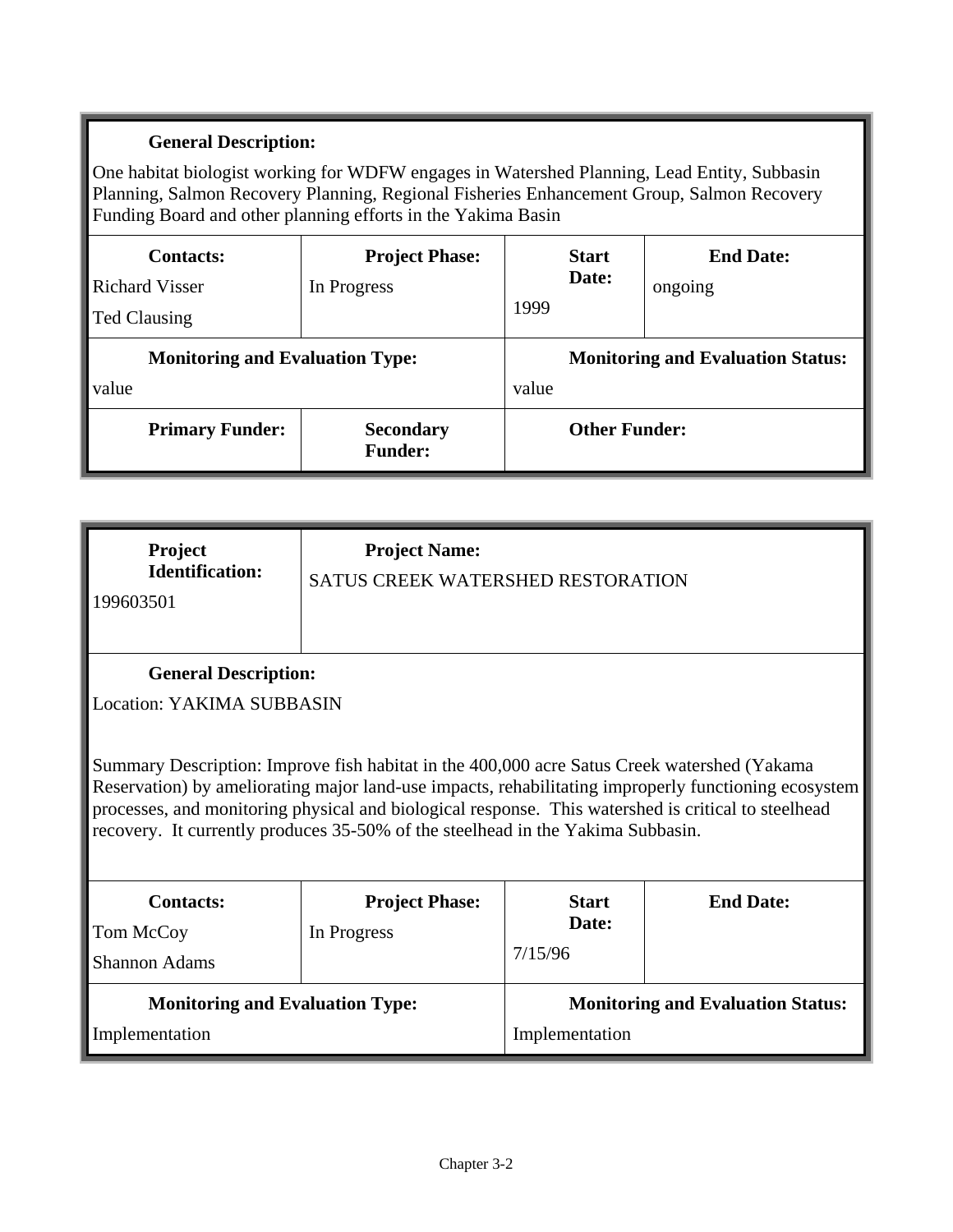|                    | <b>Primary Funder:</b> | <b>Secondary</b> | <b>Other Funder:</b> |
|--------------------|------------------------|------------------|----------------------|
| $\blacksquare$ BPA |                        | <b>Funder:</b>   | <b>BPA</b>           |
|                    |                        | <b>BPA</b>       |                      |

| <b>Project</b>         | <b>Project Name:</b>                          |
|------------------------|-----------------------------------------------|
| <b>Identification:</b> | TOPPENISH CREEK WATERSHED RESTORATION PROJECT |
| 199803300              |                                               |

Summary Description: Improve fish habitat in the Upper half of the Toppenish Creek watershed (Yakama Reservation) by ameliorating the major land-use impacts, (e.g. channelization, irrigation, floodplain development, road construction) rehabilitating improperly functioning ecosystem processes (e.g. poor riparian plant recruitment), and monitoring physical and biological response. This watershed is critical to steelhead recovery. It currently produces 30-40% of the steelhead in the Yakima Subbasin.

This project was formed in January 2004 by combining two ongoing projects, the Upper Toppenish Creek Watershed Project (199803300) and the Toppenish-Simcoe Instream Flow Restoration Project (199705300). All information pertaining to previous years (e.g. budgets) will be inclusive of both contracts.

| <b>Contacts:</b><br>Tom McCoy<br><b>Shannon Adams</b> | <b>Project Phase:</b><br>In Progress             | <b>Start</b><br>Date:<br>7/98                          | <b>End Date:</b> |
|-------------------------------------------------------|--------------------------------------------------|--------------------------------------------------------|------------------|
| <b>Monitoring and Evaluation Type:</b><br>Compliance  |                                                  | <b>Monitoring and Evaluation Status:</b><br>Compliance |                  |
| <b>Primary Funder:</b><br><b>BPA</b>                  | <b>Secondary</b><br><b>Funder:</b><br><b>BPA</b> | <b>Other Funder:</b><br><b>BPA</b>                     |                  |

| Project<br>Identification:<br><b>Project Name:</b><br><b>WDFW Enforcement Program</b> |
|---------------------------------------------------------------------------------------|
|---------------------------------------------------------------------------------------|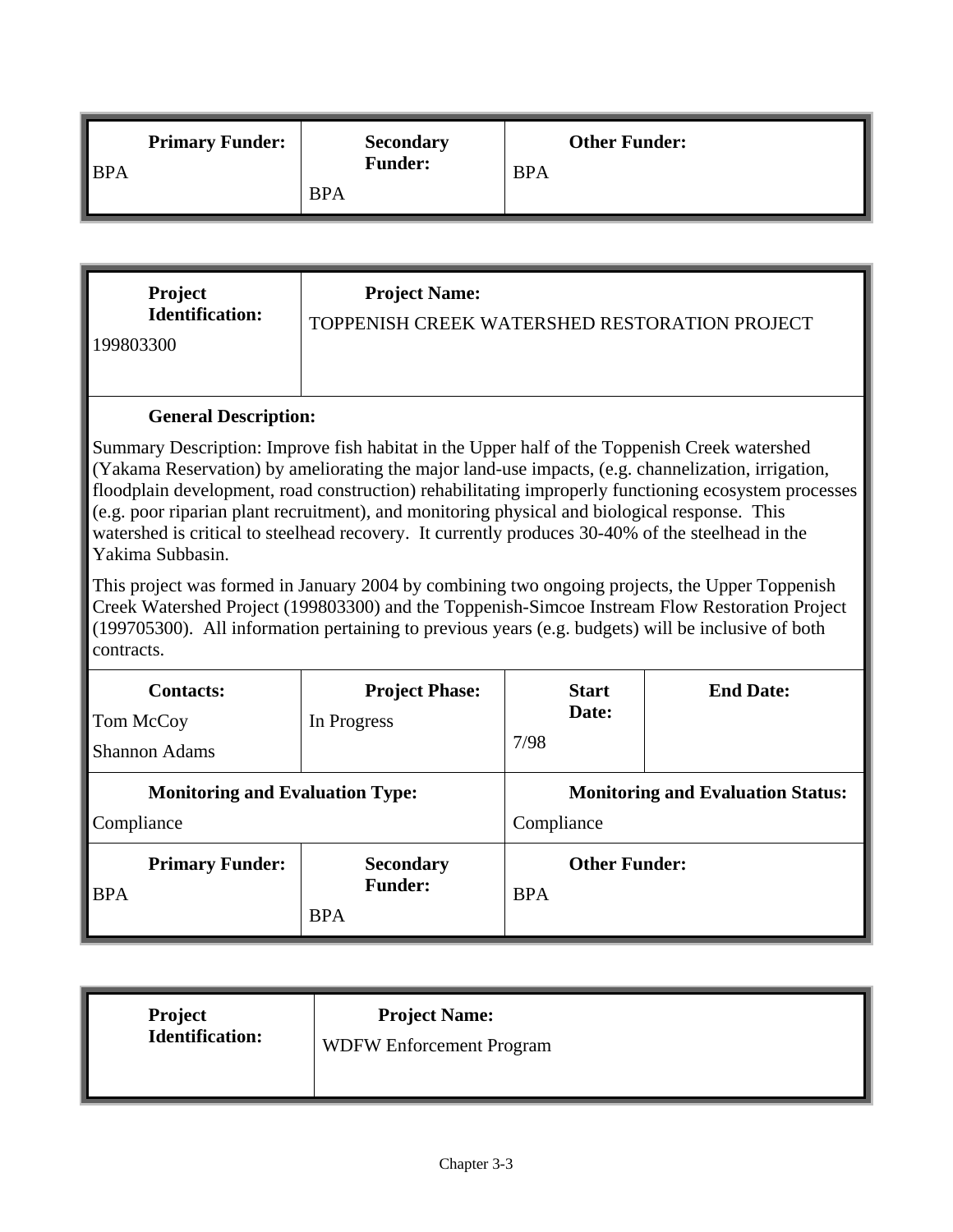WDFW Enforcement Program is responsible for the protection of fish and wildlife in the State of Washington.

| <b>Contacts:</b><br><b>Chuck Kohls</b><br>Morgan Grant   | <b>Project Phase:</b><br>In Progress                      | <b>Start</b><br>Date:                                                | <b>End Date:</b> |
|----------------------------------------------------------|-----------------------------------------------------------|----------------------------------------------------------------------|------------------|
| <b>Monitoring and Evaluation Type:</b><br>Implementation |                                                           | <b>Monitoring and Evaluation</b><br><b>Status:</b><br>Implementation |                  |
| <b>Primary Funder:</b><br>State of Washington            | <b>Secondary</b><br><b>Funder:</b><br>State of Washington | <b>Other Funder:</b><br>State of Washington                          |                  |

| Project<br><b>Identification:</b><br>$\overline{\cdot}$          | <b>Project Name:</b><br><b>Manastash Restoration Project</b>                                                                                                                 |                                                                      |                              |  |  |
|------------------------------------------------------------------|------------------------------------------------------------------------------------------------------------------------------------------------------------------------------|----------------------------------------------------------------------|------------------------------|--|--|
|                                                                  | <b>General Description:</b><br>Cooperative project to address fish screening and passage issues on the lower 5 miles of Manastash<br>Creek, a tributary to the Yakima River. |                                                                      |                              |  |  |
| <b>Contacts:</b><br>Carol Ready<br>Anna Lael                     | <b>Project Phase:</b><br>In Progress                                                                                                                                         | <b>Start</b><br>Date:<br>07/01/03                                    | <b>End Date:</b><br>12/31/06 |  |  |
| <b>Monitoring and Evaluation Type:</b><br>Implementation         |                                                                                                                                                                              | <b>Monitoring and Evaluation</b><br><b>Status:</b><br>Implementation |                              |  |  |
| <b>Primary Funder:</b><br><b>Washington State</b><br>Legislature | <b>Secondary</b><br><b>Funder:</b><br><b>Washington State</b><br>Legislature                                                                                                 | <b>Other Funder:</b><br><b>Washington State Legislature</b>          |                              |  |  |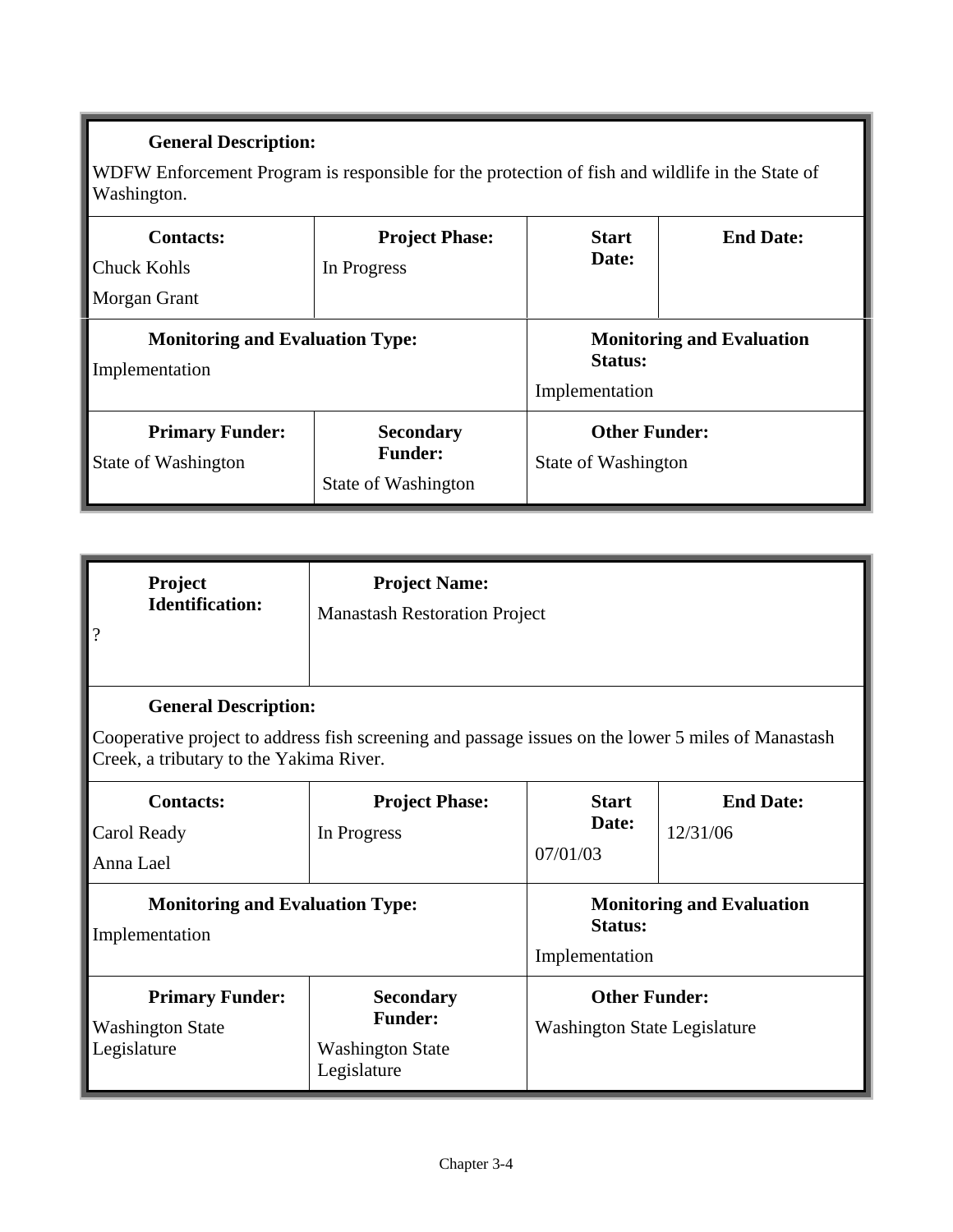| Project<br><b>Identification:</b><br>IAC 02-1656R                                                                                                           | <b>Project Name:</b><br>Dry/Cabin Creek Fish Passage & Screening       |                                                                   |                                  |  |
|-------------------------------------------------------------------------------------------------------------------------------------------------------------|------------------------------------------------------------------------|-------------------------------------------------------------------|----------------------------------|--|
| <b>General Description:</b><br>This project involves correcting a fish passage barrier and two unscreened irrigation diversions on Dry<br>and Cabin Creeks. |                                                                        |                                                                   |                                  |  |
| <b>Contacts:</b><br>Anna Lael                                                                                                                               | <b>Project Phase:</b><br>In Progress                                   | <b>End Date:</b><br><b>Start</b><br>Date:<br>12/31/06<br>05/30/02 |                                  |  |
| <b>Monitoring and Evaluation Type:</b><br>Implementation                                                                                                    |                                                                        | <b>Status:</b><br>Implementation                                  | <b>Monitoring and Evaluation</b> |  |
| <b>Primary Funder:</b><br>Salmon Recovery Funding<br>Board                                                                                                  | <b>Secondary</b><br><b>Funder:</b><br>Salmon Recovery Funding<br>Board | <b>Other Funder:</b><br>Salmon Recovery Funding Board             |                                  |  |

| <b>Project</b><br><b>Identification:</b><br>IAC 02-1494R                                                                                                                                                                                                                   | <b>Project Name:</b><br><b>Coleman Creek Fish Access</b> |                                  |                              |  |
|----------------------------------------------------------------------------------------------------------------------------------------------------------------------------------------------------------------------------------------------------------------------------|----------------------------------------------------------|----------------------------------|------------------------------|--|
| <b>General Description:</b><br>This project addresses a fish passage barrier and uncontrolled intersection of a canal and a creek.<br>Major tasks include the removal of a perched culvert (replaced by a bridge) and installation of control<br>structures for the canal. |                                                          |                                  |                              |  |
| <b>Contacts:</b><br>Anna Lael<br>Anna Lael                                                                                                                                                                                                                                 | <b>Project Phase:</b><br>In Progress                     | <b>Start</b><br>Date:<br>5/30/03 | <b>End Date:</b><br>12/31/06 |  |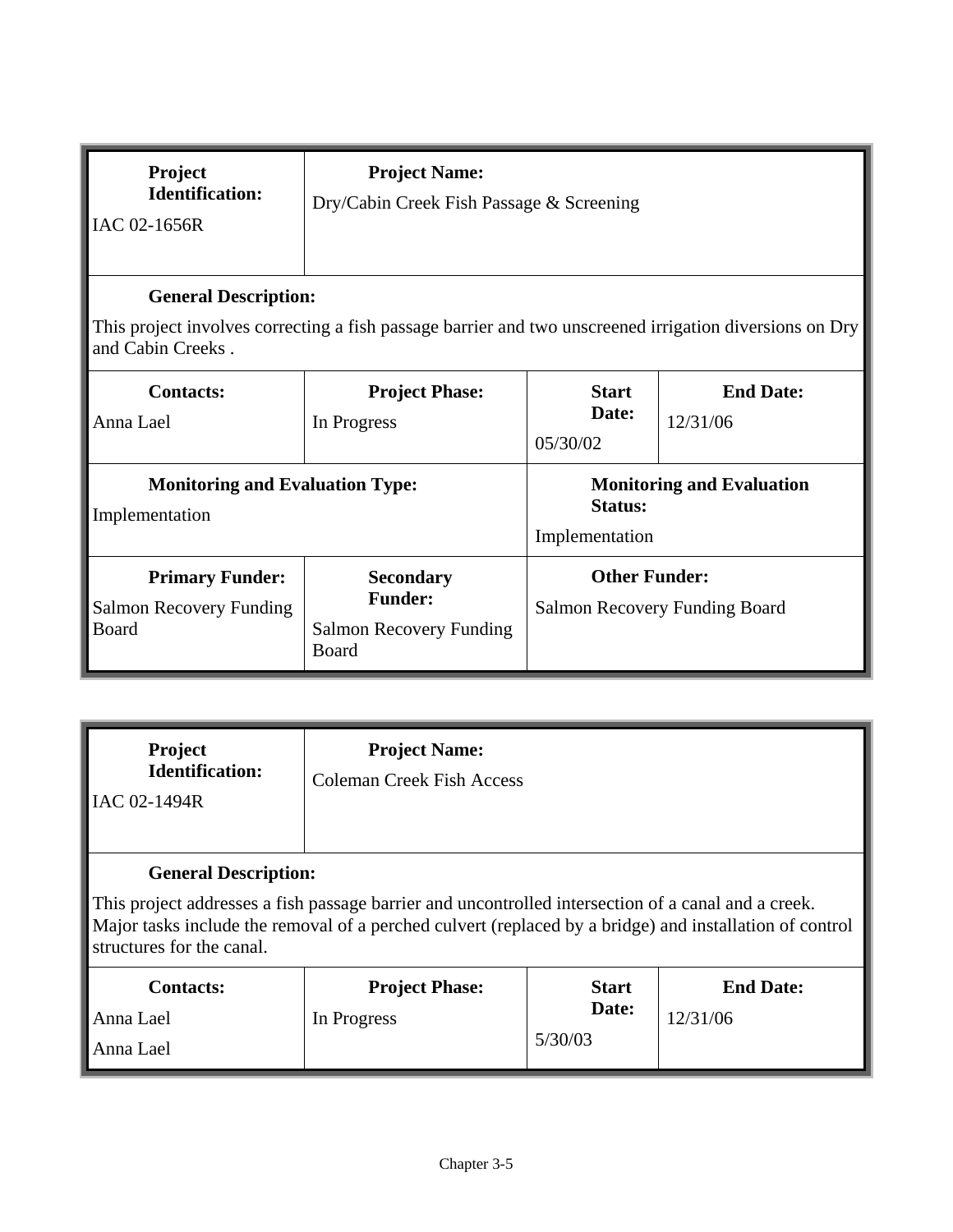| <b>Monitoring and Evaluation Type:</b><br>Implementation          |                                                                               | <b>Monitoring and Evaluation</b><br><b>Status:</b><br>Implementation |  |
|-------------------------------------------------------------------|-------------------------------------------------------------------------------|----------------------------------------------------------------------|--|
| <b>Primary Funder:</b><br><b>Salmon Recovery Funding</b><br>Board | <b>Secondary</b><br><b>Funder:</b><br><b>Salmon Recovery Funding</b><br>Board | <b>Other Funder:</b><br>Salmon Recovery Funding Board                |  |

| Project<br><b>Identification:</b><br>198506200                                                              | <b>Project Name:</b><br><b>Yakima Screen Evaluation Project</b> |                                    |                                  |  |
|-------------------------------------------------------------------------------------------------------------|-----------------------------------------------------------------|------------------------------------|----------------------------------|--|
| <b>General Description:</b>                                                                                 |                                                                 |                                    |                                  |  |
| Evaluates fish screen facilities to determine whether they meet NOAA Fisheries fish protection<br>criteria. |                                                                 |                                    |                                  |  |
| <b>Contacts:</b><br>Geoffrey McMichael                                                                      | <b>Project Phase:</b><br>In Progress                            | <b>Start</b><br>Date:<br>1985      | <b>End Date:</b><br>ongoing      |  |
| <b>Monitoring and Evaluation Type:</b><br>Compliance                                                        |                                                                 | Status:<br>Compliance              | <b>Monitoring and Evaluation</b> |  |
| <b>Primary Funder:</b><br><b>BPA</b>                                                                        | <b>Secondary</b><br><b>Funder:</b><br><b>BPA</b>                | <b>Other Funder:</b><br><b>BPA</b> |                                  |  |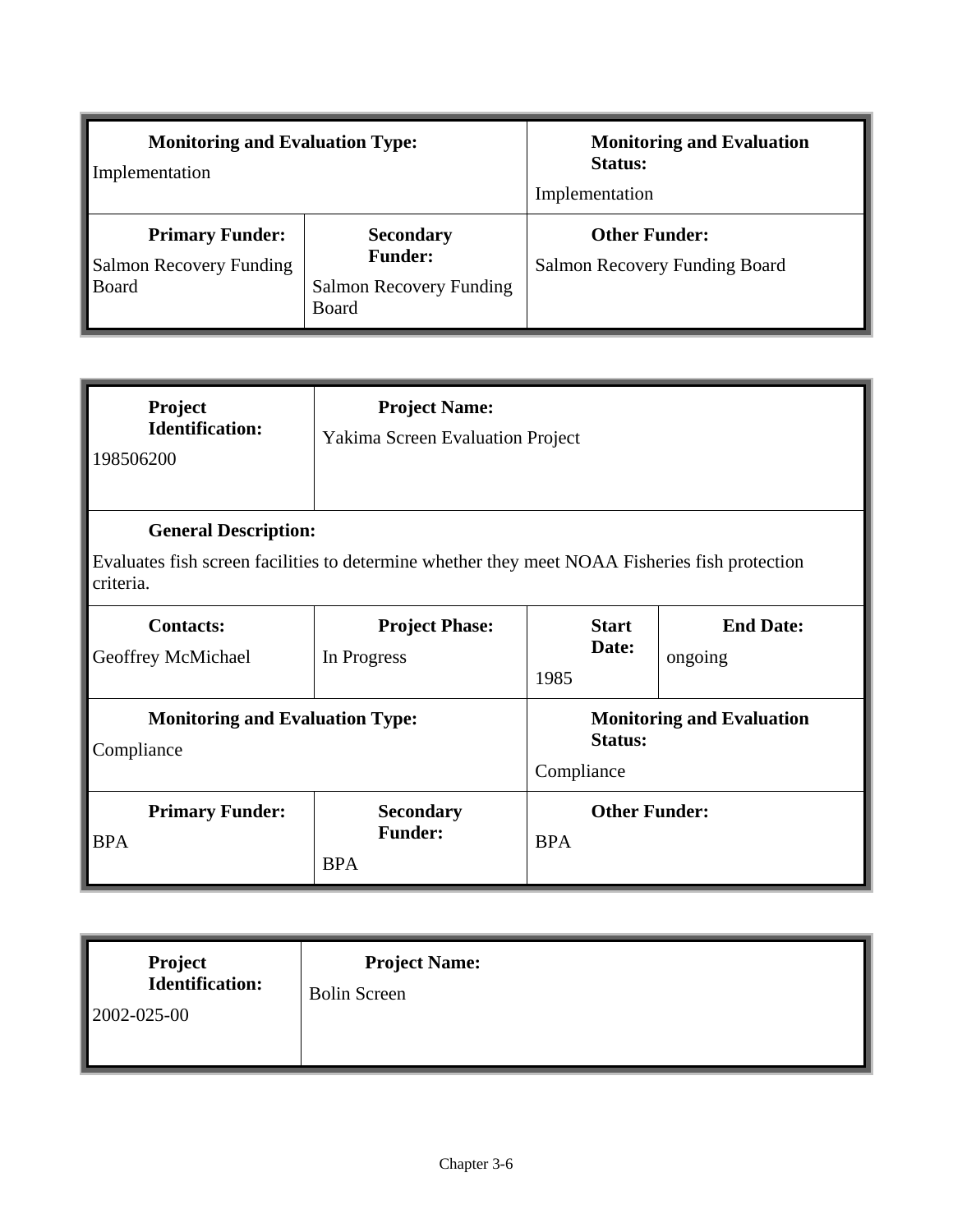Replaces non compliant fish screen with NOAA-Fisheries compliant screen

| <b>Contacts:</b><br>Dave Myra<br><b>George Marshall</b>  | <b>Project Phase:</b><br>Complete                | <b>Start</b><br>Date:<br>01/09/02                          | <b>End Date:</b><br>31/09/02 |
|----------------------------------------------------------|--------------------------------------------------|------------------------------------------------------------|------------------------------|
| <b>Monitoring and Evaluation Type:</b><br>Implementation |                                                  | <b>Monitoring and Evaluation Status:</b><br>Implementation |                              |
| <b>Primary Funder:</b><br><b>BPA</b>                     | <b>Secondary</b><br><b>Funder:</b><br><b>BPA</b> | <b>Other Funder:</b><br><b>BPA</b>                         |                              |

| Project<br><b>Identification:</b><br>2002-025-00         | <b>Project Name:</b><br>Div 13 Screen                                                |                                                            |                              |  |  |
|----------------------------------------------------------|--------------------------------------------------------------------------------------|------------------------------------------------------------|------------------------------|--|--|
|                                                          | <b>General Description:</b><br>Replace a unscreened diversion with a pump end screen |                                                            |                              |  |  |
| <b>Contacts:</b><br>Dave Myra<br>George Marshall         | <b>Project Phase:</b><br>Complete                                                    | <b>Start</b><br>Date:<br>01/09/02                          | <b>End Date:</b><br>31/09/02 |  |  |
| <b>Monitoring and Evaluation Type:</b><br>Implementation |                                                                                      | <b>Monitoring and Evaluation Status:</b><br>Implementation |                              |  |  |
| <b>Primary Funder:</b><br><b>BPA</b>                     | <b>Secondary</b><br><b>Funder:</b><br><b>BPA</b>                                     | <b>Other Funder:</b><br><b>BPA</b>                         |                              |  |  |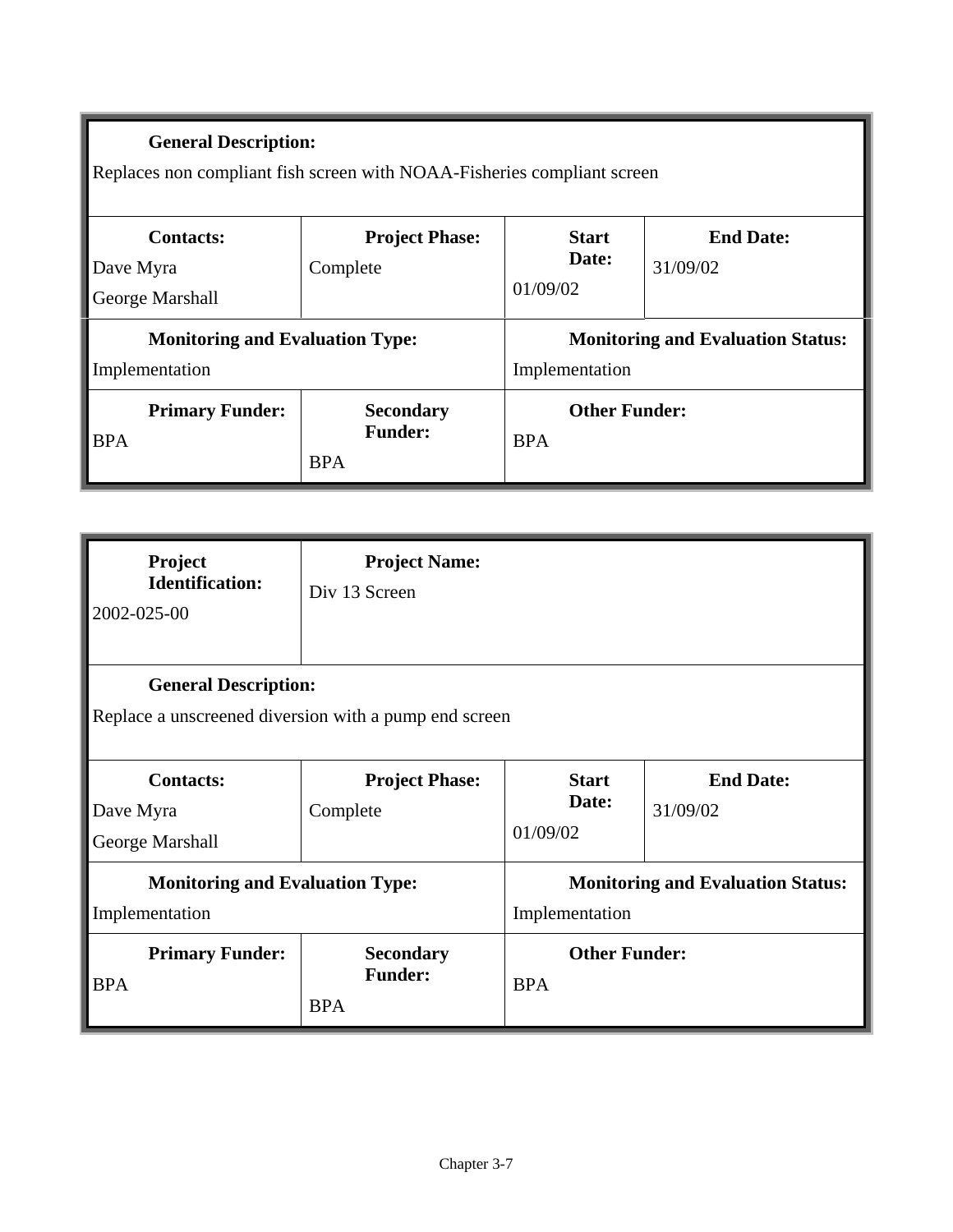| BPA #98-034                                                                                                                                                                                                                                                                                                                                                     |  |  | Reestablish Safe Access Into Tributaries of the Yakima Subbasin |
|-----------------------------------------------------------------------------------------------------------------------------------------------------------------------------------------------------------------------------------------------------------------------------------------------------------------------------------------------------------------|--|--|-----------------------------------------------------------------|
| <b>General Description:</b><br>Safe Access attempt s to reestablish fish passage by breaching/removing barriers and screening<br>associated with unscreened diversions. Additionally, if possible, riparian function will be enhanced<br>by establishing fenced buffers. Conversion to piping and pressurized irrigation will result in more<br>water instream. |  |  |                                                                 |

| <b>Contacts:</b>                           | <b>Project Phase:</b> | <b>Start</b>                             | <b>End Date:</b> |
|--------------------------------------------|-----------------------|------------------------------------------|------------------|
| Henry Fraser                               | In Progress           | Date:                                    | ongoing          |
| <b>Melvin Sampson</b>                      |                       | 1999                                     |                  |
| <b>Monitoring and Evaluation Type:</b>     |                       | <b>Monitoring and Evaluation Status:</b> |                  |
| Implementation                             |                       | Implementation                           |                  |
| <b>Primary Funder:</b><br><b>Secondary</b> |                       | <b>Other Funder:</b>                     |                  |
| <b>BPA</b>                                 | <b>Funder:</b>        | <b>BPA</b>                               |                  |
|                                            | <b>BPA</b>            |                                          |                  |

| Project<br><b>Identification:</b><br>2002-025-01                                                                                                                                                                                                                           | <b>Project Name:</b><br>Copeland Screen |                                   |                              |
|----------------------------------------------------------------------------------------------------------------------------------------------------------------------------------------------------------------------------------------------------------------------------|-----------------------------------------|-----------------------------------|------------------------------|
| <b>General Description:</b><br>A Group made up of the North Yakima Conservation District, Kittitas County Conservation District,<br>Kittitas County Water Purveyors, Ahtanum Irrigation District, Department of Fish and Wildlife and<br>the South Central Washington RC&d |                                         |                                   |                              |
| <b>Contacts:</b><br>Dave Myra<br>George Marshall                                                                                                                                                                                                                           | <b>Project Phase:</b><br>Complete       | <b>Start</b><br>Date:<br>01/09/02 | <b>End Date:</b><br>31/09/02 |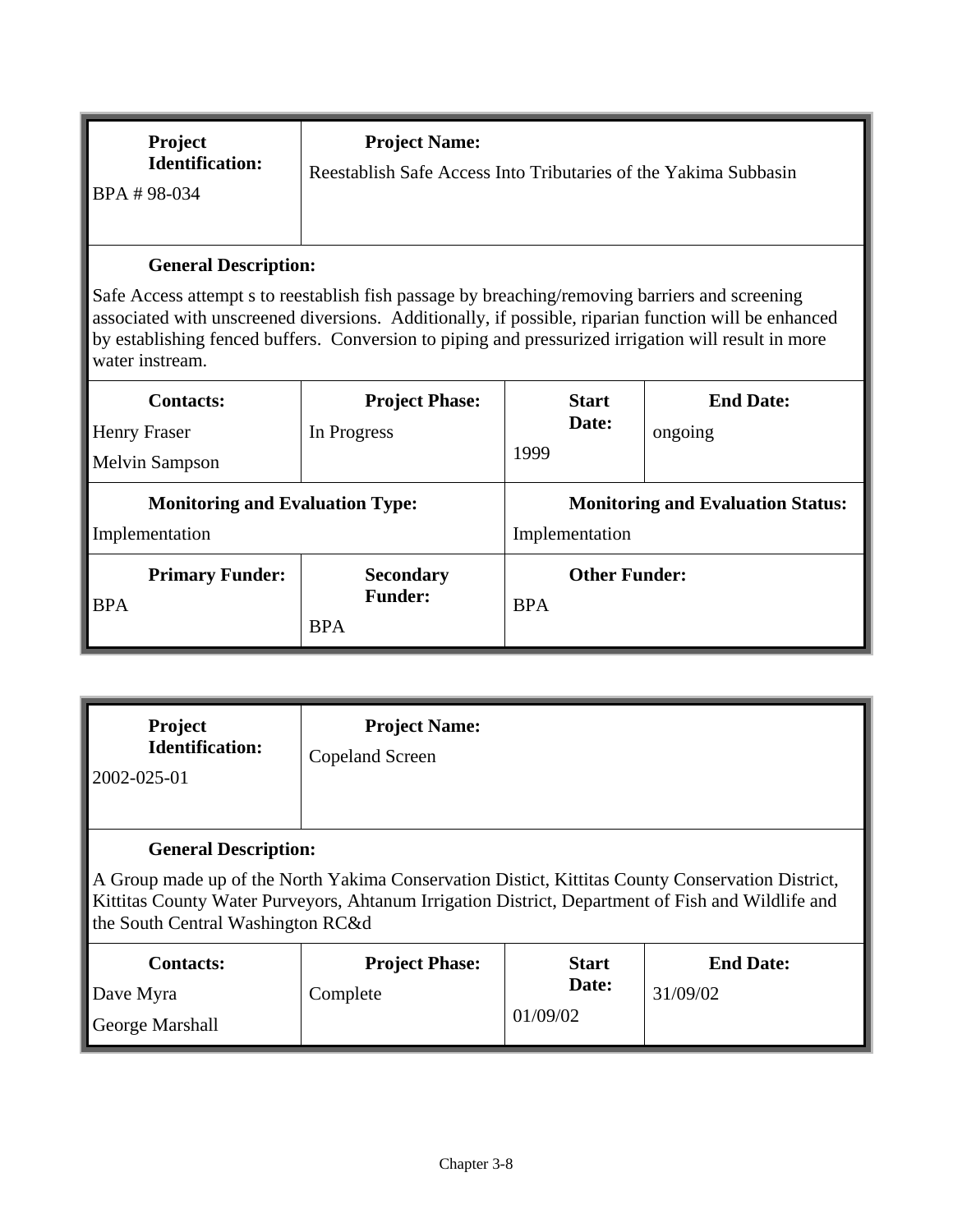| <b>Monitoring and Evaluation Type:</b> |                                                  | <b>Monitoring and Evaluation Status:</b> |  |
|----------------------------------------|--------------------------------------------------|------------------------------------------|--|
| Implementation                         |                                                  | Implementation                           |  |
| <b>Primary Funder:</b><br><b>BPA</b>   | <b>Secondary</b><br><b>Funder:</b><br><b>BPA</b> | <b>Other Funder:</b><br><b>BPA</b>       |  |

| Project<br><b>Identification:</b><br>200202501                                                                                                                                                                                                                                        | <b>Project Name:</b><br>YTAHP, Yakima Tributary Access & Habitat Program |                                                                   |  |  |
|---------------------------------------------------------------------------------------------------------------------------------------------------------------------------------------------------------------------------------------------------------------------------------------|--------------------------------------------------------------------------|-------------------------------------------------------------------|--|--|
| <b>General Description:</b><br>The Yakima Tributary Access and Habitat Program (YTAHP) is a cooperative effort of conservation<br>districts, irrigation interests and agencies to provide fish passage, diversion screening and riparian<br>habitat improvements in the Yakima Basin. |                                                                          |                                                                   |  |  |
| <b>Contacts:</b><br>Dave Myra                                                                                                                                                                                                                                                         | <b>Project Phase:</b><br>In Progress                                     | <b>Start</b><br><b>End Date:</b><br>Date:<br>30/09/05<br>01/10/01 |  |  |
| <b>Monitoring and Evaluation Type:</b><br>Implementation                                                                                                                                                                                                                              |                                                                          | <b>Monitoring and Evaluation Status:</b><br>Implementation        |  |  |
| <b>Primary Funder:</b><br><b>BPA</b>                                                                                                                                                                                                                                                  | <b>Secondary</b><br><b>Funder:</b><br><b>BPA</b>                         | <b>Other Funder:</b><br><b>BPA</b>                                |  |  |

| <b>Project</b>  | <b>Project Name:</b>               |
|-----------------|------------------------------------|
| Identification: | Amon Basin - Fish Passage #2 (4/5) |
|                 |                                    |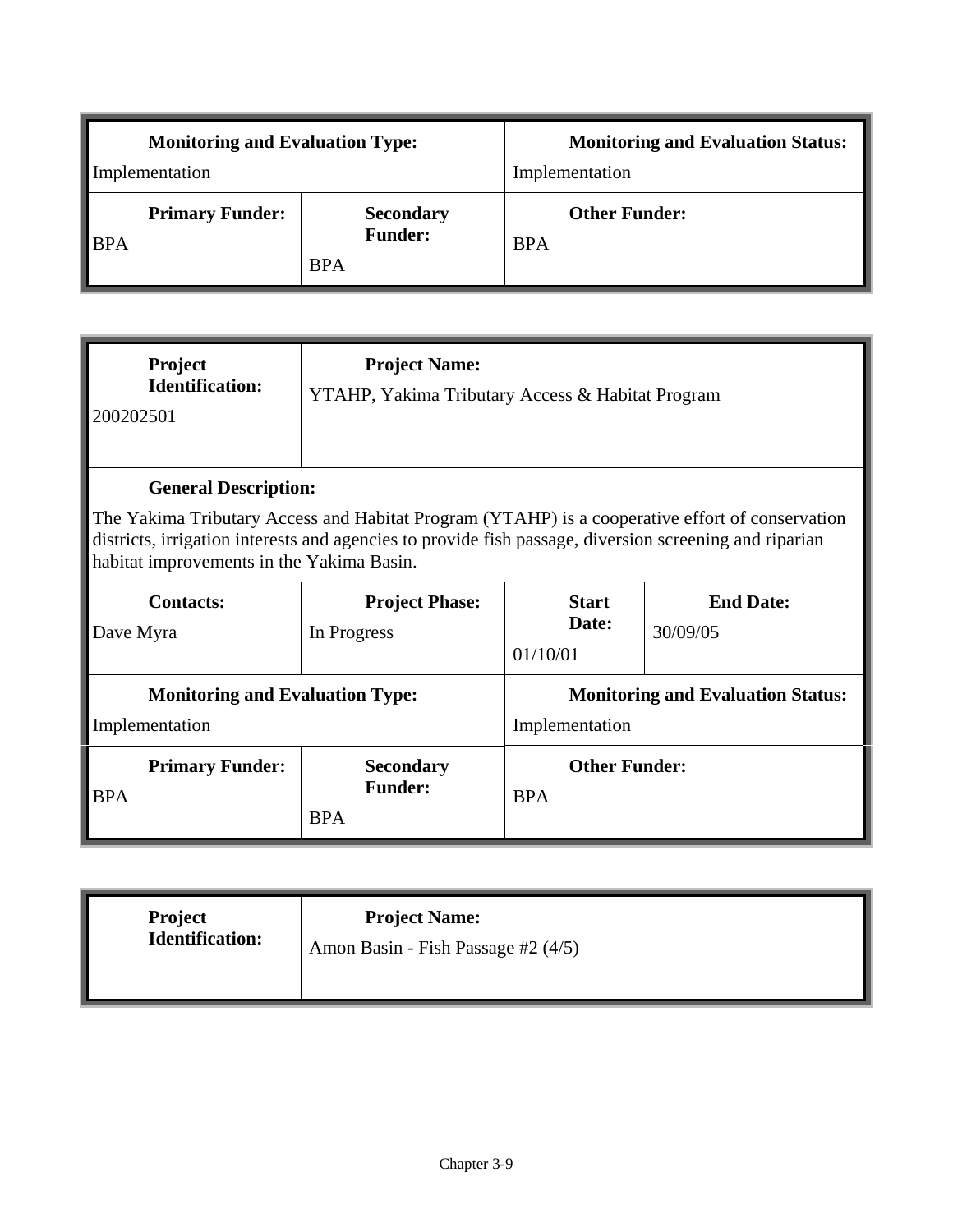Above the golf course where Willowbrook subdivision #2 was recently platted by the City of Richland four culverts will be removed, sprawl removed, the stream will be re-channeled to stream simulation with native plants and grasses planted on disturbed areas surrounding the stream and project.

| <b>Contacts:</b>                       | <b>Project Phase:</b>              | <b>Start</b>                             | <b>End Date:</b> |
|----------------------------------------|------------------------------------|------------------------------------------|------------------|
| Nancy Aldrich                          | Proposed                           | Date:                                    |                  |
| <b>Monitoring and Evaluation Type:</b> |                                    | <b>Monitoring and Evaluation Status:</b> |                  |
| Implementation                         |                                    | Implementation                           |                  |
| <b>Primary Funder:</b>                 | <b>Secondary</b><br><b>Funder:</b> | <b>Other Funder:</b>                     |                  |

| <b>Project</b>         | <b>Project Name:</b>           |
|------------------------|--------------------------------|
| <b>Identification:</b> | Amon Basin - Golf Course (3/5) |

#### **General Description:**

Remove the primary fish barrier which, is an irrigation withdrawal pond with a stop log weir and a second culvert upstream with two small weir/pool fish ladders...stream simulation includes the removal of a 150 foot long culvert between the upper two lakes on the golf course which, creates 200 feet of natural stream bed when removed…there will be instream structures placed along this part of the channel to provide large woody debris and large rocks…Lake 16 and Lake 18 will be dredged from a current depth of 18" to 48" with the dredged material kept on site raising the golf course fairways, wet depressions and island on Lake 16. The estimated amount of dredged material is 6,500 cubic yards. Parts of the stream inlet, outlet and shoreline around lakes 16 and 18 will be planted with native woody vegetation so growth will enhance existing habitat.

| <b>Contacts:</b>                       | <b>Project Phase:</b>                              | <b>Start</b>                             | <b>End Date:</b> |
|----------------------------------------|----------------------------------------------------|------------------------------------------|------------------|
| Nancy Aldrich                          | In Progress                                        | Date:                                    |                  |
| <b>Monitoring and Evaluation Type:</b> |                                                    | <b>Monitoring and Evaluation Status:</b> |                  |
| Implementation                         |                                                    | Implementation                           |                  |
| <b>Primary Funder:</b><br><b>USFWS</b> | <b>Secondary</b><br><b>Funder:</b><br><b>USFWS</b> | <b>Other Funder:</b><br><b>USFWS</b>     |                  |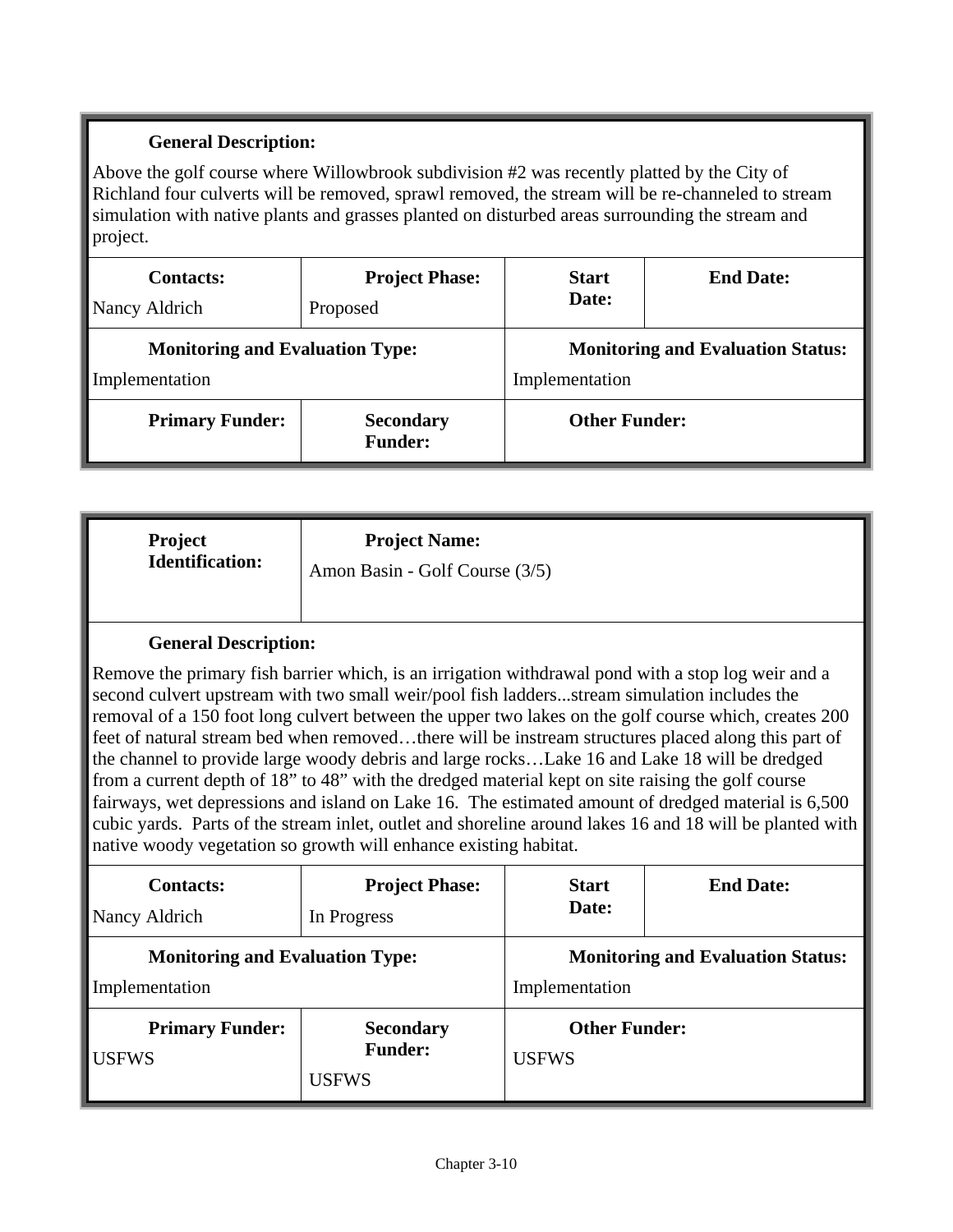| <b>Project</b><br><b>Identification:</b>                                                                                                                                                                                                                                                                                                                                                                        | <b>Project Name:</b><br>Amon Basin - Fish Passage #1 (2/5)                     |                                                            |                                                                                                    |
|-----------------------------------------------------------------------------------------------------------------------------------------------------------------------------------------------------------------------------------------------------------------------------------------------------------------------------------------------------------------------------------------------------------------|--------------------------------------------------------------------------------|------------------------------------------------------------|----------------------------------------------------------------------------------------------------|
| <b>General Description:</b><br>Below irrigation flume east of Leslie Road remove two 36-inch flumes and replace with 18' arched<br>culvert (field forming, pouring concrete and installing pre-cast arched culvert) reconstructing gravel<br>entrance from Leslie Road across the creek's arched culvert approximately 70 lineal feetremoval of<br>maintenance gate across roadway at east end of project area. |                                                                                |                                                            | some material in stream bed for natural instream flows to balance upstream and downstreaminstall a |
| <b>Contacts:</b><br>Nancy Aldrich                                                                                                                                                                                                                                                                                                                                                                               | <b>End Date:</b><br><b>Project Phase:</b><br><b>Start</b><br>Date:<br>Proposed |                                                            |                                                                                                    |
| <b>Monitoring and Evaluation Type:</b><br>Implementation                                                                                                                                                                                                                                                                                                                                                        |                                                                                | <b>Monitoring and Evaluation Status:</b><br>Implementation |                                                                                                    |
| <b>Primary Funder:</b>                                                                                                                                                                                                                                                                                                                                                                                          | <b>Other Funder:</b><br><b>Secondary</b><br><b>Funder:</b>                     |                                                            |                                                                                                    |

| <b>Project</b><br><b>Identification:</b><br>2002-025-00  | <b>Project Name:</b><br><b>Morton Screen</b> |                                   |                                          |
|----------------------------------------------------------|----------------------------------------------|-----------------------------------|------------------------------------------|
| <b>General Description:</b><br>See Copland Screen        |                                              |                                   |                                          |
| <b>Contacts:</b><br>Dave Myra<br>George Marshall         | <b>Project Phase:</b><br>Complete            | <b>Start</b><br>Date:<br>01/09/02 | <b>End Date:</b><br>31/09/02             |
| <b>Monitoring and Evaluation Type:</b><br>Implementation |                                              | Implementation                    | <b>Monitoring and Evaluation Status:</b> |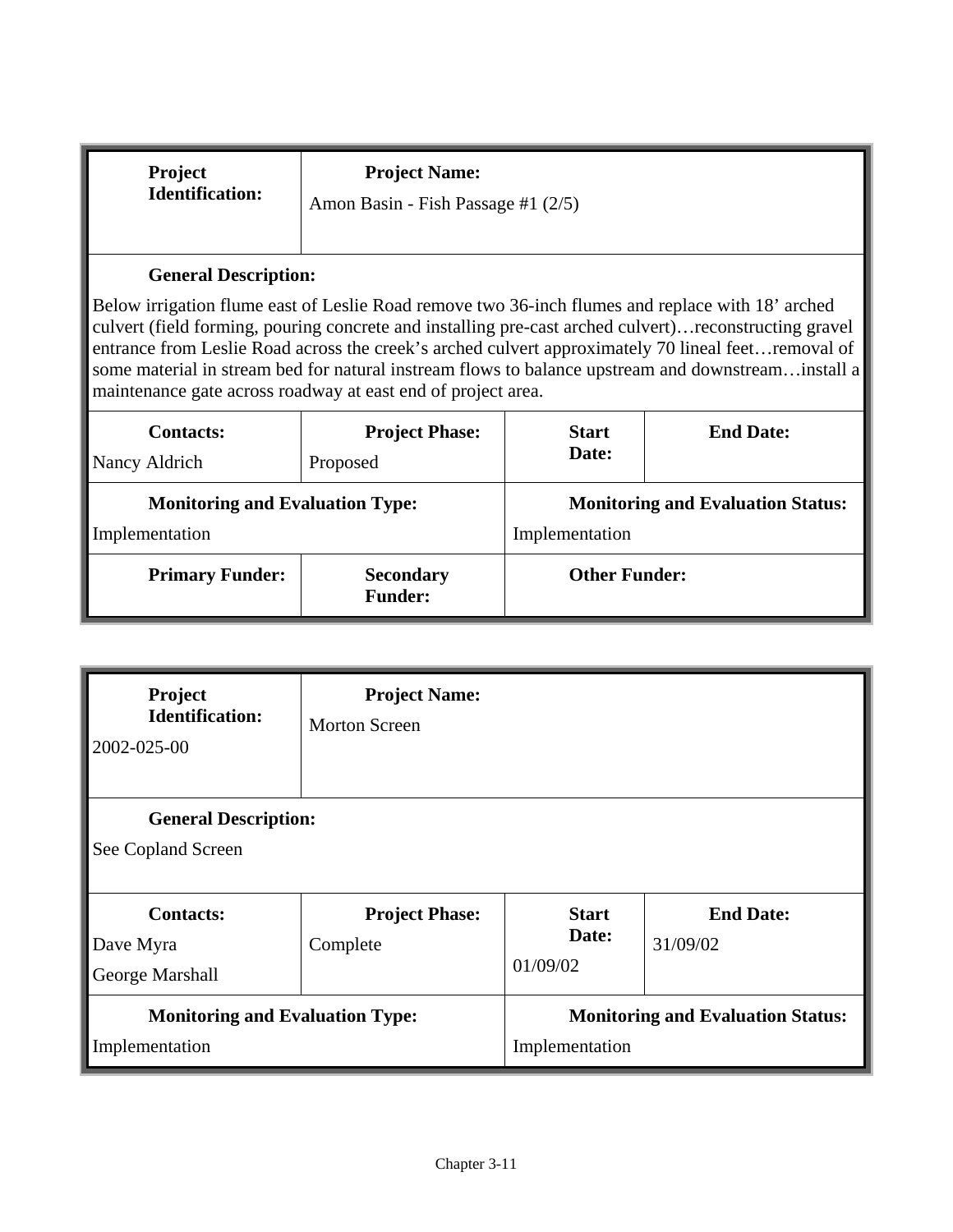| $\blacksquare$ BPA | <b>Primary Funder:</b> | <b>Secondary</b><br><b>Funder:</b> | <b>Other Funder:</b><br><b>BPA</b> |
|--------------------|------------------------|------------------------------------|------------------------------------|
|                    |                        | <b>BPA</b>                         |                                    |

| <b>Project</b><br><b>Identification:</b><br>$X-1-D-2$                                                                                                                                    | <b>Project Name:</b><br><b>Ahtanum Creek Barrier Inventory</b>      |                                                    |                                  |
|------------------------------------------------------------------------------------------------------------------------------------------------------------------------------------------|---------------------------------------------------------------------|----------------------------------------------------|----------------------------------|
| <b>General Description:</b><br>WDFW conducted a watershed based inventory of all fish passage and unscreened or inadequately<br>screened water diversions in the Ahtanum Creek subbasin. |                                                                     |                                                    |                                  |
| <b>Contacts:</b><br>Eric Egbers                                                                                                                                                          | <b>Project Phase:</b><br>Complete                                   | <b>Start</b><br>Date:<br>11/02                     | <b>End Date:</b><br>09/03        |
| <b>Monitoring and Evaluation Type:</b><br>value                                                                                                                                          |                                                                     | <b>Status:</b><br>value                            | <b>Monitoring and Evaluation</b> |
| <b>Primary Funder:</b><br>US Fish & Wildlife Service                                                                                                                                     | <b>Secondary</b><br><b>Funder:</b><br>US Fish & Wildlife<br>Service | <b>Other Funder:</b><br>US Fish & Wildlife Service |                                  |

| <b>Project Identification:</b>                                                                                    | <b>Project Name:</b>                      |  |
|-------------------------------------------------------------------------------------------------------------------|-------------------------------------------|--|
| BPA 00010121, 00012186<br><b>SRFB 01-1269R</b>                                                                    | Naches River Water Treatment Plant Screen |  |
| <b>General Description:</b><br>Install NOAA approved fish screen at the Naches River Water Treatment Plant intake |                                           |  |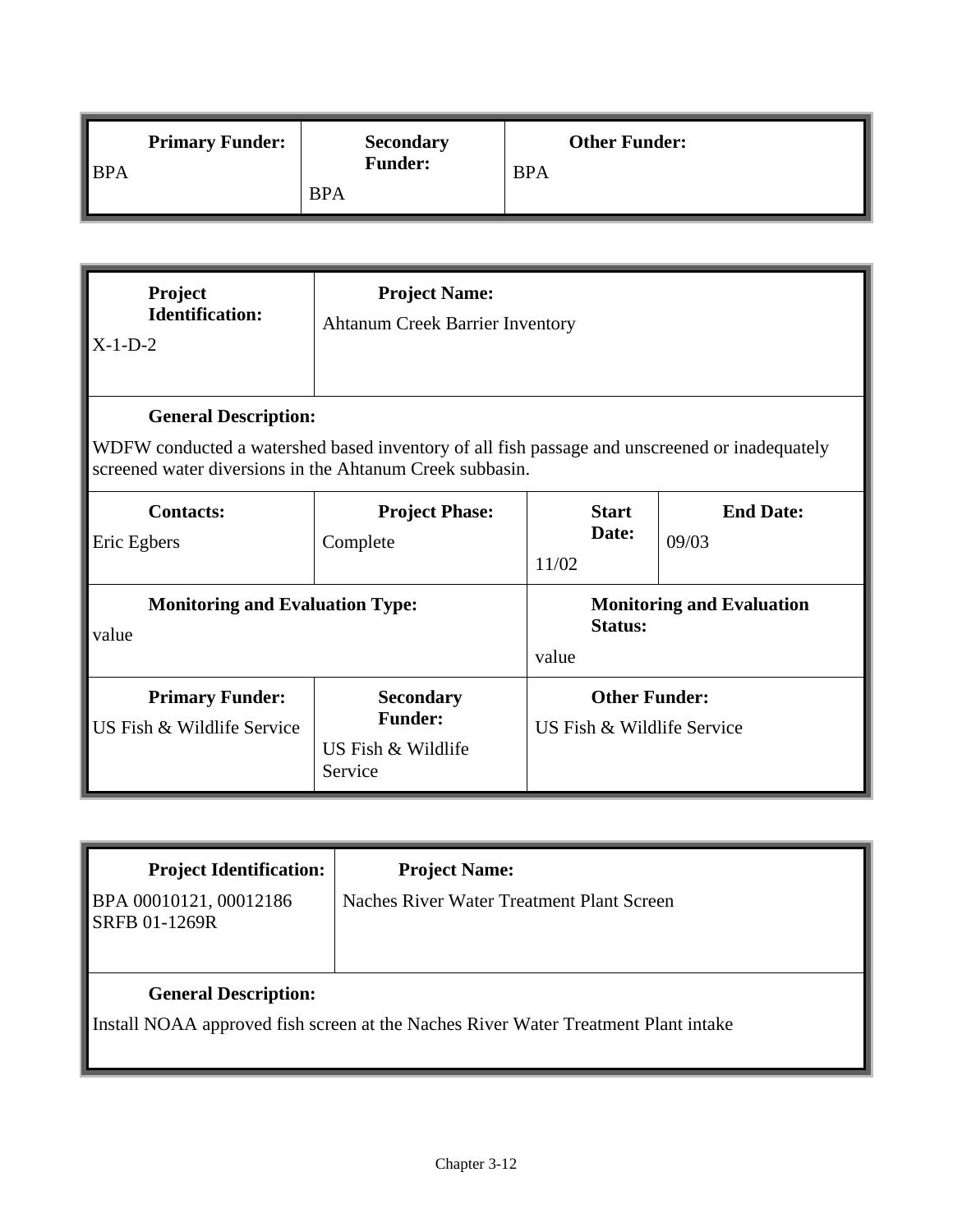| <b>Contacts:</b><br>David Brown<br>David Brown           | <b>Project Phase:</b><br>Complete                | <b>Start</b><br>Date:              | <b>End Date:</b>                 |
|----------------------------------------------------------|--------------------------------------------------|------------------------------------|----------------------------------|
| <b>Monitoring and Evaluation Type:</b><br>Implementation |                                                  | <b>Status:</b><br>Implementation   | <b>Monitoring and Evaluation</b> |
| <b>Primary Funder:</b><br><b>BPA</b>                     | <b>Secondary</b><br><b>Funder:</b><br><b>BPA</b> | <b>Other Funder:</b><br><b>BPA</b> |                                  |

| Project<br><b>Identification:</b>                                                                                         | <b>Project Name:</b><br>Robinson drainage Road Abandonment - L.T. Murray Wildlife Area |                                                        |                              |
|---------------------------------------------------------------------------------------------------------------------------|----------------------------------------------------------------------------------------|--------------------------------------------------------|------------------------------|
| <b>General Description:</b><br>Abandonment of 8.5 miles of stream-adjacent parallel road in the Robinson Canyon drainage. |                                                                                        |                                                        |                              |
| <b>Contacts:</b><br>Cindi Confer<br>Leray Stream                                                                          | <b>Project Phase:</b><br>Complete                                                      | <b>Start</b><br>Date:<br>01/08/03                      | <b>End Date:</b><br>12/12/03 |
| <b>Monitoring and Evaluation Type:</b><br>Compliance                                                                      |                                                                                        | <b>Monitoring and Evaluation Status:</b><br>Compliance |                              |
| <b>Primary Funder:</b><br>WDFW                                                                                            | <b>Secondary</b><br><b>Funder:</b><br><b>WDFW</b>                                      | <b>Other Funder:</b><br><b>WDFW</b>                    |                              |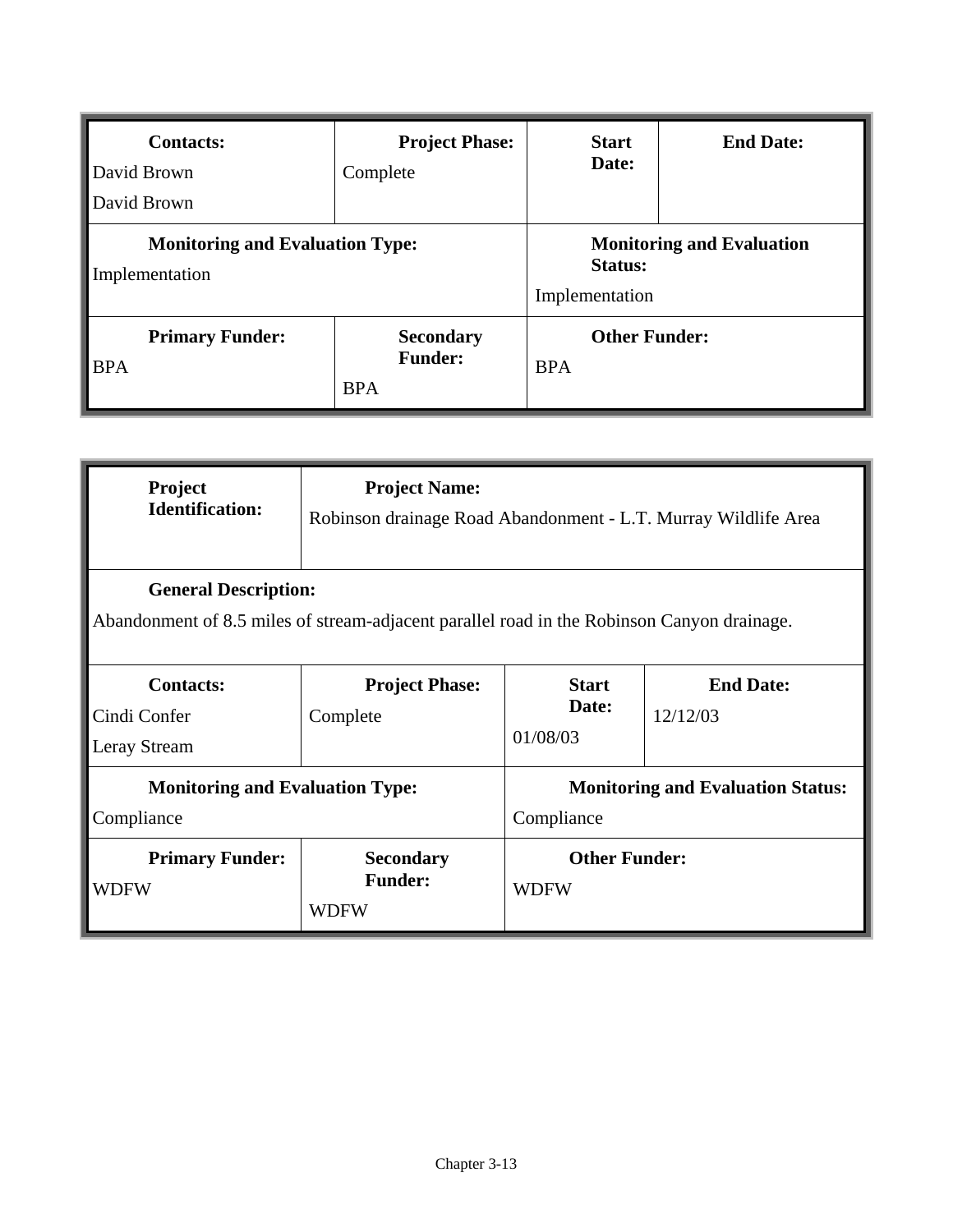| Project<br><b>Identification:</b><br>2002-025-00                                                                                                                 | <b>Project Name:</b><br><b>Fruitvale Canal Survey</b> |                                    |                                          |
|------------------------------------------------------------------------------------------------------------------------------------------------------------------|-------------------------------------------------------|------------------------------------|------------------------------------------|
| <b>General Description:</b><br>Prepare survey of the CowicheCreek/Fruitvale irrigation Canal civersion to plan for the removal of the<br>barrier to fish passage |                                                       |                                    |                                          |
| <b>Contacts:</b><br>Dave Myra<br><b>Bill Gillespie</b>                                                                                                           | <b>Project Phase:</b><br>In Progress                  | <b>Start</b><br>Date:<br>01/06/02  | <b>End Date:</b>                         |
| <b>Monitoring and Evaluation Type:</b><br>value                                                                                                                  |                                                       | value                              | <b>Monitoring and Evaluation Status:</b> |
| <b>Primary Funder:</b><br><b>BPA</b>                                                                                                                             | <b>Secondary</b><br><b>Funder:</b><br><b>BPA</b>      | <b>Other Funder:</b><br><b>BPA</b> |                                          |

| Project<br><b>Identification:</b><br>2002-025-00                            | <b>Project Name:</b><br>Hansen Screen |                                   |                                  |
|-----------------------------------------------------------------------------|---------------------------------------|-----------------------------------|----------------------------------|
| <b>General Description:</b><br>Install NOAA-Fisheries compliant pump screen |                                       |                                   |                                  |
| <b>Contacts:</b><br>Dave Myra<br>George Marshall                            | <b>Project Phase:</b><br>Complete     | <b>Start</b><br>Date:<br>01/09/02 | <b>End Date:</b><br>31/09/02     |
| <b>Monitoring and Evaluation Type:</b><br>Implementation                    |                                       | <b>Status:</b><br>Implementation  | <b>Monitoring and Evaluation</b> |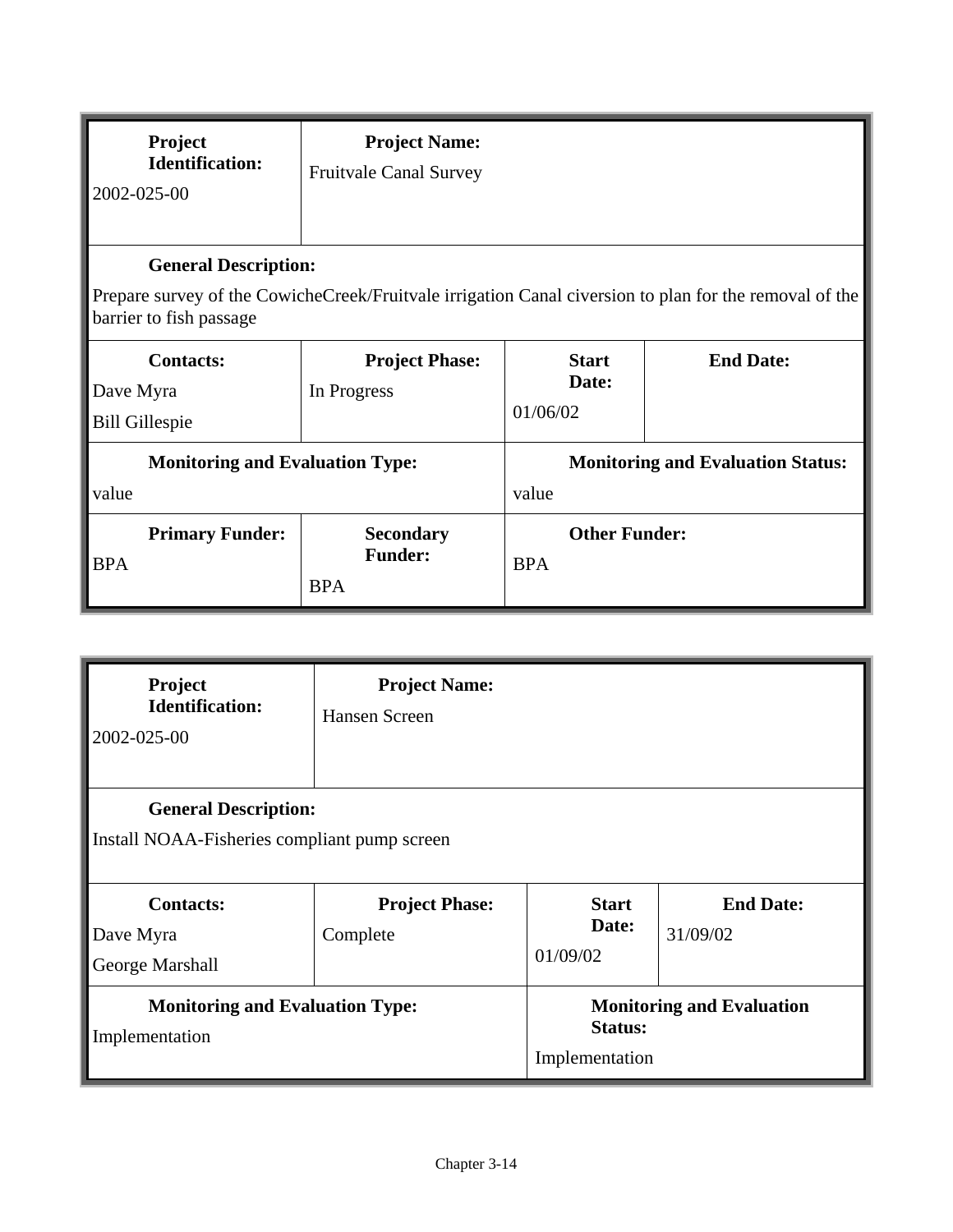|                    | <b>Primary Funder:</b> | <b>Secondary</b><br><b>Funder:</b> | <b>Other Funder:</b> |
|--------------------|------------------------|------------------------------------|----------------------|
| $\blacksquare$ BPA |                        |                                    | <b>BPA</b>           |
|                    |                        | <b>BPA</b>                         |                      |

| Project<br><b>Identification:</b><br>2002-025-00                            | <b>Project Name:</b><br>Glenn Screen             |                                                            |                              |  |
|-----------------------------------------------------------------------------|--------------------------------------------------|------------------------------------------------------------|------------------------------|--|
| <b>General Description:</b><br>Install NOAA-Fisheries compliant pump screen |                                                  |                                                            |                              |  |
| <b>Contacts:</b><br>Dave Myra<br>George Marshall                            | <b>Project Phase:</b><br>Complete                | <b>Start</b><br>Date:<br>01/09/02                          | <b>End Date:</b><br>31/09/02 |  |
| <b>Monitoring and Evaluation Type:</b><br>Implementation                    |                                                  | <b>Monitoring and Evaluation Status:</b><br>Implementation |                              |  |
| <b>Primary Funder:</b><br><b>BPA</b>                                        | <b>Secondary</b><br><b>Funder:</b><br><b>BPA</b> | <b>Other Funder:</b><br><b>BPA</b>                         |                              |  |

| Project<br><b>Identification:</b><br>2002-025-00                                | <b>Project Name:</b><br><b>Clark Screen</b> |
|---------------------------------------------------------------------------------|---------------------------------------------|
| <b>General Description:</b><br>Install NOAA-Fisheries compliant pump end screen |                                             |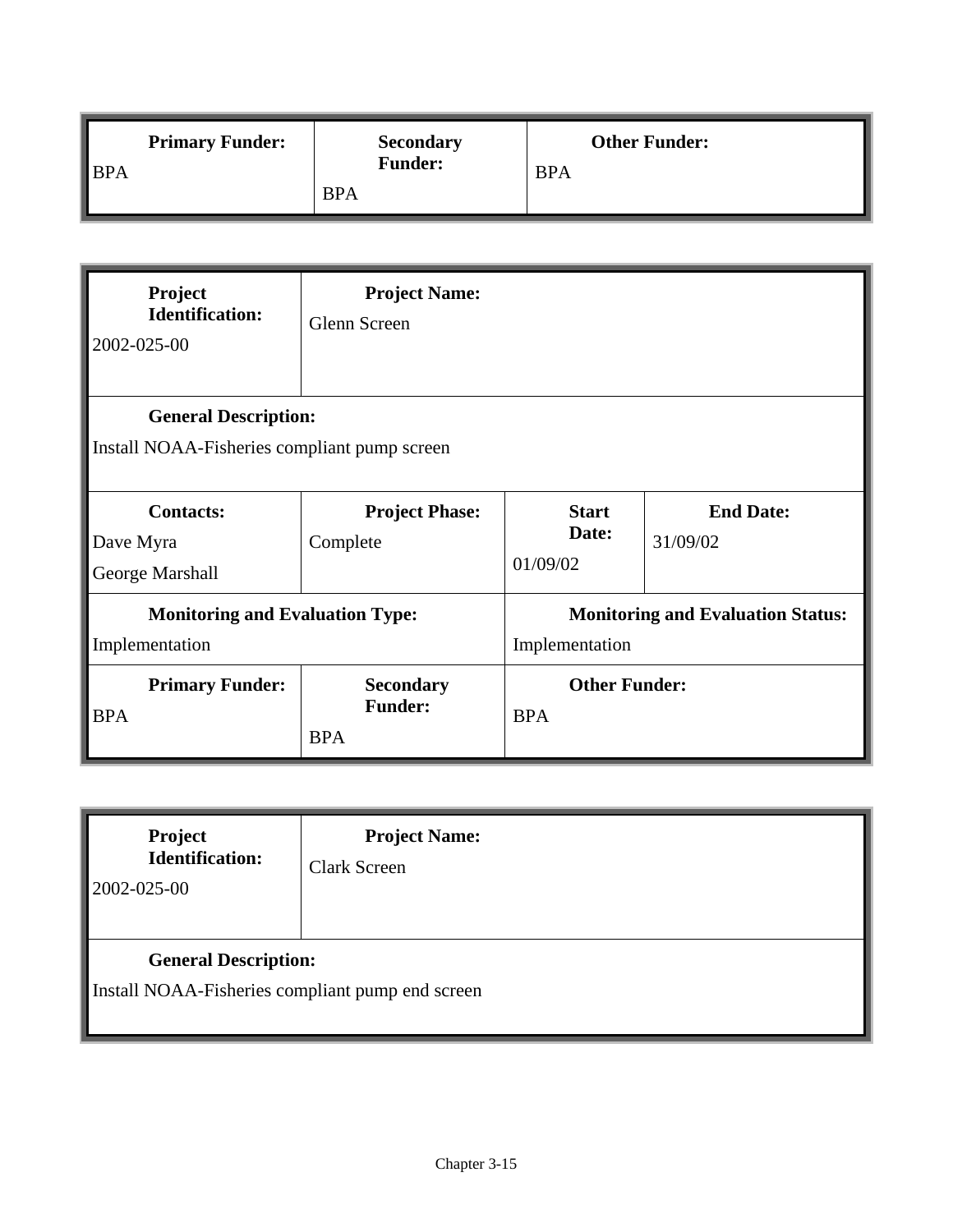| <b>Contacts:</b><br>Dave Myra<br>George Marshall         | <b>Project Phase:</b><br>Complete                | <b>Start</b><br>Date:<br>01/09/02                          | <b>End Date:</b><br>31/09/02 |
|----------------------------------------------------------|--------------------------------------------------|------------------------------------------------------------|------------------------------|
| <b>Monitoring and Evaluation Type:</b><br>Implementation |                                                  | <b>Monitoring and Evaluation Status:</b><br>Implementation |                              |
| <b>Primary Funder:</b><br><b>BPA</b>                     | <b>Secondary</b><br><b>Funder:</b><br><b>BPA</b> | <b>Other Funder:</b><br><b>BPA</b>                         |                              |

| Project<br><b>Identification:</b><br>26005 AP                                                                                                                                                                                                                    | <b>Project Name:</b><br><b>YTAHP</b> - Early Actions |                                                            |                              |  |
|------------------------------------------------------------------------------------------------------------------------------------------------------------------------------------------------------------------------------------------------------------------|------------------------------------------------------|------------------------------------------------------------|------------------------------|--|
| <b>General Description:</b><br>Yakima Tributary Access and Habitat Program under BPA Action Plan funding implemented early<br>action projects to provide fish passage, screen surface water diversions and provide opportunities to<br>improve riparian habitat. |                                                      |                                                            |                              |  |
| <b>Contacts:</b><br>Dave Myra                                                                                                                                                                                                                                    | <b>Project Phase:</b><br>Complete                    | <b>Start</b><br>Date:<br>01/04/01                          | <b>End Date:</b><br>30/09/01 |  |
| <b>Monitoring and Evaluation Type:</b><br>Implementation                                                                                                                                                                                                         |                                                      | <b>Monitoring and Evaluation Status:</b><br>Implementation |                              |  |
| <b>Primary Funder:</b><br><b>BPA</b>                                                                                                                                                                                                                             | <b>Secondary</b><br><b>Funder:</b><br><b>BPA</b>     | <b>Other Funder:</b><br><b>BPA</b>                         |                              |  |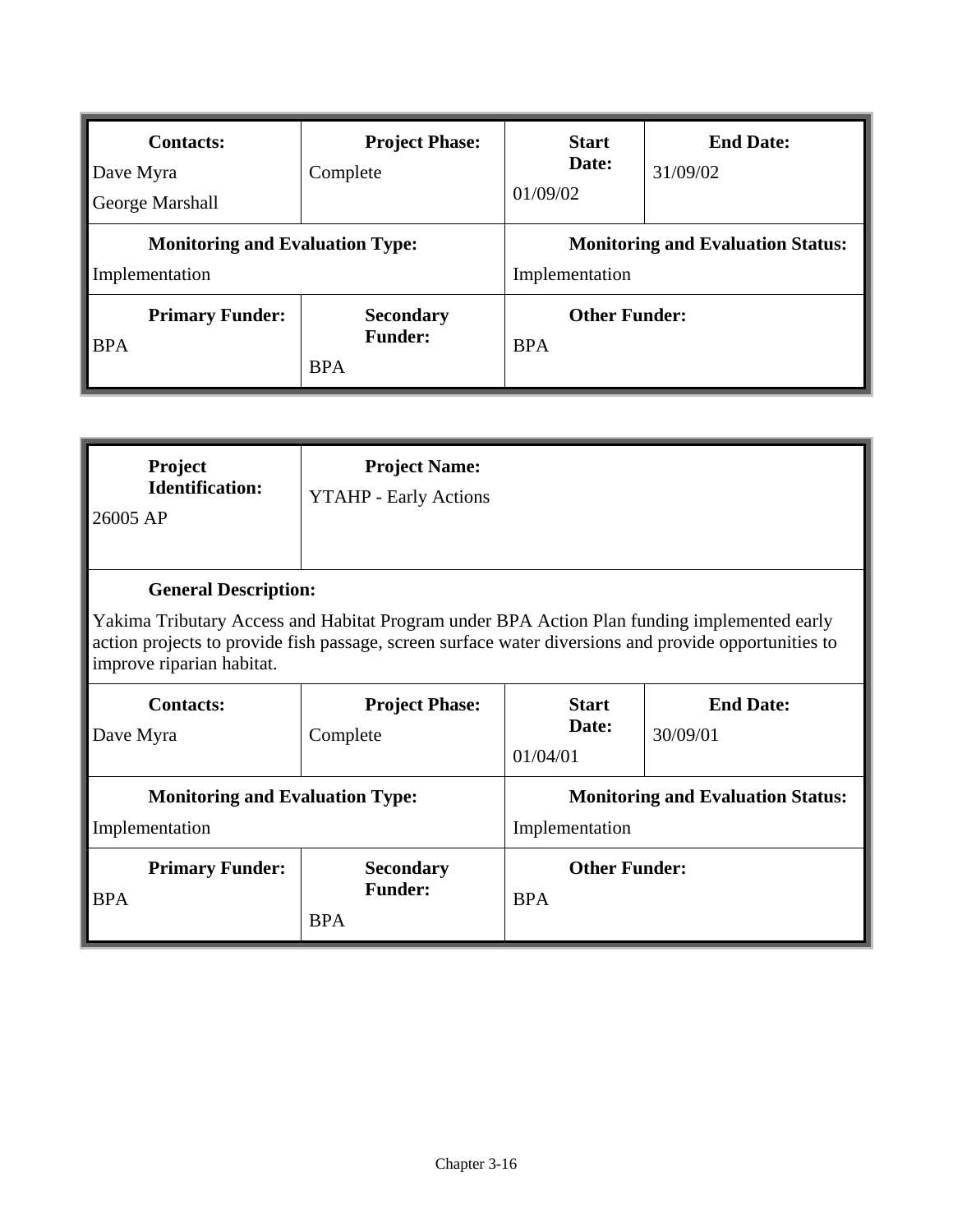| Project<br><b>Identification:</b><br>200202200                                                                                                                 | <b>Project Name:</b><br>Big Creek Fish Passage and Screens                      |                                                                |                                  |  |
|----------------------------------------------------------------------------------------------------------------------------------------------------------------|---------------------------------------------------------------------------------|----------------------------------------------------------------|----------------------------------|--|
| <b>General Description:</b><br>Remove fish barrier (dam), construct fish passage weirs, install fish screens on the Lund and Darling<br>irrigation diversions. |                                                                                 |                                                                |                                  |  |
| <b>Contacts:</b><br>Eric Egbers                                                                                                                                | <b>Project Phase:</b><br>In Progress                                            | <b>Start</b><br>Date:<br>10/02                                 | <b>End Date:</b><br>09/04        |  |
| <b>Monitoring and Evaluation Type:</b><br>Compliance                                                                                                           |                                                                                 | Status:<br>Compliance                                          | <b>Monitoring and Evaluation</b> |  |
| <b>Primary Funder:</b><br><b>Bonneville Power</b><br>Administration                                                                                            | <b>Secondary</b><br><b>Funder:</b><br><b>Bonneville Power</b><br>Administration | <b>Other Funder:</b><br><b>Bonneville Power Administration</b> |                                  |  |

| <b>Project</b>                                                                                    | <b>Project Name:</b>                     |                                          |                                 |  |
|---------------------------------------------------------------------------------------------------|------------------------------------------|------------------------------------------|---------------------------------|--|
| <b>Identification:</b>                                                                            | <b>Phase II Fish Screen Construction</b> |                                          |                                 |  |
| <b>General Description:</b><br>Construction of fish screens at various sites in the Yakima Basin. |                                          |                                          |                                 |  |
| <b>Contacts:</b><br>Dennis Hudson<br>Walter Larrick                                               | <b>Project Phase:</b><br>In Progress     | <b>Start</b><br>Date:<br>05/93           | <b>End Date:</b><br>In Progress |  |
| <b>Monitoring and Evaluation Type:</b>                                                            |                                          | <b>Monitoring and Evaluation Status:</b> |                                 |  |
| Validation                                                                                        |                                          | Validation                               |                                 |  |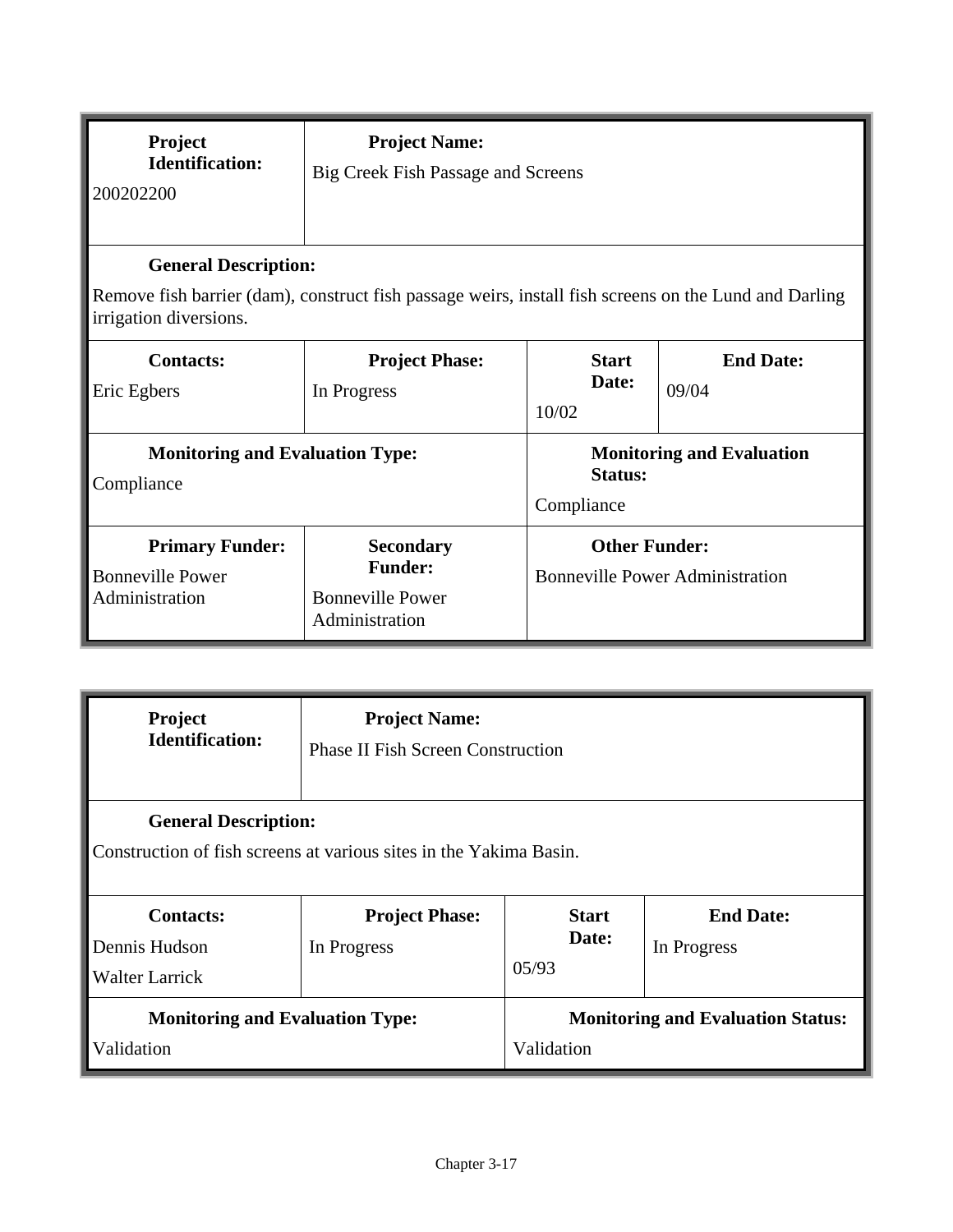| $\blacksquare$ BPA | <b>Primary Funder:</b> | <b>Secondary</b><br><b>Funder:</b> | <b>Other Funder:</b><br><b>BPA</b> |
|--------------------|------------------------|------------------------------------|------------------------------------|
|                    |                        | <b>BPA</b>                         |                                    |

| Project<br><b>Identification:</b><br>IAC #00-1711R                                                                                                                                                                                                                                                                                     | <b>Project Name:</b><br><b>Buchanan Ranch Restoration Project</b> |                                                            |                          |
|----------------------------------------------------------------------------------------------------------------------------------------------------------------------------------------------------------------------------------------------------------------------------------------------------------------------------------------|-------------------------------------------------------------------|------------------------------------------------------------|--------------------------|
| <b>General Description:</b><br>This Project is located at the mouth of the Wenas Creek at the Yakima River (RM 122.4R). The<br>project wil provide funds for full restoration of the riparian/flood plane habitat (100 acres and 2 miles)<br>of this property. This project has been done in conjuction with the Bureau of Reclamation |                                                                   |                                                            |                          |
| <b>Contacts:</b><br>Michael Tobin<br>same                                                                                                                                                                                                                                                                                              | <b>Project Phase:</b><br>In Progress                              | <b>Start</b><br>Date:<br>2001                              | <b>End Date:</b><br>2005 |
| <b>Monitoring and Evaluation Type:</b><br>Implementation                                                                                                                                                                                                                                                                               |                                                                   | <b>Monitoring and Evaluation Status:</b><br>Implementation |                          |
| <b>Primary Funder:</b><br>SRFB/IAC                                                                                                                                                                                                                                                                                                     | <b>Secondary</b><br><b>Funder:</b><br>SRFB/IAC                    | <b>Other Funder:</b><br>SRFB/IAC                           |                          |

| <b>Project</b><br><b>Identification:</b><br>BPA Project No. 2002-<br>$021-00$ | <b>Project Name:</b><br>Reduce Temperatures in the Teanaway                                                                                                               |
|-------------------------------------------------------------------------------|---------------------------------------------------------------------------------------------------------------------------------------------------------------------------|
| <b>General Description:</b>                                                   |                                                                                                                                                                           |
|                                                                               | Monitoring of current water quality/quantity conditions, riparian and floodplain tree planting,<br>changing points of diversion and upgrading on-farm irrigation systems. |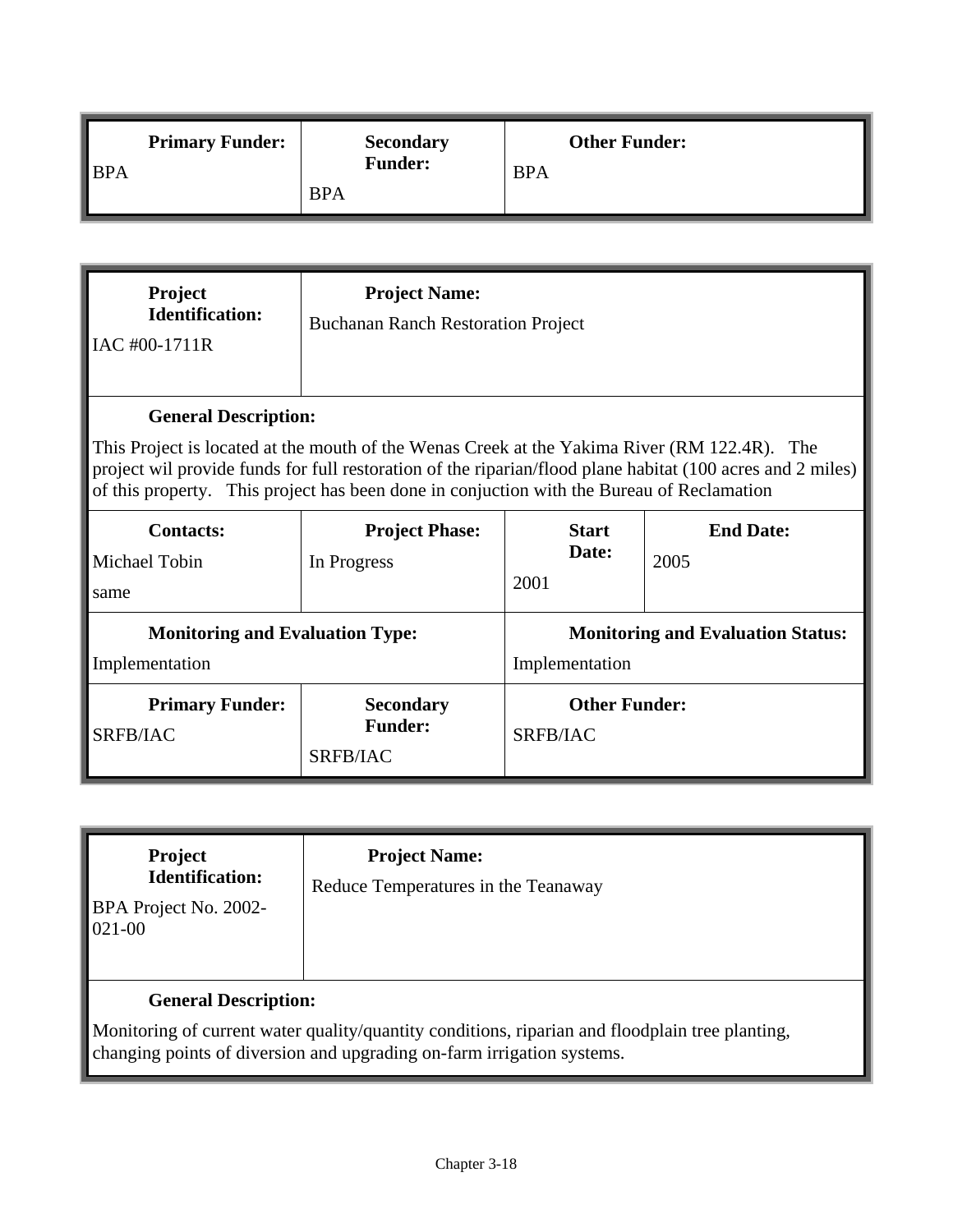| <b>Contacts:</b><br>Anna Lael<br>Pat Irle, DOE                              | <b>Project Phase:</b><br>In Progress                                                           | <b>Start</b><br>Date:<br>05/01/02                                    | <b>End Date:</b><br>03/31/04 |
|-----------------------------------------------------------------------------|------------------------------------------------------------------------------------------------|----------------------------------------------------------------------|------------------------------|
| <b>Monitoring and Evaluation Type:</b><br>Implementation                    |                                                                                                | <b>Monitoring and Evaluation</b><br><b>Status:</b><br>Implementation |                              |
| <b>Primary Funder:</b><br><b>Bonneville Power</b><br>Administration via DOE | <b>Secondary</b><br><b>Funder:</b><br><b>Bonneville Power</b><br><b>Administration via DOE</b> | <b>Other Funder:</b><br>Bonneville Power Administration via DOE      |                              |

| Project<br><b>Identification:</b><br>P08L0199033                                                             | <b>Project Name:</b><br>Simcoe Creek Fish Screen                      |                                                         |                       |                                  |
|--------------------------------------------------------------------------------------------------------------|-----------------------------------------------------------------------|---------------------------------------------------------|-----------------------|----------------------------------|
| <b>General Description:</b><br>Fabricate and install a portable modular fish screen on Simcoe Narrows Ditch. |                                                                       |                                                         |                       |                                  |
| <b>Contacts:</b><br>Pat Schille                                                                              | <b>Project Phase:</b><br>Complete                                     | 6/99                                                    | <b>Start</b><br>Date: | <b>End Date:</b><br>2/00         |
| <b>Monitoring and Evaluation Type:</b><br>value                                                              |                                                                       | value                                                   | <b>Status:</b>        | <b>Monitoring and Evaluation</b> |
| <b>Primary Funder:</b><br><b>Bureau of Indian Affairs</b>                                                    | <b>Secondary</b><br><b>Funder:</b><br><b>Bureau of Indian Affairs</b> | <b>Other Funder:</b><br><b>Bureau of Indian Affairs</b> |                       |                                  |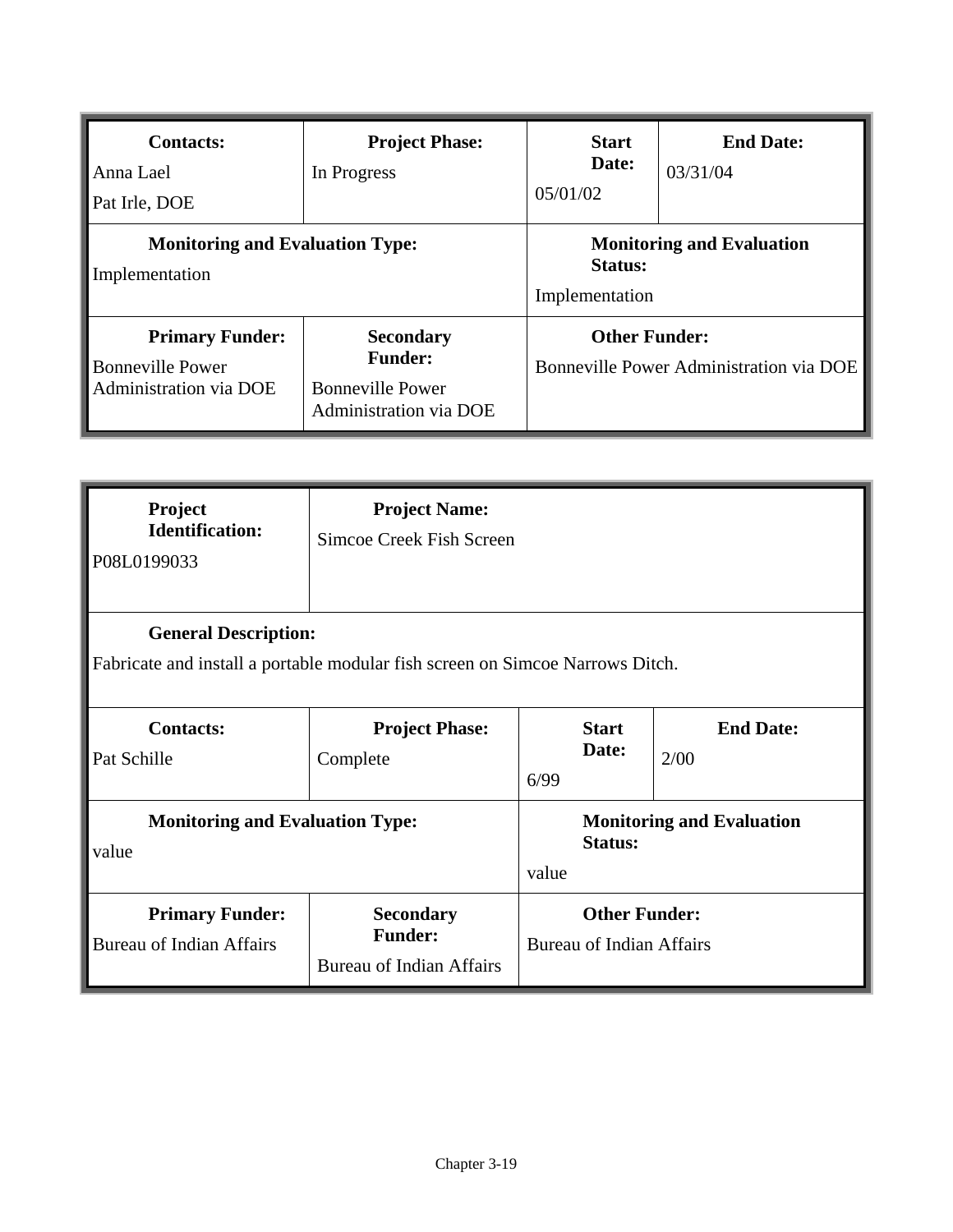| Project<br><b>Identification:</b><br>199105700                                                                                     | <b>Project Name:</b><br>Chapman Nelson Fish Screen                              |                                                                |                                  |  |
|------------------------------------------------------------------------------------------------------------------------------------|---------------------------------------------------------------------------------|----------------------------------------------------------------|----------------------------------|--|
| <b>General Description:</b><br>Fabricate and install a replacement modular fish screen on the Chapman Nelson irrigation diversion. |                                                                                 |                                                                |                                  |  |
| <b>Contacts:</b><br>Eric Egbers                                                                                                    | <b>Project Phase:</b><br>Complete                                               | <b>Start</b><br>Date:<br>01/01                                 | <b>End Date:</b><br>12/01        |  |
| <b>Monitoring and Evaluation Type:</b><br>value                                                                                    |                                                                                 | <b>Status:</b><br>value                                        | <b>Monitoring and Evaluation</b> |  |
| <b>Primary Funder:</b><br><b>Bonneville Power</b><br>Administration                                                                | <b>Secondary</b><br><b>Funder:</b><br><b>Bonneville Power</b><br>Administration | <b>Other Funder:</b><br><b>Bonneville Power Administration</b> |                                  |  |

| <b>Project</b><br><b>Identification:</b><br>IAC 00-1003                                                                                                                                                    | <b>Project Name:</b><br>Re-Establish Access to Lower Wilson Creek |                                  |                              |  |
|------------------------------------------------------------------------------------------------------------------------------------------------------------------------------------------------------------|-------------------------------------------------------------------|----------------------------------|------------------------------|--|
| <b>General Description:</b><br>Correct 2 barriers to fish passage, install a fish screen, reduce irrigation water withdrawals by<br>upgrading the irrigation system, fencing & planting along Wilson Creek |                                                                   |                                  |                              |  |
| <b>Contacts:</b><br>Anna Lael<br>Anna Lael                                                                                                                                                                 | <b>Project Phase:</b><br>In Progress                              | <b>Start</b><br>Date:<br>8/31/03 | <b>End Date:</b><br>06/30/04 |  |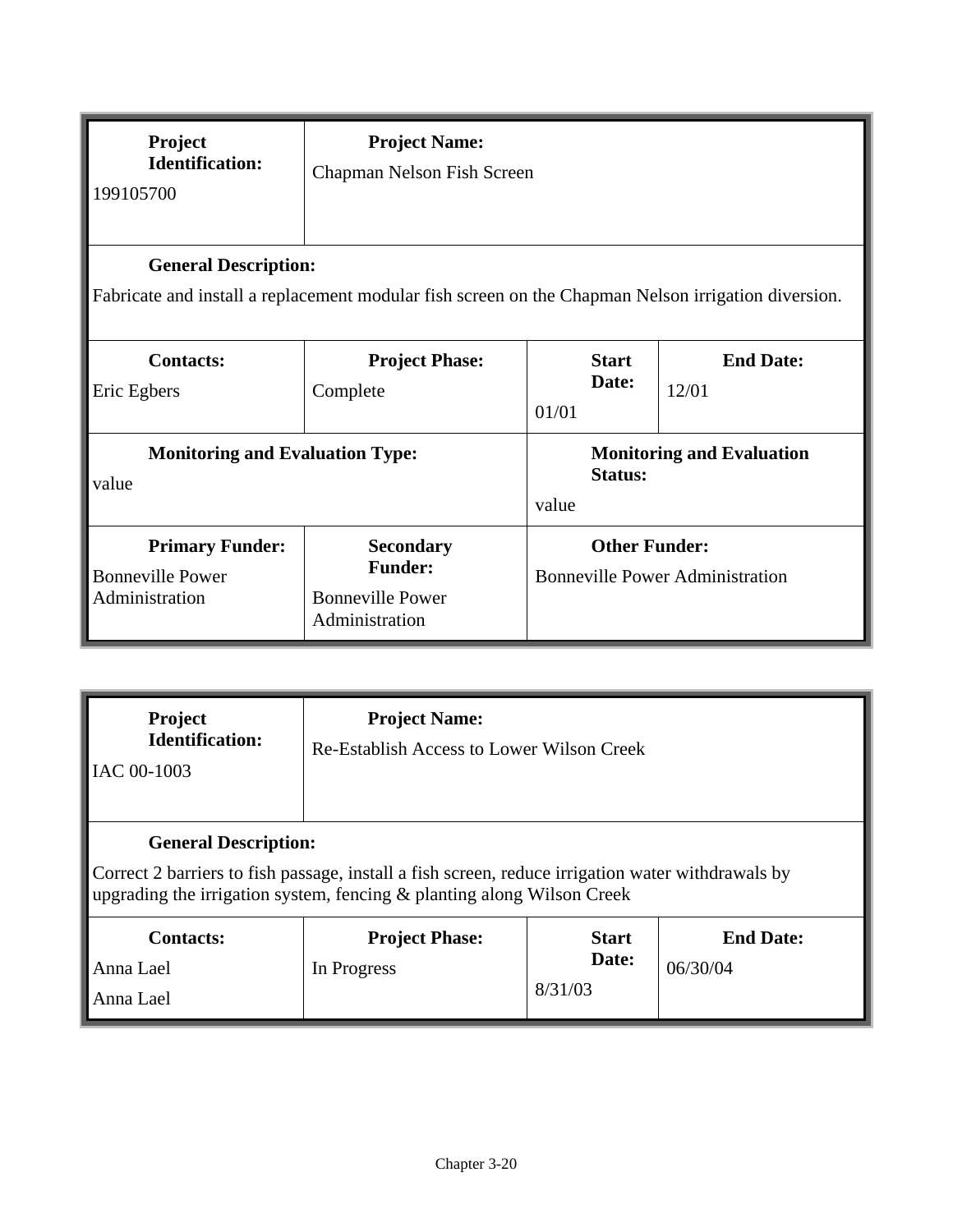| <b>Monitoring and Evaluation Type:</b><br>Implementation               |                                                                                    | <b>Monitoring and Evaluation</b><br><b>Status:</b><br>Implementation |  |
|------------------------------------------------------------------------|------------------------------------------------------------------------------------|----------------------------------------------------------------------|--|
| <b>Primary Funder:</b><br><b>Washington Conservation</b><br>Commission | <b>Secondary</b><br><b>Funder:</b><br><b>Washington Conservation</b><br>Commission | <b>Other Funder:</b><br><b>Washington Conservation Commission</b>    |  |

| Project<br><b>Identification:</b><br>199105700                                                                            | <b>Project Name:</b><br>Lewis Fish Screen                                       |                                |                                        |  |
|---------------------------------------------------------------------------------------------------------------------------|---------------------------------------------------------------------------------|--------------------------------|----------------------------------------|--|
| <b>General Description:</b><br>Fabricate and install a replacement modular fish screen on the Lewis irrigation diversion. |                                                                                 |                                |                                        |  |
| <b>Contacts:</b><br>Eric Egbers                                                                                           | <b>Project Phase:</b><br>Complete                                               | <b>Start</b><br>Date:<br>07/01 | <b>End Date:</b><br>12/01              |  |
| <b>Monitoring and Evaluation Type:</b><br>value                                                                           |                                                                                 | <b>Status:</b><br>value        | <b>Monitoring and Evaluation</b>       |  |
| <b>Primary Funder:</b><br><b>Bonneville Power</b><br>Administration                                                       | <b>Secondary</b><br><b>Funder:</b><br><b>Bonneville Power</b><br>Administration | <b>Other Funder:</b>           | <b>Bonneville Power Administration</b> |  |

| Project                | <b>Project Name:</b>     |
|------------------------|--------------------------|
| <b>Identification:</b> | Mercer Creek Fish Screen |
|                        |                          |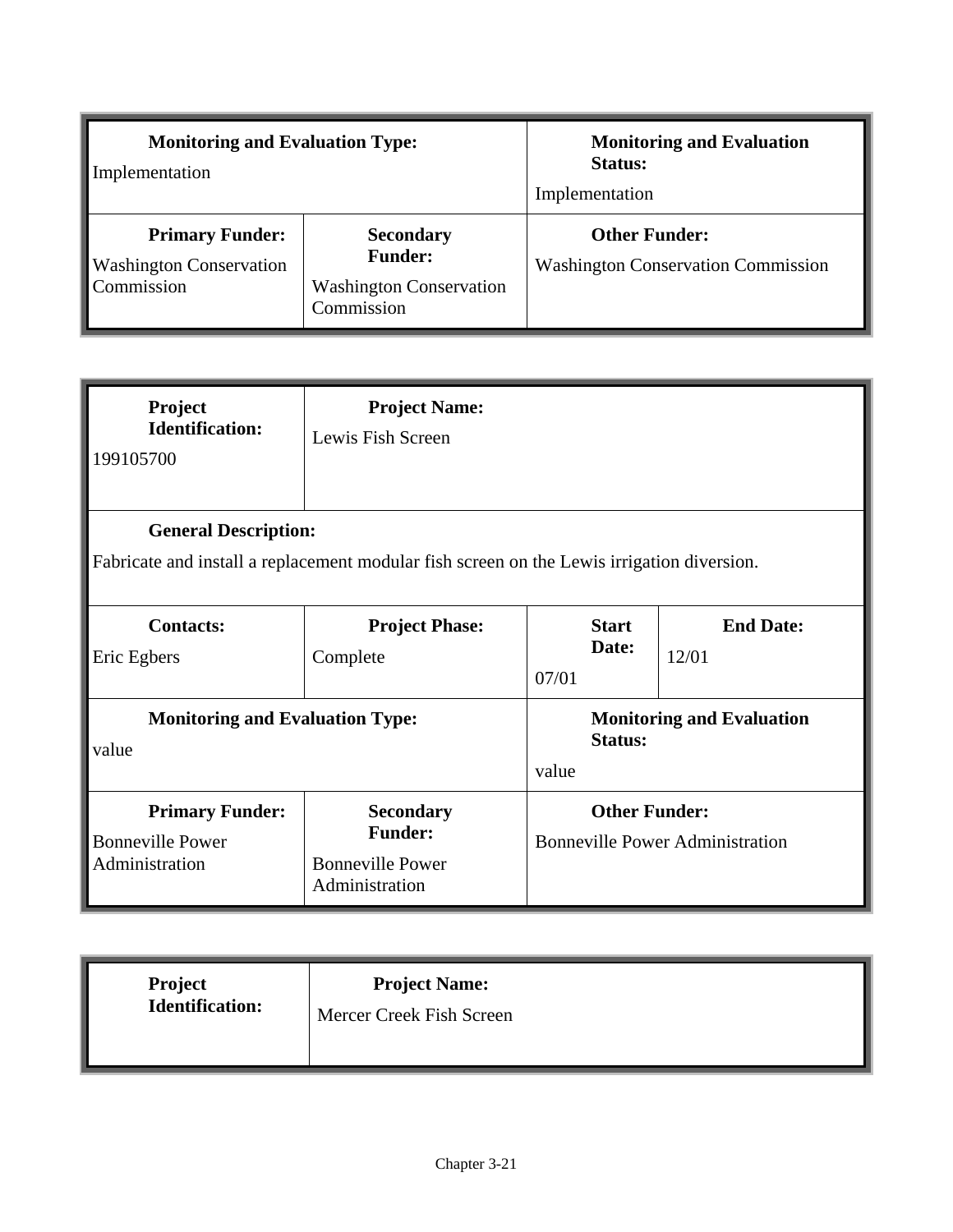Fabricate and install a small portable rotary wiper fish screen on the Mercer Creek irrigation diversion.

| <b>Contacts:</b><br>Pat Schille                                  | <b>Project Phase:</b><br>Complete                                            | 01/00 | <b>Start</b><br>Date: | <b>End Date:</b><br>02/00           |
|------------------------------------------------------------------|------------------------------------------------------------------------------|-------|-----------------------|-------------------------------------|
| <b>Monitoring and Evaluation Type:</b><br>value                  |                                                                              | value | Status:               | <b>Monitoring and Evaluation</b>    |
| <b>Primary Funder:</b><br><b>Kittitas County Public</b><br>Works | <b>Secondary</b><br><b>Funder:</b><br><b>Kittitas County Public</b><br>Works |       | <b>Other Funder:</b>  | <b>Kittitas County Public Works</b> |

## **AQUATIC High Temperature**

| <b>Project</b><br><b>Identification:</b>                                                                            | <b>Project Name:</b><br>South Riggs Road Abandonment - L.T. Murray Wildlife Area |                                   |                                  |  |
|---------------------------------------------------------------------------------------------------------------------|----------------------------------------------------------------------------------|-----------------------------------|----------------------------------|--|
| <b>General Description:</b><br>Abandonment of 4775 feet of stream-adjacent parallel road in the Manastash drainage. |                                                                                  |                                   |                                  |  |
| <b>Contacts:</b><br>Cindi Confer<br>Leray Stream                                                                    | <b>Project Phase:</b><br>Complete                                                | <b>Start</b><br>Date:<br>01/10/02 | <b>End Date:</b><br>15/11/03     |  |
| <b>Monitoring and Evaluation Type:</b><br>Compliance                                                                |                                                                                  | <b>Status:</b><br>Compliance      | <b>Monitoring and Evaluation</b> |  |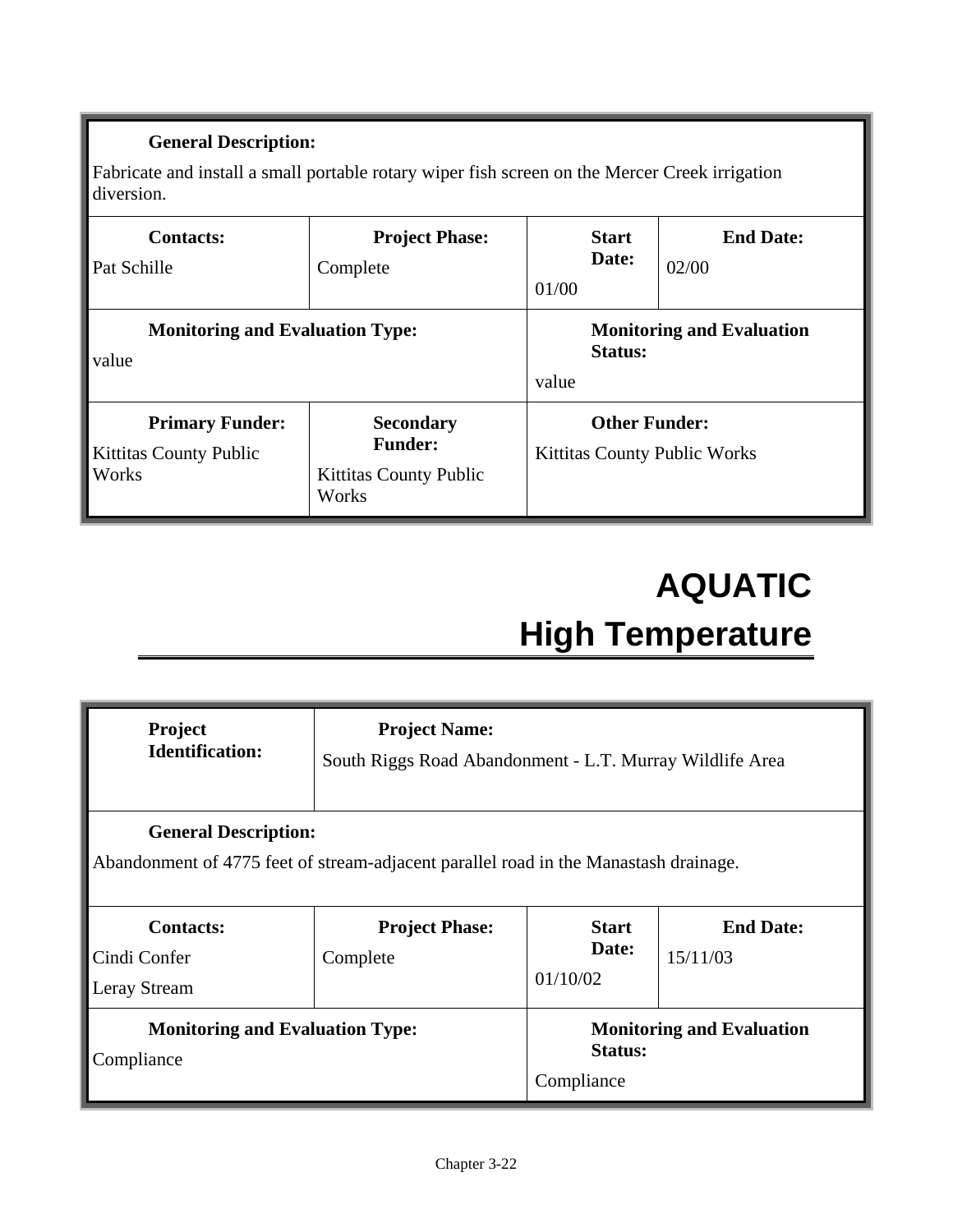| <b>Primary Funder:</b> | <b>Secondary</b><br><b>Funder:</b> | <b>Other Funder:</b> |
|------------------------|------------------------------------|----------------------|
| $\blacksquare$ WDFW    | <b>WDFW</b>                        | <b>WDFW</b>          |

| Project<br><b>Identification:</b><br>199901300                                                                                                                                                                                                                                                                                                                             | <b>Project Name:</b><br><b>Ahtanum Creek Watershed Assesment</b> |                                                                  |                  |  |
|----------------------------------------------------------------------------------------------------------------------------------------------------------------------------------------------------------------------------------------------------------------------------------------------------------------------------------------------------------------------------|------------------------------------------------------------------|------------------------------------------------------------------|------------------|--|
| <b>General Description:</b><br>Map irrigated lands & water delivery stems, measure water discharge & temperature. Determine<br>efficiency of irrigation water conveyance &use. Gather data on stream channel condition, riparian<br>function & salmonid populations in the Ahtanum Creek watershed. Rehabilitate degraded habitat and<br>manage irrigation/instream flows. |                                                                  |                                                                  |                  |  |
| <b>Contacts:</b><br>Tom McCoy<br><b>Brandon Rogers</b>                                                                                                                                                                                                                                                                                                                     | <b>Project Phase:</b><br>In Progress                             | <b>Start</b><br>Date:<br>01/10/99                                | <b>End Date:</b> |  |
| <b>Monitoring and Evaluation Type:</b><br>Compliance                                                                                                                                                                                                                                                                                                                       |                                                                  | <b>Monitoring and Evaluation</b><br><b>Status:</b><br>Compliance |                  |  |
| <b>Primary Funder:</b><br><b>BPA</b>                                                                                                                                                                                                                                                                                                                                       | <b>Secondary</b><br><b>Funder:</b><br><b>BPA</b>                 | <b>Other Funder:</b><br><b>BPA</b>                               |                  |  |

| <b>Project Identification:</b>                                 | <b>Project Name:</b> |  |
|----------------------------------------------------------------|----------------------|--|
| <b>Wildlife Extension Agreement</b><br>$\parallel$ #144210J606 | Monson Project #1    |  |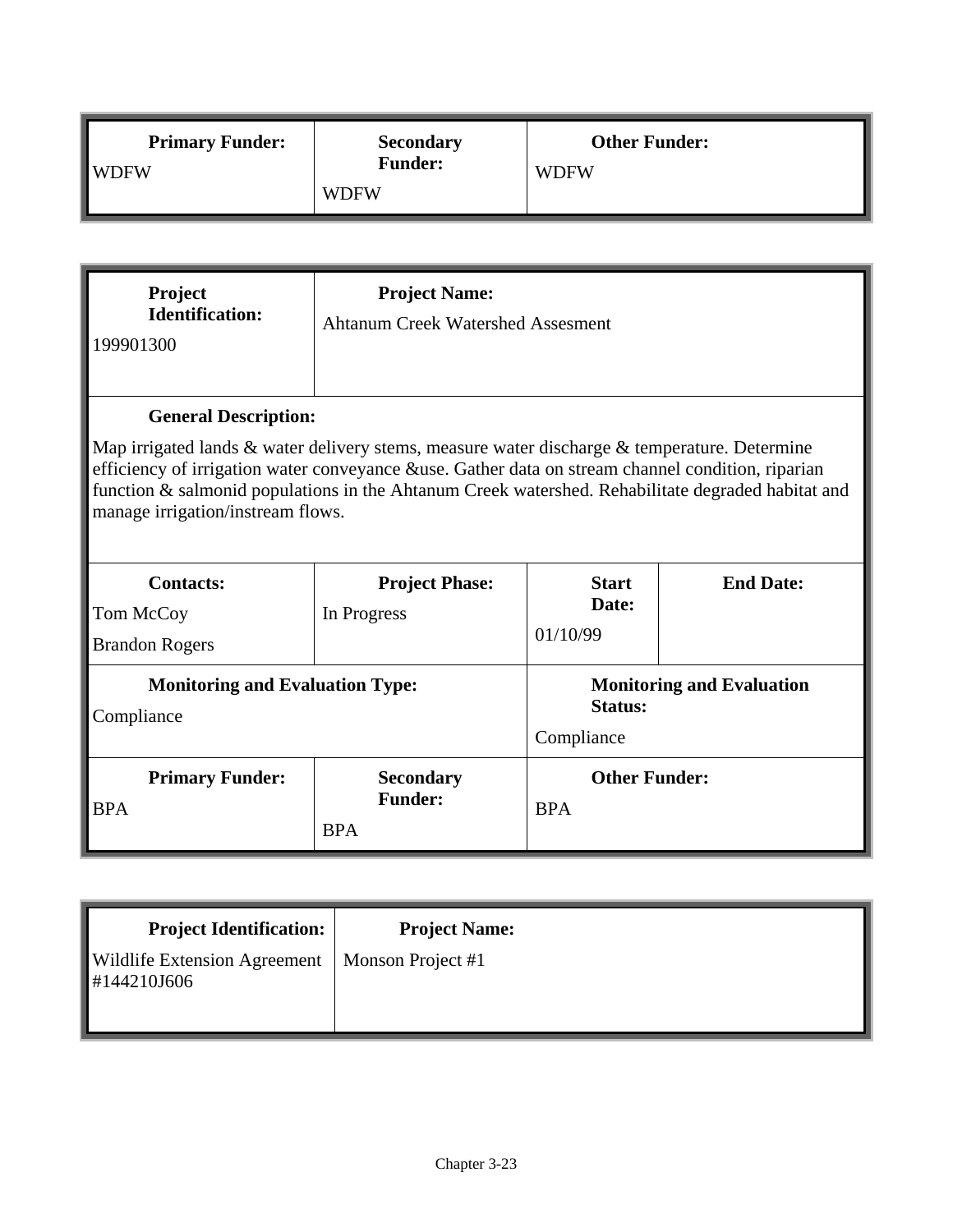This Project is part of an overall effort to re-establish the "Taylor Ditch" as a side channel of the Yakima River in the east-selah floodplain area. This Project will restore riparian habitat along 2500 ft. of the waterway. Project activities are supported as a result of findings within the "Taylor Ditch Habitat Assessment Project: phase one report". This assessment identified lack of riparian area and water quality to be the limiting factors in the use of the Taylor Ditch as a side channel habitat. The assessment also identifies the ditch as being used by spring chinnok, coho, and rainbow trout. The Yakima Mainstem in this area also supports steelhead and has the potential for bull trout rearing and migration.

| <b>Contacts:</b><br>Michael Tobin<br>same                | <b>Project Phase:</b><br>Complete                 | <b>Start</b><br>Date:<br>may 2003                             | <b>End Date:</b><br>december 2003 |
|----------------------------------------------------------|---------------------------------------------------|---------------------------------------------------------------|-----------------------------------|
| <b>Monitoring and Evaluation Type:</b><br>Implementation |                                                   | <b>Monitoring and Evaluation</b><br>Status:<br>Implementation |                                   |
| <b>Primary Funder:</b><br><b>USFW</b>                    | <b>Secondary</b><br><b>Funder:</b><br><b>USFW</b> | <b>Other Funder:</b><br><b>USFW</b>                           |                                   |

| <b>Project</b><br><b>Identification:</b><br>199704700 | <b>Project Name:</b><br>YAKIMA RIVER BASIN SIDE CHANNEL SURVEY AND REHAB                                                                                                                                                                                             |                                   |                              |
|-------------------------------------------------------|----------------------------------------------------------------------------------------------------------------------------------------------------------------------------------------------------------------------------------------------------------------------|-----------------------------------|------------------------------|
| <b>General Description:</b>                           | Reconnect tributaries and side channels, create new side channels, construct instream deflectors along<br>straightened reaches, and overbuild portions of levees such that riparian trees will be permitted to<br>thrive. Focus on the Wapato Reach of the Yakima R. |                                   |                              |
| Contacts:<br>Scott Nicolai                            | <b>Project Phase:</b><br>In Progress                                                                                                                                                                                                                                 | <b>Start</b><br>Date:<br>01/11/97 | <b>End Date:</b><br>01/30/03 |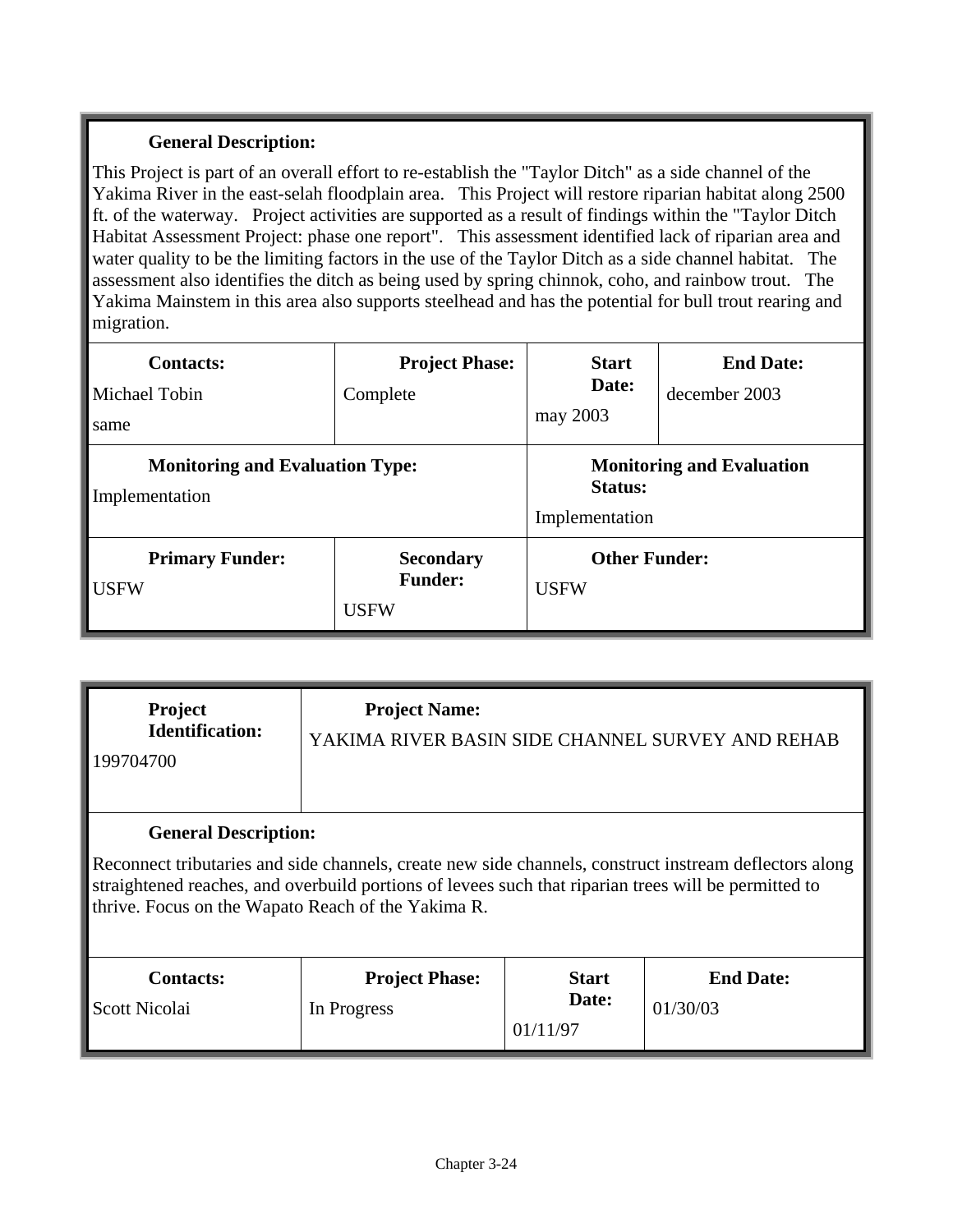| <b>Monitoring and Evaluation Type:</b> |                        |                                                  | <b>Monitoring and Evaluation Status:</b> |                      |
|----------------------------------------|------------------------|--------------------------------------------------|------------------------------------------|----------------------|
| value                                  |                        |                                                  | value                                    |                      |
| $\blacksquare$ BPA                     | <b>Primary Funder:</b> | <b>Secondary</b><br><b>Funder:</b><br><b>BPA</b> | <b>BPA</b>                               | <b>Other Funder:</b> |

| <b>Project Identification:</b><br>Sunnyside Wildlife Area (BPA<br># unknown) | <b>Project Name:</b><br>Wetland Development & Enhancement                                                                                                    |                                      |                                  |  |  |
|------------------------------------------------------------------------------|--------------------------------------------------------------------------------------------------------------------------------------------------------------|--------------------------------------|----------------------------------|--|--|
| <b>General Description:</b>                                                  | Construction of dikes, water control structures, lift pumps etc. to enhance wetland habitat and improve<br>water quality before it reaches the Yakima River. |                                      |                                  |  |  |
| <b>Contacts:</b><br><b>Rocky Ross</b><br>Leray Stream                        | <b>Project Phase:</b><br>Complete                                                                                                                            | <b>Start</b><br>Date:                | <b>End Date:</b><br>2000         |  |  |
| <b>Monitoring and Evaluation Type:</b><br>Implementation                     |                                                                                                                                                              | <b>Status:</b><br>Implementation     | <b>Monitoring and Evaluation</b> |  |  |
| <b>Primary Funder:</b><br><b>NAWCA</b>                                       | <b>Secondary</b><br><b>Funder:</b><br><b>NAWCA</b>                                                                                                           | <b>Other Funder:</b><br><b>NAWCA</b> |                                  |  |  |

| <b>Project</b><br><b>Identification:</b><br>ാ | <b>Project Name:</b><br>Columbia River Revegetation and Monitoring Project |
|-----------------------------------------------|----------------------------------------------------------------------------|
|-----------------------------------------------|----------------------------------------------------------------------------|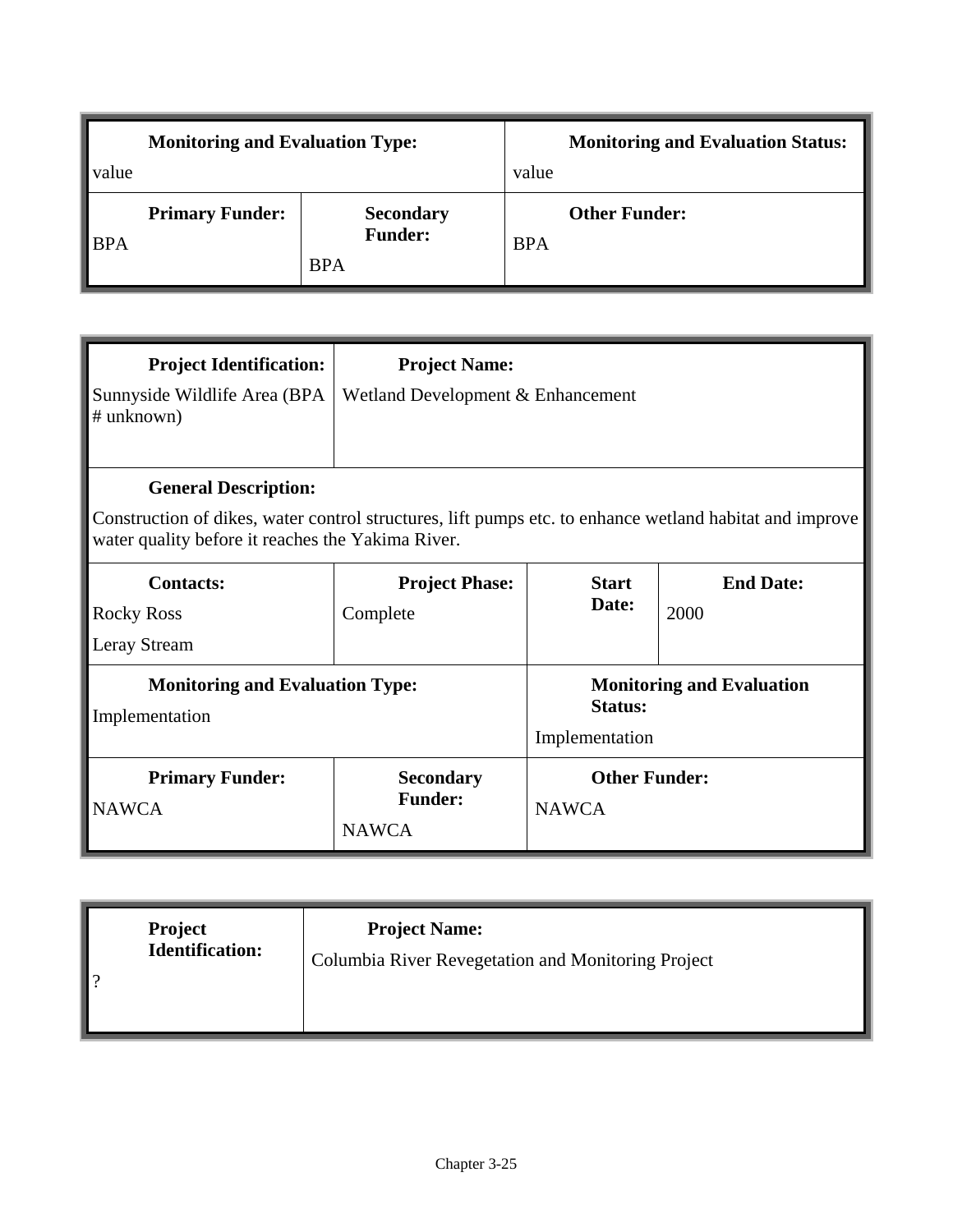Revegetation of the badly-degraded zones on Columbia Point at the confluence of the Yakima and Columbia Rivers. Also includes some access controls to prevent further degradation. In addition, this effort will establish a water quality monitoring project at nearby Amon Creek.

| <b>Contacts:</b><br><b>Scott Manley</b>                                                                                                                                                | <b>Project Phase:</b><br>In Progress | <b>Start</b><br>Date:<br>2003                                              | <b>End Date:</b><br>2005 |
|----------------------------------------------------------------------------------------------------------------------------------------------------------------------------------------|--------------------------------------|----------------------------------------------------------------------------|--------------------------|
| <b>Monitoring and Evaluation Type:</b><br>value                                                                                                                                        |                                      | <b>Monitoring and Evaluation</b><br>Status:<br>value                       |                          |
| <b>Primary Funder:</b><br><b>Secondary</b><br><b>Funder:</b><br><b>Washington State</b><br><b>Conservation Commission</b><br><b>Washington State</b><br><b>Conservation Commission</b> |                                      | <b>Other Funder:</b><br><b>Washington State Conservation</b><br>Commission |                          |

| <b>Project</b><br><b>Identification:</b> | <b>Project Name:</b><br><b>Yakima River Watershed TMDLs</b> |
|------------------------------------------|-------------------------------------------------------------|
| <b>General Description:</b>              |                                                             |

The State of Washington Department of Ecology is required by the Federal Clean Water Act to determine and calculate Total Maximum Daily Loads (TMDLs) for water quality parameters in water bodies where those parameters do not meet state standards. Ecology has completed TMDLs for turbidity, pesticides, bacteria and temperature impairments in the Yakima River Watershed, and will continue to monitor water quality, develop and implement TMDLs as required by the Clean Water Act.

| <b>Contacts:</b><br><b>Ryan Anderson</b> | <b>Project Phase:</b><br>In Progress | 1997       | <b>Start</b><br>Date: | <b>End Date:</b>                         |
|------------------------------------------|--------------------------------------|------------|-----------------------|------------------------------------------|
| <b>Monitoring and Evaluation Type:</b>   |                                      |            |                       | <b>Monitoring and Evaluation Status:</b> |
| Compliance                               |                                      | Compliance |                       |                                          |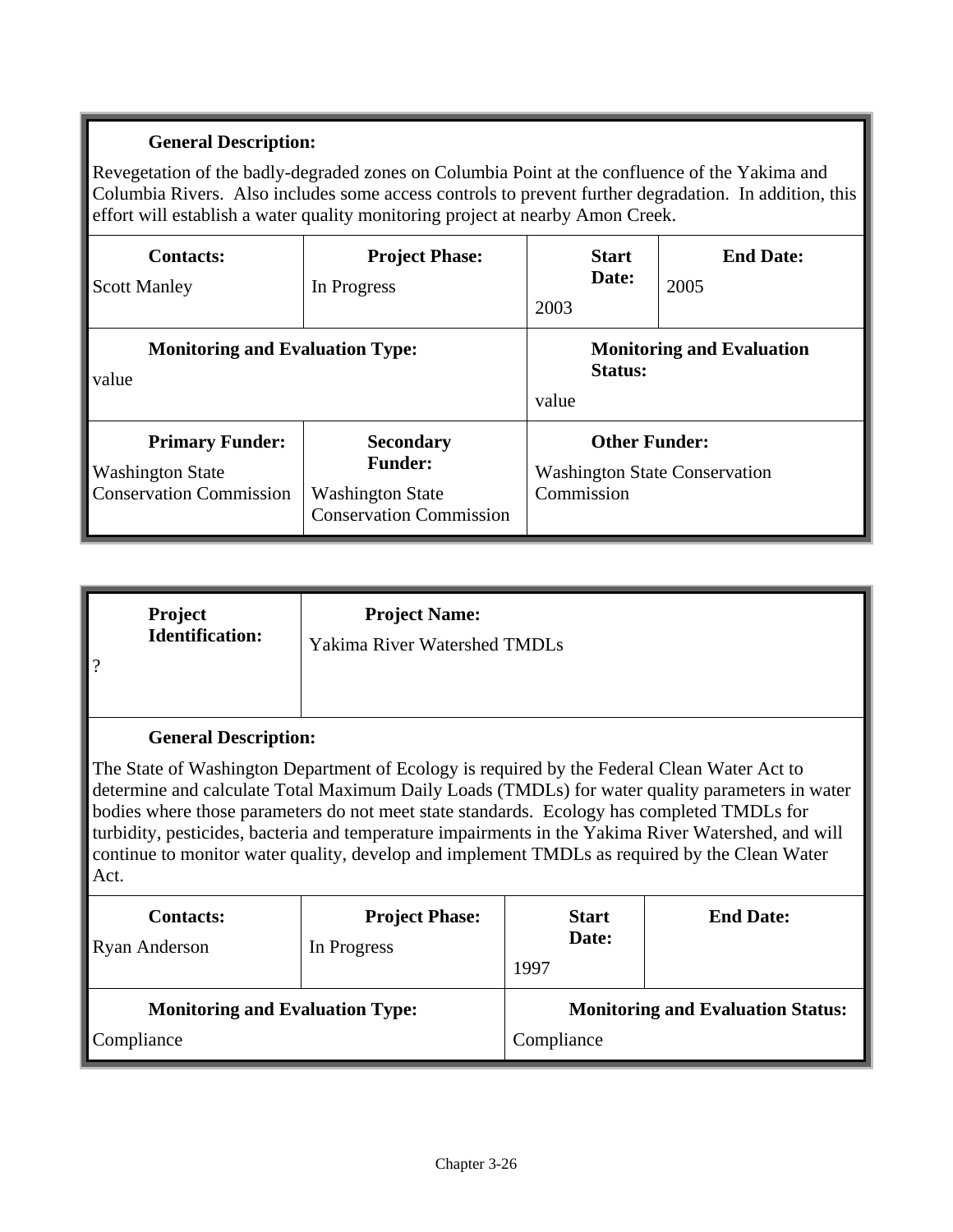# **AQUATIC Low Flow**

| Project<br><b>Identification:</b><br>199901300                                                                                                                                                                                                                                                                                                                                   | <b>Project Name:</b><br><b>Ahtanum Creek Watershed Assesment</b> |                                                                  |                  |  |
|----------------------------------------------------------------------------------------------------------------------------------------------------------------------------------------------------------------------------------------------------------------------------------------------------------------------------------------------------------------------------------|------------------------------------------------------------------|------------------------------------------------------------------|------------------|--|
| <b>General Description:</b><br>Map irrigated lands $\&$ water delivery stems, measure water discharge $\&$ temperature. Determine<br>efficiency of irrigation water conveyance &use. Gather data on stream channel condition, riparian<br>function & salmonid populations in the Ahtanum Creek watershed. Rehabilitate degraded habitat and<br>manage irrigation/instream flows. |                                                                  |                                                                  |                  |  |
| <b>Contacts:</b><br>Tom McCoy<br><b>Brandon Rogers</b>                                                                                                                                                                                                                                                                                                                           | <b>Project Phase:</b><br>In Progress                             | <b>Start</b><br>Date:<br>01/10/99                                | <b>End Date:</b> |  |
| <b>Monitoring and Evaluation Type:</b><br>Compliance                                                                                                                                                                                                                                                                                                                             |                                                                  | <b>Monitoring and Evaluation</b><br><b>Status:</b><br>Compliance |                  |  |
| <b>Primary Funder:</b><br><b>BPA</b>                                                                                                                                                                                                                                                                                                                                             | <b>Secondary</b><br><b>Funder:</b><br><b>BPA</b>                 | <b>Other Funder:</b><br><b>BPA</b>                               |                  |  |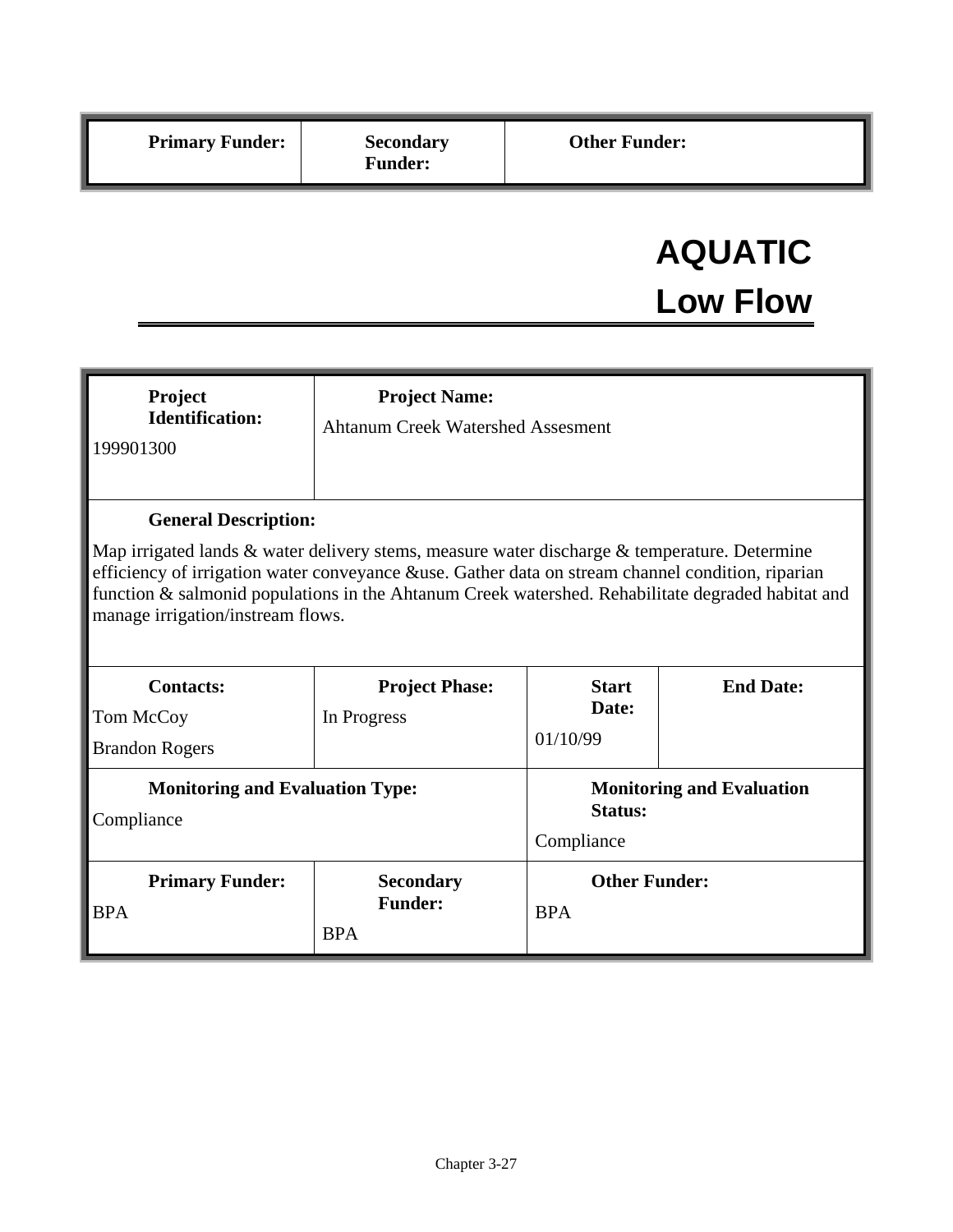| Project<br><b>Identification:</b><br>BPA #98-034                                                                                                                                                                                                                                                                                                                | <b>Project Name:</b><br>Reestablish Safe Access Into Tributaries of the Yakima Subbasin |                                                            |                             |  |
|-----------------------------------------------------------------------------------------------------------------------------------------------------------------------------------------------------------------------------------------------------------------------------------------------------------------------------------------------------------------|-----------------------------------------------------------------------------------------|------------------------------------------------------------|-----------------------------|--|
| <b>General Description:</b><br>Safe Access attempt s to reestablish fish passage by breaching/removing barriers and screening<br>associated with unscreened diversions. Additionally, if possible, riparian function will be enhanced<br>by establishing fenced buffers. Conversion to piping and pressurized irrigation will result in more<br>water instream. |                                                                                         |                                                            |                             |  |
| <b>Contacts:</b><br><b>Henry Fraser</b><br><b>Melvin Sampson</b>                                                                                                                                                                                                                                                                                                | <b>Project Phase:</b><br>In Progress                                                    | <b>Start</b><br>Date:<br>1999                              | <b>End Date:</b><br>ongoing |  |
| <b>Monitoring and Evaluation Type:</b><br>Implementation                                                                                                                                                                                                                                                                                                        |                                                                                         | <b>Monitoring and Evaluation Status:</b><br>Implementation |                             |  |
| <b>Primary Funder:</b><br><b>BPA</b>                                                                                                                                                                                                                                                                                                                            | <b>Secondary</b><br><b>Funder:</b><br><b>BPA</b>                                        | <b>Other Funder:</b><br><b>BPA</b>                         |                             |  |

## **AQUATIC Reconnection of Floodplains and Side Channels**

| Project<br>Identification: | <b>Project Name:</b><br><b>WDFW Environmental Review</b> |
|----------------------------|----------------------------------------------------------|
|                            |                                                          |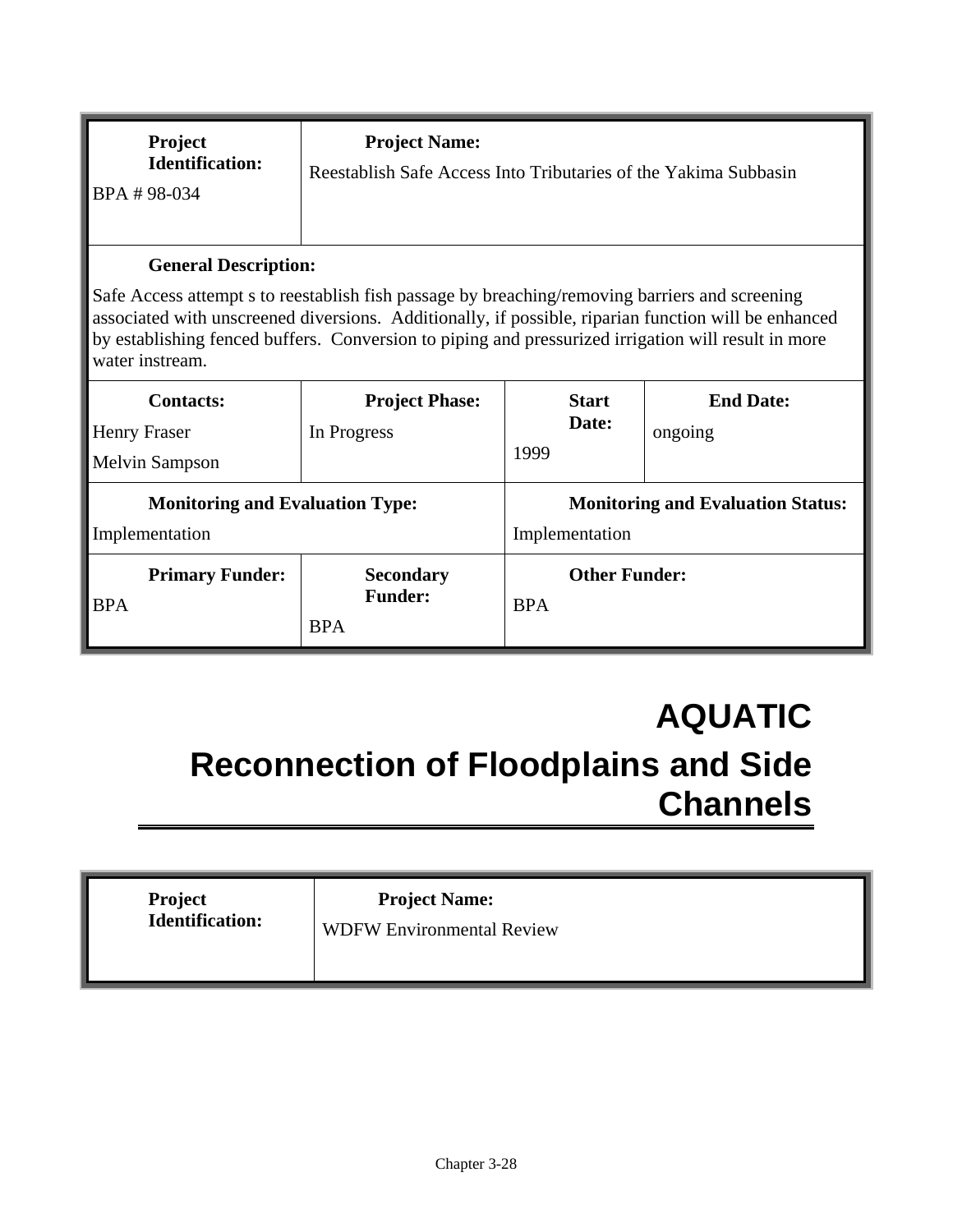Six WDFW staff members review environmental documents and issue Hydraulic permits for projects/programs which have potential to impact fish/wildlife habitats or populations in Kittitas, Yakima and Benton Counties. Review efforts include:

State Environmental Policy Act; National Environmental Policy Act; Shoreline Management Act; Forest Practices Act;

| <b>Contacts:</b><br><b>Brent Renfrow</b><br><b>Ted Clausing</b> | <b>Project Phase:</b><br>In Progress              | <b>Start</b><br>Date:<br>1970s                            | <b>End Date:</b><br>none planned |
|-----------------------------------------------------------------|---------------------------------------------------|-----------------------------------------------------------|----------------------------------|
| <b>Monitoring and Evaluation Type:</b><br>Compliance            |                                                   | <b>Monitoring and Evaluation</b><br>Status:<br>Compliance |                                  |
| <b>Primary Funder:</b><br><b>WDFW</b>                           | <b>Secondary</b><br><b>Funder:</b><br><b>WDFW</b> | <b>Other Funder:</b><br><b>WDFW</b>                       |                                  |

| Project<br><b>Identification:</b>                                                                                                                            | <b>Project Name:</b><br>Levee Pullback/Removal at Ahtanum Mission |                                  |                                  |  |
|--------------------------------------------------------------------------------------------------------------------------------------------------------------|-------------------------------------------------------------------|----------------------------------|----------------------------------|--|
| <b>General Description:</b><br>Removal of old levees and groins associated with abandoned/closed irrigation diversions and roads.<br>Floodplain restoration. |                                                                   |                                  |                                  |  |
| <b>Contacts:</b><br>Joel Freudenthal<br>Same                                                                                                                 | <b>Project Phase:</b><br>Complete                                 | <b>Start</b><br>Date:<br>8/15/03 | <b>End Date:</b><br>9/04/03      |  |
| <b>Monitoring and Evaluation Type:</b><br>Validation<br>Validation                                                                                           |                                                                   | <b>Status:</b>                   | <b>Monitoring and Evaluation</b> |  |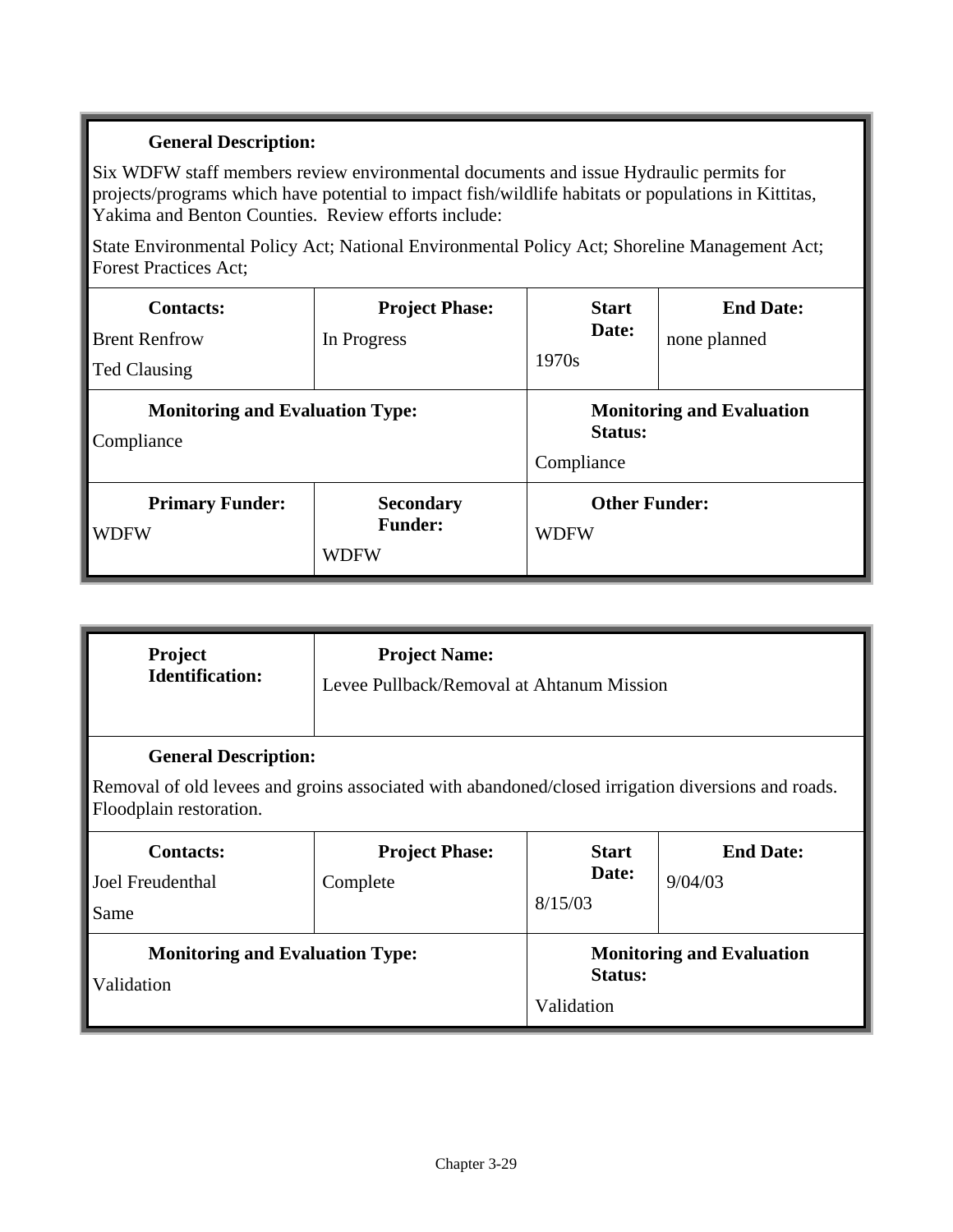| <b>Primary Funder:</b> | <b>Secondary</b> | <b>Other Funder:</b> |
|------------------------|------------------|----------------------|
| ∥ Yakima Co. FCZD      | <b>Funder:</b>   | Yakima Co. FCZD      |
|                        | Yakima Co. FCZD  |                      |

| <b>Project</b><br><b>Identification:</b>  | <b>Project Name:</b><br>Upper Yakima Comprehensive Flood Control Management Plan                                                                                                                                                            |                                         |                                          |  |  |
|-------------------------------------------|---------------------------------------------------------------------------------------------------------------------------------------------------------------------------------------------------------------------------------------------|-----------------------------------------|------------------------------------------|--|--|
| <b>General Description:</b>               |                                                                                                                                                                                                                                             |                                         |                                          |  |  |
|                                           | Plan that sets the policy basis for reconfiguration of the levee system and other adjacent infrastructure<br>to improve sediment transport, lessen flood hazard, improve fish habitat and increase available<br>floodplain on Yakima River. |                                         |                                          |  |  |
| <b>Contacts:</b>                          | <b>Start</b><br><b>End Date:</b><br><b>Project Phase:</b>                                                                                                                                                                                   |                                         |                                          |  |  |
| John Knutson                              | Proposed                                                                                                                                                                                                                                    | Date:                                   | 06/04?                                   |  |  |
| Joel Freudenthal                          |                                                                                                                                                                                                                                             | 5/17/03                                 |                                          |  |  |
| <b>Monitoring and Evaluation Type:</b>    |                                                                                                                                                                                                                                             |                                         | <b>Monitoring and Evaluation Status:</b> |  |  |
| value                                     |                                                                                                                                                                                                                                             | value                                   |                                          |  |  |
| <b>Primary Funder:</b><br>Yakima Co. FCZD | <b>Secondary</b><br><b>Funder:</b><br>Yakima Co. FCZD                                                                                                                                                                                       | <b>Other Funder:</b><br>Yakima Co. FCZD |                                          |  |  |

| <b>Project</b>                                                                                                                                  | <b>Project Name:</b>                  |              |                  |
|-------------------------------------------------------------------------------------------------------------------------------------------------|---------------------------------------|--------------|------------------|
| <b>Identification:</b>                                                                                                                          | Amon Basin - Water Quality Monitoring |              |                  |
| <b>General Description:</b><br>Conduct water quality monitoring for the projects in the Amon Basin to meeting the Ecology and<br>WDFW criteria. |                                       |              |                  |
| <b>Contacts:</b>                                                                                                                                | <b>Project Phase:</b>                 | <b>Start</b> | <b>End Date:</b> |
| Nancy Aldrich                                                                                                                                   | Proposed                              | Date:        |                  |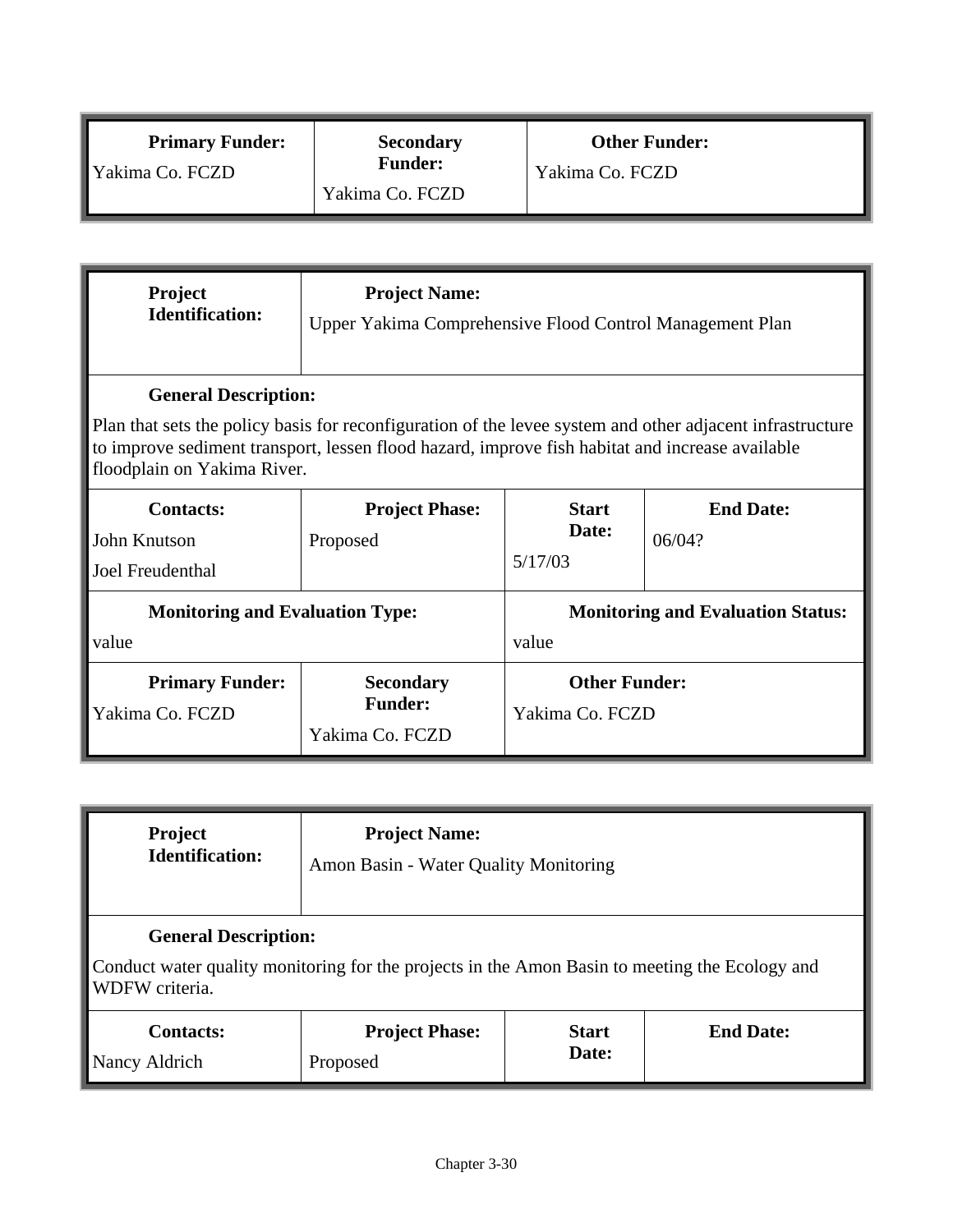| <b>Monitoring and Evaluation Type:</b> |                                    | <b>Monitoring and Evaluation Status:</b> |  |
|----------------------------------------|------------------------------------|------------------------------------------|--|
| Validation                             |                                    | Validation                               |  |
| <b>Primary Funder:</b>                 | <b>Secondary</b><br><b>Funder:</b> | <b>Other Funder:</b>                     |  |

| Project<br><b>Identification:</b><br>004                 | <b>Project Name:</b><br>Satus WUI                                    |                                                        |                                  |
|----------------------------------------------------------|----------------------------------------------------------------------|--------------------------------------------------------|----------------------------------|
| <b>General Description:</b>                              |                                                                      |                                                        |                                  |
| <b>Russian Olive Removal</b>                             |                                                                      |                                                        |                                  |
| <b>Contacts:</b>                                         | <b>Project Phase:</b>                                                | <b>Start</b>                                           | <b>End Date:</b>                 |
| Philip Rigdon<br>same                                    | In Progress                                                          | Date:<br>10/2003                                       | 09/2004                          |
| <b>Monitoring and Evaluation Type:</b><br>Compliance     |                                                                      | <b>Status:</b><br>Compliance                           | <b>Monitoring and Evaluation</b> |
| <b>Primary Funder:</b><br><b>BIA Wildlands Interface</b> | <b>Secondary</b><br><b>Funder:</b><br><b>BIA Wildlands Interface</b> | <b>Other Funder:</b><br><b>BIA Wildlands Interface</b> |                                  |

| <b>Project</b><br><b>Identification:</b><br>199704700 | <b>Project Name:</b><br>YAKIMA RIVER BASIN SIDE CHANNEL SURVEY AND REHAB |
|-------------------------------------------------------|--------------------------------------------------------------------------|
|-------------------------------------------------------|--------------------------------------------------------------------------|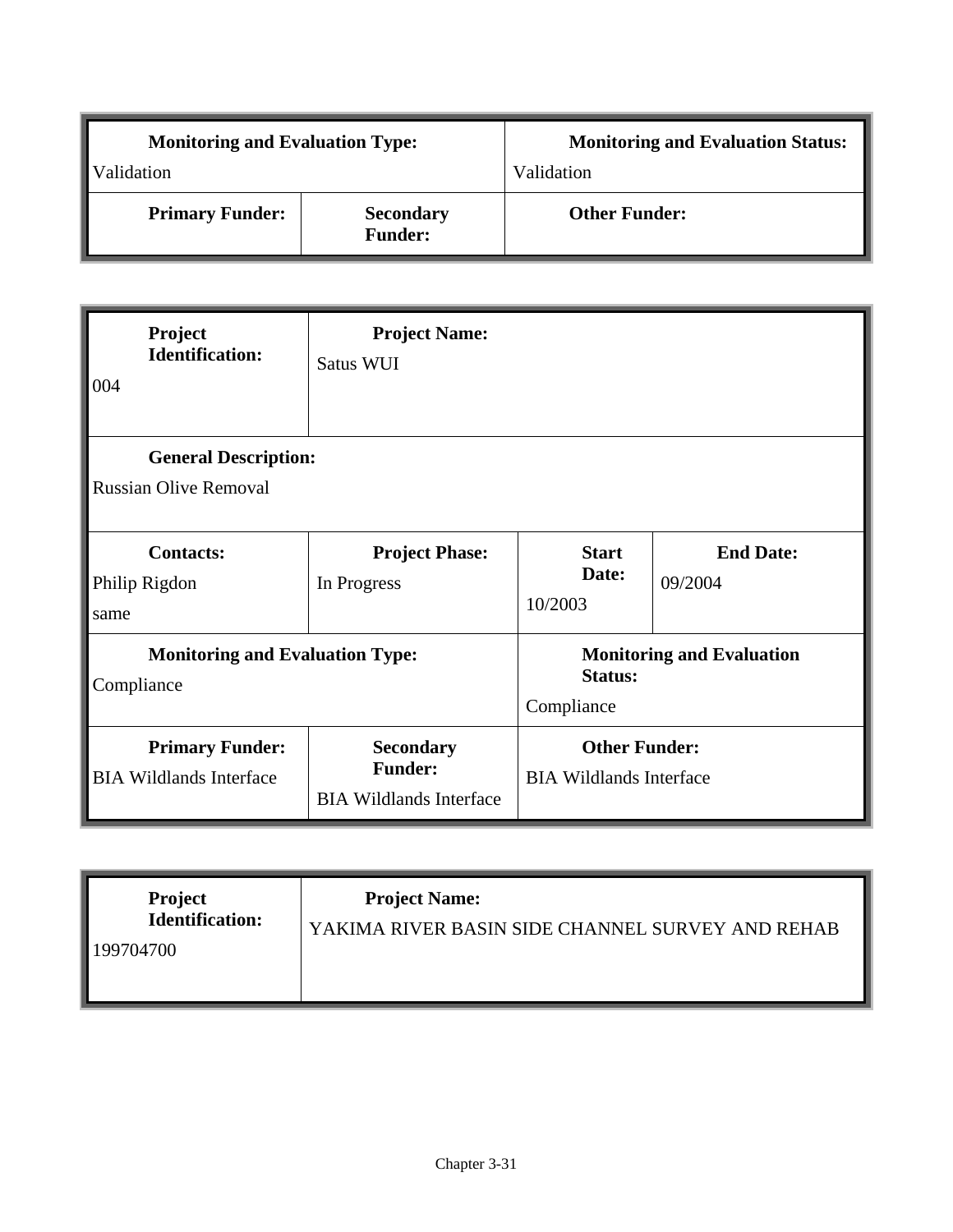Reconnect tributaries and side channels, create new side channels, construct instream deflectors along straightened reaches, and overbuild portions of levees such that riparian trees will be permitted to thrive. Focus on the Wapato Reach of the Yakima R.

| <b>Contacts:</b><br>Scott Nicolai               | <b>Project Phase:</b><br>In Progress             | <b>Start</b><br>Date:<br>01/11/97                 | <b>End Date:</b><br>01/30/03 |
|-------------------------------------------------|--------------------------------------------------|---------------------------------------------------|------------------------------|
| <b>Monitoring and Evaluation Type:</b><br>value |                                                  | <b>Monitoring and Evaluation Status:</b><br>value |                              |
| <b>Primary Funder:</b><br><b>BPA</b>            | <b>Secondary</b><br><b>Funder:</b><br><b>BPA</b> | <b>Other Funder:</b><br><b>BPA</b>                |                              |

| <b>Project Identification:</b>                     | <b>Project Name:</b> |
|----------------------------------------------------|----------------------|
| <b>Wildlife Extension Agreement</b><br>#144210J606 | Monson Project #1    |
| <b>General Description:</b>                        |                      |

This Project is part of an overall effort to re-establish the "Taylor Ditch" as a side channel of the Yakima River in the east-selah floodplain area. This Project will restore riparian habitat along 2500 ft. of the waterway. Project activities are supported as a result of findings within the "Taylor Ditch Habitat Assessment Project: phase one report". This assessment identified lack of riparian area and water quality to be the limiting factors in the use of the Taylor Ditch as a side channel habitat. The assessment also identifies the ditch as being used by spring chinnok, coho, and rainbow trout. The Yakima Mainstem in this area also supports steelhead and has the potential for bull trout rearing and migration.

| <b>Contacts:</b> | <b>Project Phase:</b> | <b>Start</b> | <b>End Date:</b> |
|------------------|-----------------------|--------------|------------------|
| Michael Tobin    | Complete              | Date:        | december 2003    |
| same             |                       | may 2003     |                  |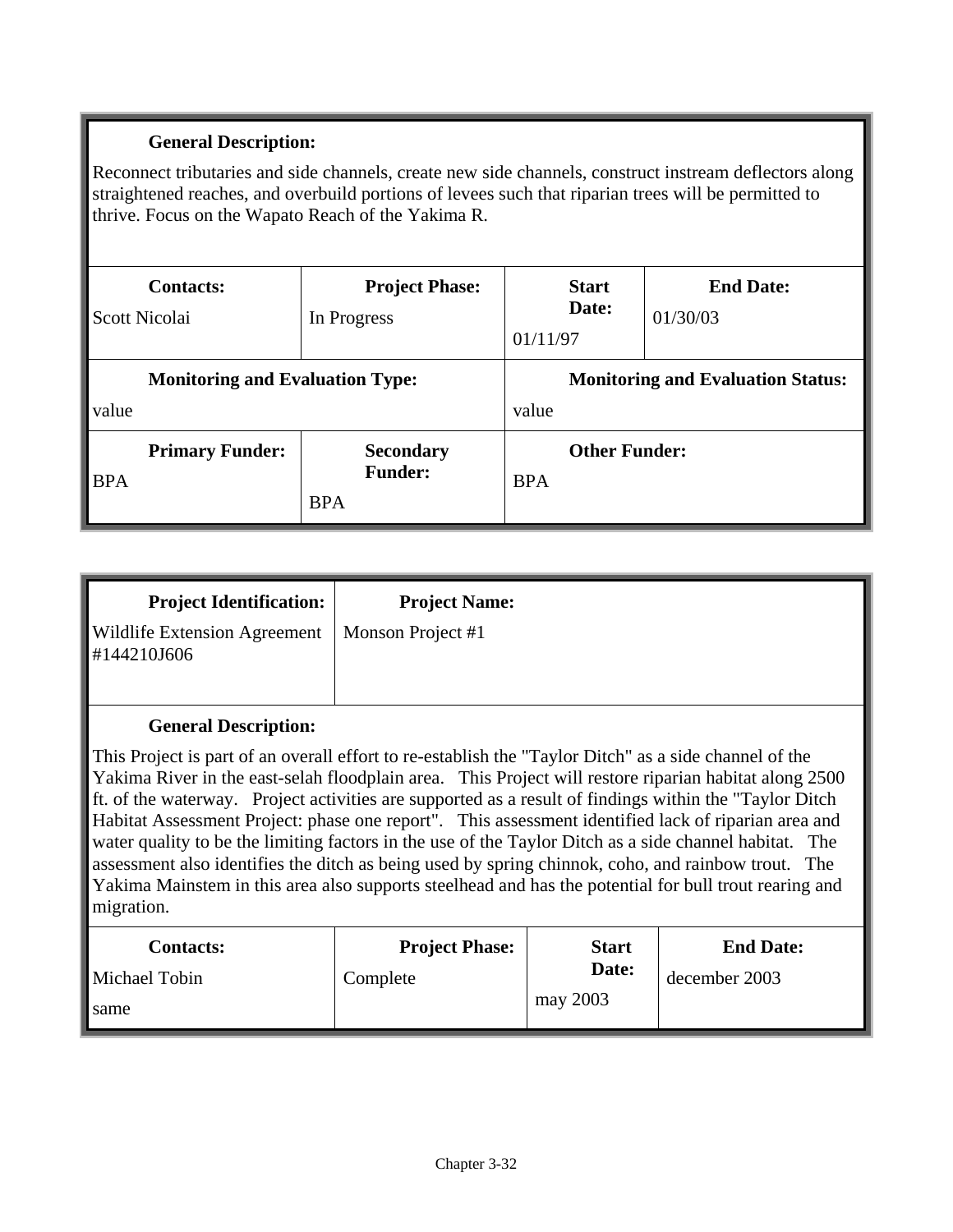| <b>Monitoring and Evaluation Type:</b><br>Implementation |                                                   | <b>Monitoring and Evaluation</b><br><b>Status:</b><br>Implementation |  |
|----------------------------------------------------------|---------------------------------------------------|----------------------------------------------------------------------|--|
| <b>Primary Funder:</b><br><b>USFW</b>                    | <b>Secondary</b><br><b>Funder:</b><br><b>USFW</b> | <b>Other Funder:</b><br><b>USFW</b>                                  |  |

| <b>Project</b><br><b>Identification:</b><br>199206200                                                                                                   | <b>Project Name:</b><br>LOWER YAKIMA VALLEY RIPARIAN/WETLANDS                                                                  |                                                            |  |
|---------------------------------------------------------------------------------------------------------------------------------------------------------|--------------------------------------------------------------------------------------------------------------------------------|------------------------------------------------------------|--|
|                                                                                                                                                         | <b>General Description:</b><br>Continue implementation of YN Wetlands/Riparian Restoration Project by protecting and restoring |                                                            |  |
| native floodplain habitats along anadromous fish-bearing waterways in the agricultural area of the<br>Yakama Reservation $(\sim 2,500$ acres per year). |                                                                                                                                |                                                            |  |
| <b>Contacts:</b><br><b>Arlen Washines</b><br><b>Tracy Hames</b>                                                                                         | <b>End Date:</b><br><b>Project Phase:</b><br><b>Start</b><br>Date:<br>In Progress<br>1992                                      |                                                            |  |
| <b>Monitoring and Evaluation Type:</b><br>Implementation                                                                                                |                                                                                                                                | <b>Monitoring and Evaluation Status:</b><br>Implementation |  |
| <b>Primary Funder:</b><br><b>BPA</b>                                                                                                                    | <b>Secondary</b><br><b>Funder:</b><br><b>BPA</b>                                                                               | <b>Other Funder:</b><br><b>BPA</b>                         |  |

| <b>Project</b><br>Identification:<br>wa439 | <b>Project Name:</b><br>Yakima Ground-water |  |
|--------------------------------------------|---------------------------------------------|--|
|--------------------------------------------|---------------------------------------------|--|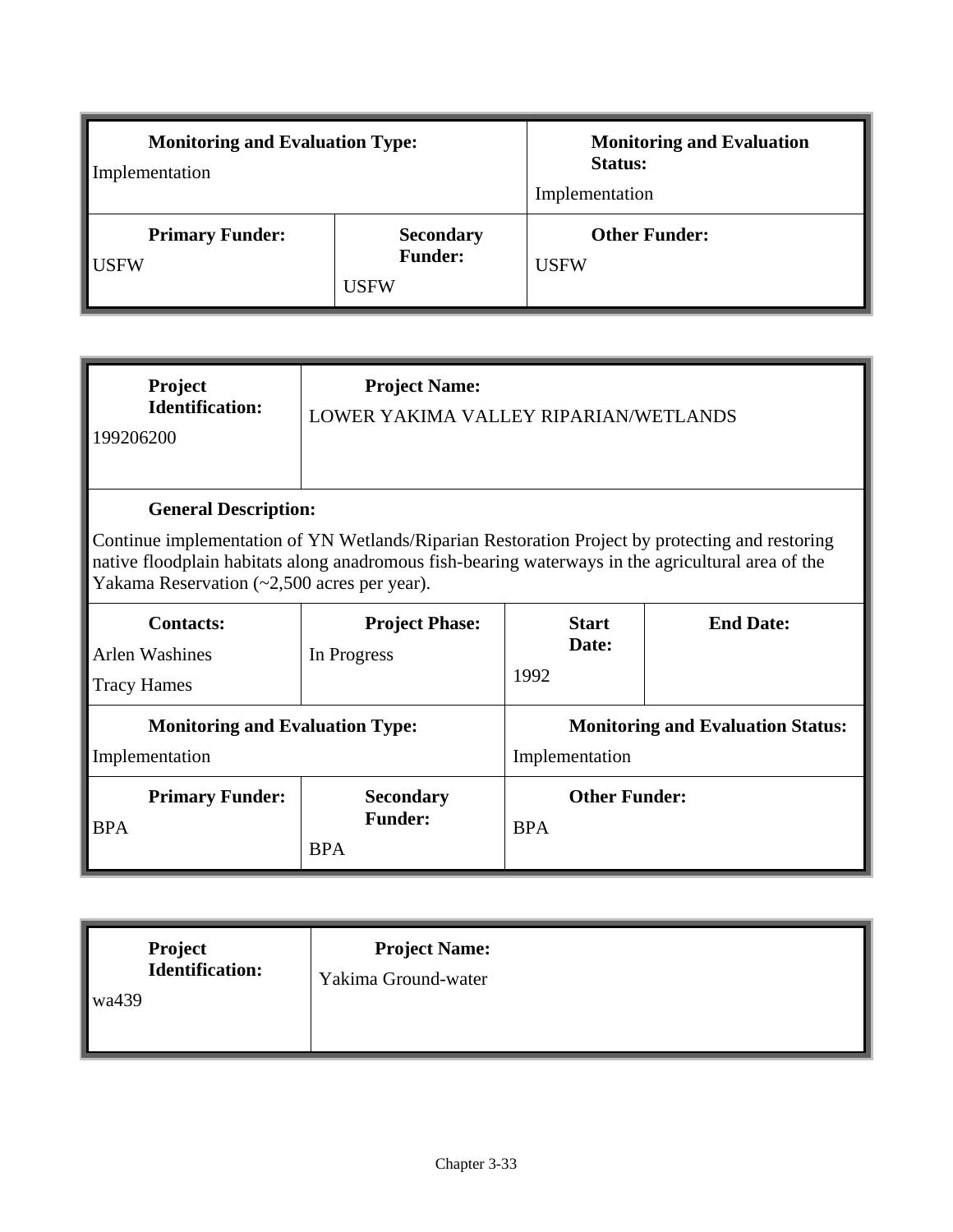assessment of gw availability in the Yakima river basin

| <b>Contacts:</b><br>vaccaro                     | <b>Project Phase:</b><br>In Progress                    | <b>Start</b><br>Date:<br>01/07/01                    | <b>End Date:</b><br>01/10/07 |
|-------------------------------------------------|---------------------------------------------------------|------------------------------------------------------|------------------------------|
| <b>Monitoring and Evaluation Type:</b><br>value |                                                         | <b>Monitoring and Evaluation</b><br>Status:<br>value |                              |
| <b>Primary Funder:</b><br>WDOE, USBOR, USGS     | <b>Secondary</b><br><b>Funder:</b><br>WDOE, USBOR, USGS | <b>Other Funder:</b><br>WDOE, USBOR, USGS            |                              |

| <b>Project</b><br><b>Identification:</b><br><b>Remove Wrecking Yards from</b><br>Floodplains | <b>Project Name:</b><br>Remove Wrecking Yards from Floodplains                                                                                                                                            |
|----------------------------------------------------------------------------------------------|-----------------------------------------------------------------------------------------------------------------------------------------------------------------------------------------------------------|
| <b>General Description:</b>                                                                  | A pilot project to examine alternative locations for wrecking yards located in floodplains, and a case<br>study to actually relocate one yard Eunded by Vakima Countywide Flood Control Zone District and |

study to actually relocate one yard. Funded by Yakima Countywide Flood Control Zone District and the Centennial Clean Water Fund through Department of Ecology

| <b>Contacts:</b><br>Joel Freudenthal<br>Joel Freudenthal | <b>Project Phase:</b><br>In Progress                        | <b>Start</b><br>Date:<br>06/01                                | <b>End Date:</b><br>06/06 |
|----------------------------------------------------------|-------------------------------------------------------------|---------------------------------------------------------------|---------------------------|
| <b>Monitoring and Evaluation Type:</b><br>Implementation |                                                             | <b>Monitoring and Evaluation</b><br>Status:<br>Implementation |                           |
| <b>Primary Funder:</b><br><b>Centennial CWF</b>          | <b>Secondary</b><br><b>Funder:</b><br><b>Centennial CWF</b> | Centennial CWF                                                | <b>Other Funder:</b>      |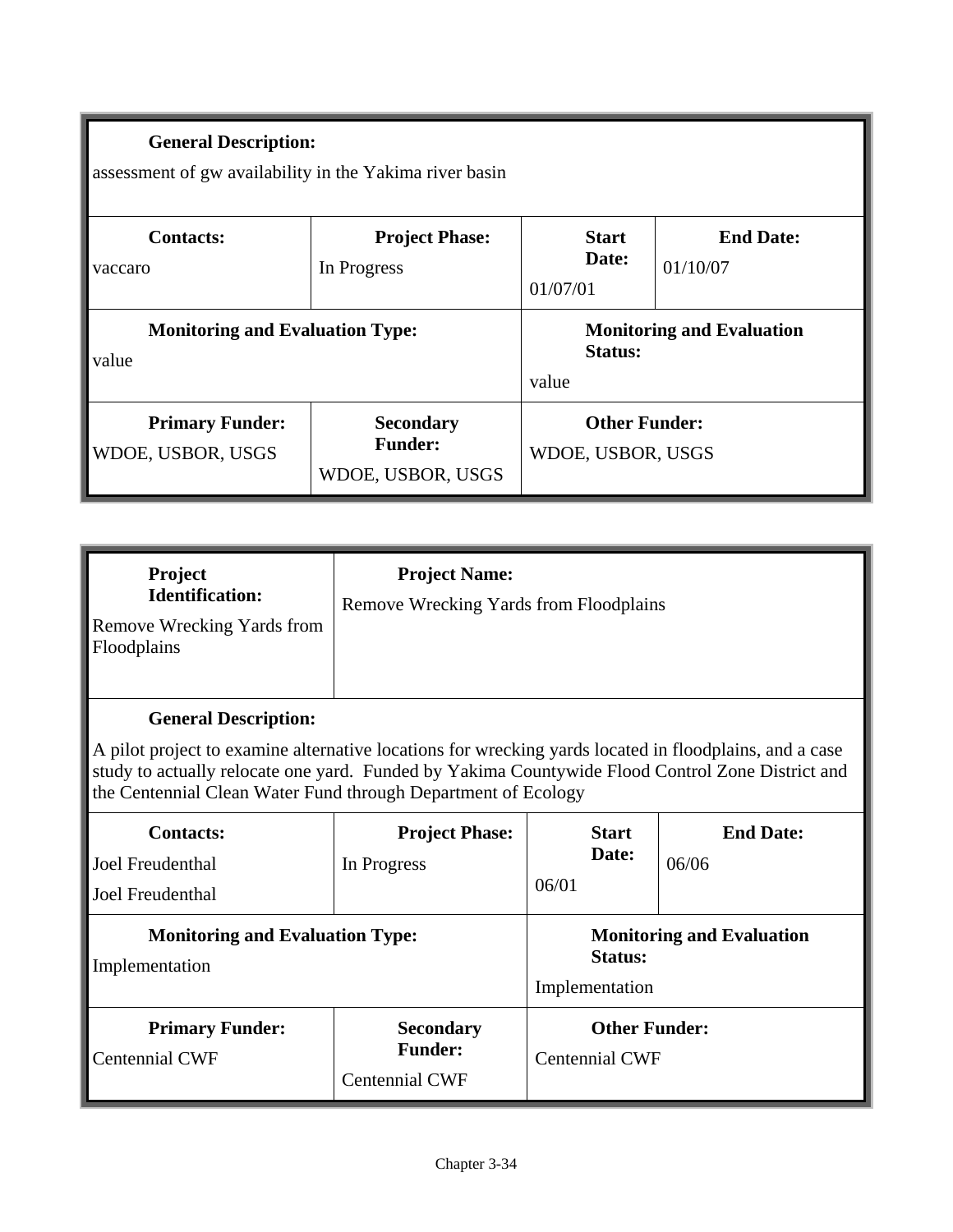| Project<br><b>Identification:</b><br>198506200                                                                                | <b>Project Name:</b><br><b>Yakima Screen Evaluation Project</b> |                                                        |                             |
|-------------------------------------------------------------------------------------------------------------------------------|-----------------------------------------------------------------|--------------------------------------------------------|-----------------------------|
| <b>General Description:</b><br>Evaluates fish screen facilities to determine whether they meet NOAA Fisheries fish protection |                                                                 |                                                        |                             |
| criteria.<br><b>Contacts:</b><br>Geoffrey McMichael                                                                           | <b>Project Phase:</b><br>In Progress                            | <b>Start</b><br>Date:<br>1985                          | <b>End Date:</b><br>ongoing |
| <b>Monitoring and Evaluation Type:</b><br>Compliance                                                                          |                                                                 | <b>Monitoring and Evaluation Status:</b><br>Compliance |                             |
| <b>Primary Funder:</b><br><b>BPA</b>                                                                                          | <b>Secondary</b><br><b>Funder:</b><br><b>BPA</b>                | <b>Other Funder:</b><br><b>BPA</b>                     |                             |

| <b>Project</b><br><b>Project Name:</b><br><b>Identification:</b><br>La Salle High School Wildlife Extension Agreement<br>Cooperative Agreement<br>#144210J606 |
|---------------------------------------------------------------------------------------------------------------------------------------------------------------|
|---------------------------------------------------------------------------------------------------------------------------------------------------------------|

This WEA with La Salle High School provide funds to re-establish riparian habitat along Ahtanum Creek. The Project area is located approximately 1 mile upstrem from the Yakima River. This reach has been severely affectede by grazing and agricultural practices. Even though the area has been affected by theses practices it is still an important migrational, spawning and rearing area for Coho, steelhead,bull trout and resident salmonids. The project re-established a dedicated buffer of 75 feet throughout the schools property (appr. 2500 ft.).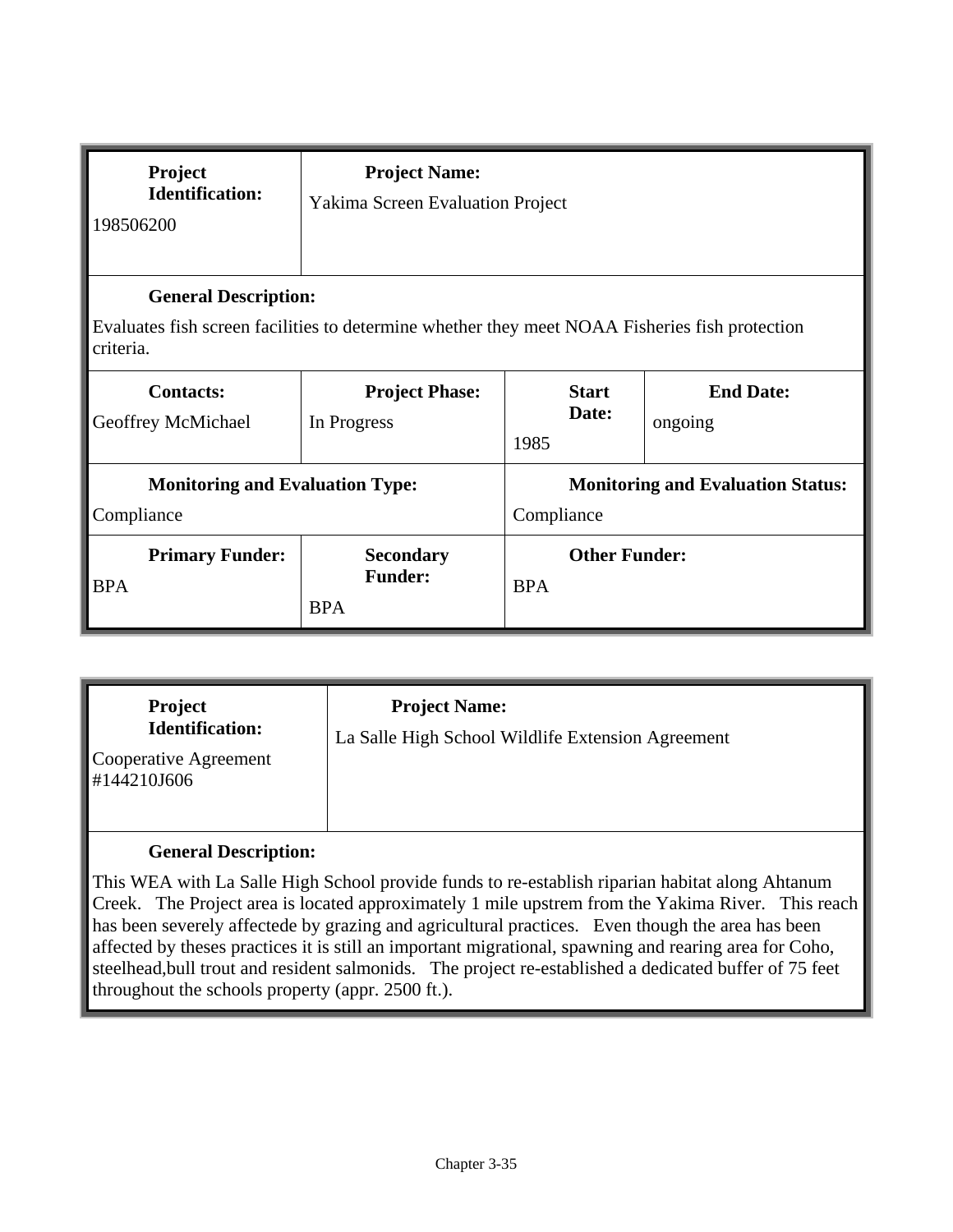| <b>Contacts:</b><br>Michael Tobin<br>same                | <b>Project Phase:</b><br>Complete                 | <b>Start</b><br>Date:<br>april 2001                           | <b>End Date:</b><br>december 2001 |
|----------------------------------------------------------|---------------------------------------------------|---------------------------------------------------------------|-----------------------------------|
| <b>Monitoring and Evaluation Type:</b><br>Implementation |                                                   | <b>Monitoring and Evaluation</b><br>Status:<br>Implementation |                                   |
| <b>Primary Funder:</b><br><b>USFW</b>                    | <b>Secondary</b><br><b>Funder:</b><br><b>USFW</b> | <b>Other Funder:</b><br><b>USFW</b>                           |                                   |

| Project<br><b>Identification:</b>                                                                                                                                                                                                                                                                                                                                                                                            | <b>Project Name:</b><br>Monson Project phase 2 |                                                                            |  |
|------------------------------------------------------------------------------------------------------------------------------------------------------------------------------------------------------------------------------------------------------------------------------------------------------------------------------------------------------------------------------------------------------------------------------|------------------------------------------------|----------------------------------------------------------------------------|--|
| <b>General Description:</b><br>This project shares the same general description as "monson Project phase 1". Project activities<br>include restoration of eastside of "Taylor Ditch" 2500 ft. and re-establishment of approximately 3<br>acres of associated wetlands. This project is part of an overall effort to re-establish the "Taylor<br>Ditch" as a side channel habitat to the Yakima River in the East-Selah area. |                                                |                                                                            |  |
| <b>Contacts:</b><br>Michael Tobin<br>same                                                                                                                                                                                                                                                                                                                                                                                    | <b>Project Phase:</b><br>In Progress           | <b>End Date:</b><br><b>Start</b><br>Date:<br><b>Fall 2004</b><br>fall 2003 |  |
| <b>Monitoring and Evaluation Type:</b><br>Implementation                                                                                                                                                                                                                                                                                                                                                                     |                                                | <b>Monitoring and Evaluation Status:</b><br>Implementation                 |  |
| <b>Primary Funder:</b>                                                                                                                                                                                                                                                                                                                                                                                                       | <b>Secondary</b><br><b>Funder:</b>             | <b>Other Funder:</b>                                                       |  |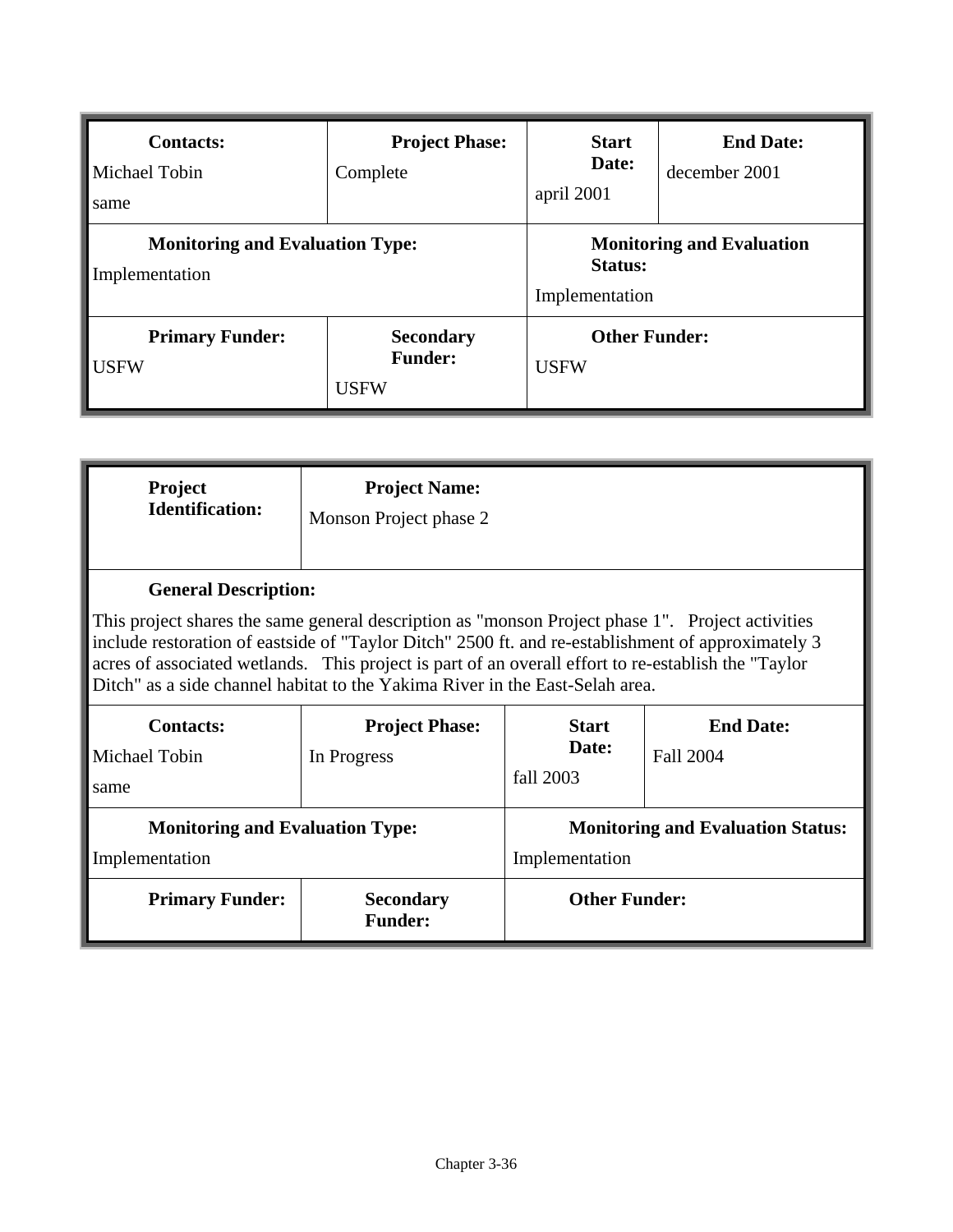| Project<br><b>Identification:</b><br>IAC No. 00-1015D                                                                                                  | <b>Project Name:</b><br>West Valley Community Park-Wide Hollow Creek Restoration |                                                                      |                              |
|--------------------------------------------------------------------------------------------------------------------------------------------------------|----------------------------------------------------------------------------------|----------------------------------------------------------------------|------------------------------|
| <b>General Description:</b><br>Channel reconfiguration; dike removal; plant removal; revegetation; success monitoring; education;<br>site maintenance. |                                                                                  |                                                                      |                              |
| <b>Contacts:</b><br>David C. Veley<br><b>Richard Visser</b>                                                                                            | <b>Project Phase:</b><br>Complete                                                | <b>Start</b><br>Date:<br>04/03/00                                    | <b>End Date:</b><br>10/31/03 |
| <b>Monitoring and Evaluation Type:</b><br>Implementation                                                                                               |                                                                                  | <b>Monitoring and Evaluation</b><br><b>Status:</b><br>Implementation |                              |
| <b>Primary Funder:</b><br><b>IAC-SRFB</b>                                                                                                              | <b>Secondary</b><br><b>Funder:</b><br><b>IAC-SRFB</b>                            | <b>Other Funder:</b><br><b>IAC-SRFB</b>                              |                              |

| Project<br><b>Identification:</b><br>$\textcolor{red}{\textbf{\textcolor{blue}{\textbf{CCWF}}}$ Grant # G0100193 | <b>Project Name:</b><br>Yakima River Floodplain Mining Impact Study |
|------------------------------------------------------------------------------------------------------------------|---------------------------------------------------------------------|
|                                                                                                                  |                                                                     |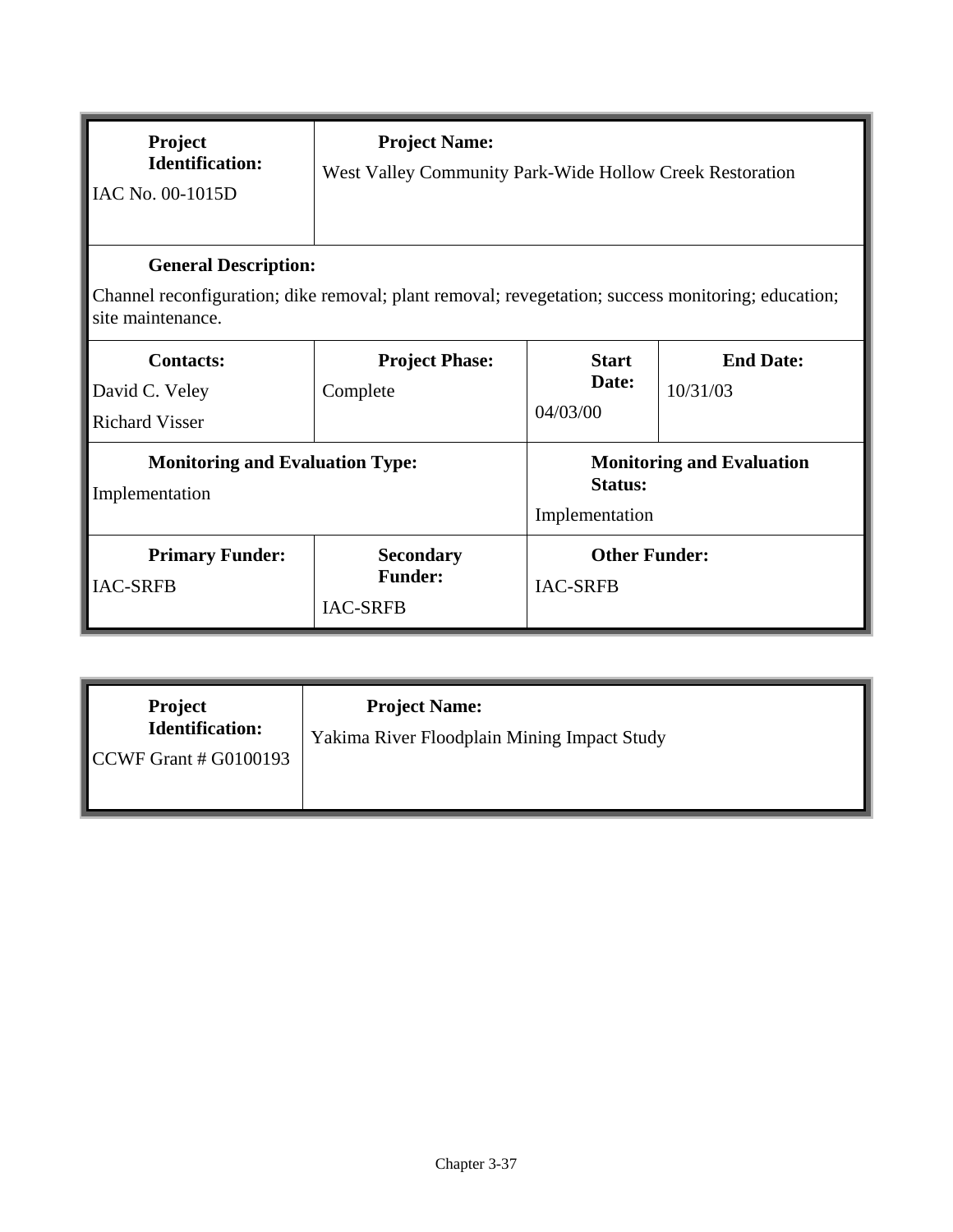The goal of the Yakima River Floodplain Mining Impact Study was to identify impacts and degree of impacts that sand and gravel mines have on geomorphic flood plain ecosystems throughout the Yakima River continuum. Physical characteristics of the mine sites (i.e. connected/not connected to the river, deep/shallow, far/near to river) were compared using the data that was collected. The study included the following areas of investigation:

Fish assemblage study inside the gravel pits and in the river adjacent to the pits; the control and downstream analysis and pit usage of benthic macroinvertebrates; water temperature analysis upstream, downstream and in gravel pits; geomorphic analysis and bathymetry of gravel pits, including sediment sampling; and, historic location and use of gravel pits.

Ten floodplain mines were selected for complete investigations of fish assemblage, benthic macroinvertebrates, water temperature, bathymetry, sediment sampling and geomorphic analysis. Sites monitored ranged from Cle Elum to Richland on the main stem Yakima River.

| <b>Contacts:</b>                                                                                                     | <b>Project Phase:</b>                                                                                                            | <b>Start</b>                                                                                   | <b>End Date:</b> |
|----------------------------------------------------------------------------------------------------------------------|----------------------------------------------------------------------------------------------------------------------------------|------------------------------------------------------------------------------------------------|------------------|
| Pat Irle                                                                                                             | Complete                                                                                                                         | Date:                                                                                          | 4-22-2004        |
| <b>Kelly Clark</b>                                                                                                   |                                                                                                                                  | $11 - 1 - 2001$                                                                                |                  |
| <b>Monitoring and Evaluation Type:</b><br>value                                                                      |                                                                                                                                  | <b>Monitoring and Evaluation</b><br>Status:<br>value                                           |                  |
| <b>Primary Funder:</b><br><b>Washington State</b><br>Department of Ecology,<br><b>Centennial Clean Water</b><br>Fund | <b>Secondary</b><br><b>Funder:</b><br><b>Washington State</b><br>Department of Ecology,<br><b>Centennial Clean Water</b><br>Fund | <b>Other Funder:</b><br>Washington State Department of Ecology,<br>Centennial Clean Water Fund |                  |

| <b>Project</b><br>Identification: | <b>Project Name:</b><br>Yakima River Basin Water Enhancement Project |  |
|-----------------------------------|----------------------------------------------------------------------|--|
|-----------------------------------|----------------------------------------------------------------------|--|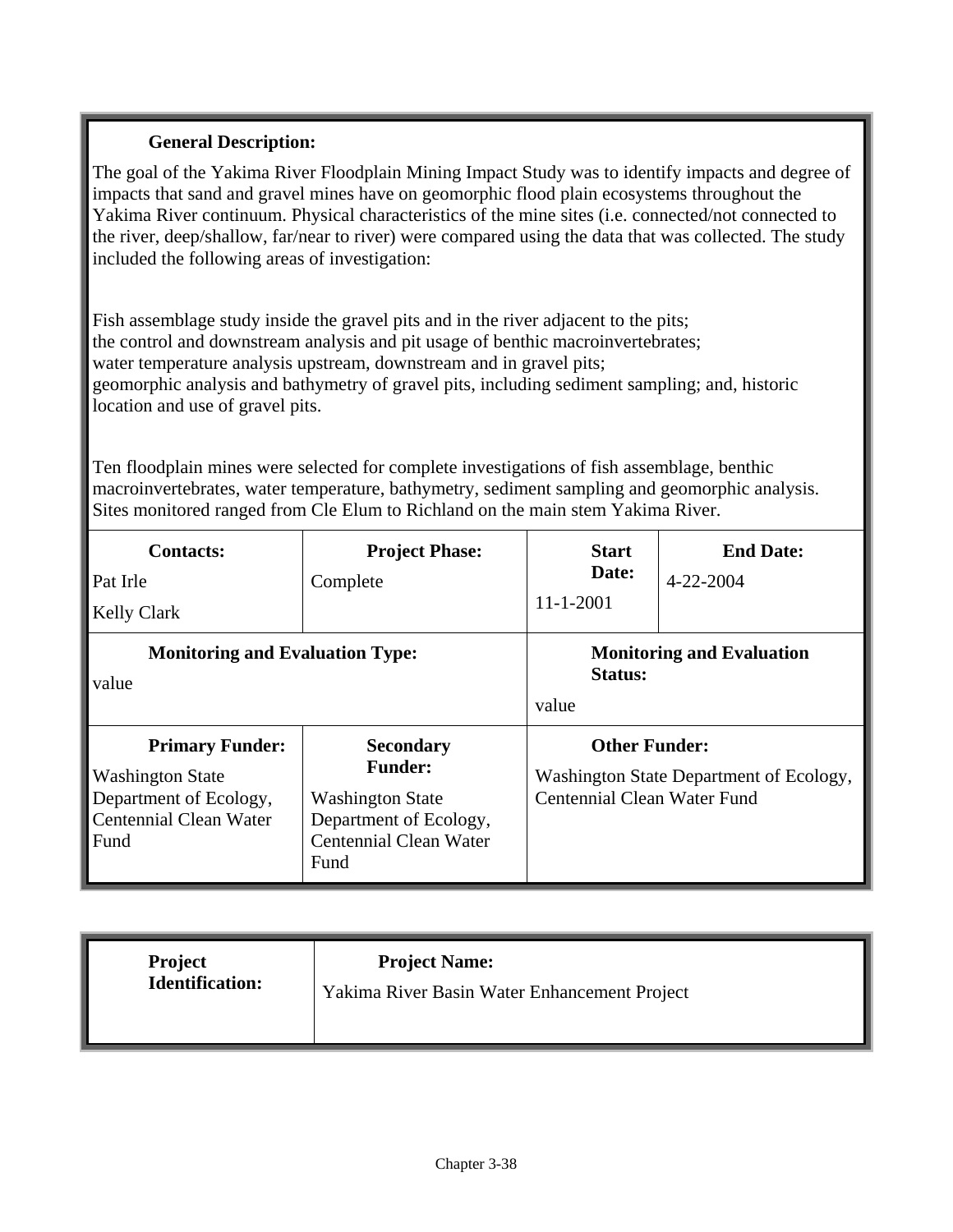| <b>General Description:</b><br>Water conservation and water and land acquisition |                                                   |                                     |                                  |
|----------------------------------------------------------------------------------|---------------------------------------------------|-------------------------------------|----------------------------------|
| <b>Contacts:</b><br>Jim Esget                                                    | <b>Project Phase:</b><br>In Progress              | <b>Start</b><br>Date:<br>01/10/94   | <b>End Date:</b>                 |
| <b>Monitoring and Evaluation Type:</b><br>Implementation                         |                                                   | <b>Status:</b><br>Implementation    | <b>Monitoring and Evaluation</b> |
| <b>Primary Funder:</b><br>Reclamation                                            | <b>Secondary</b><br><b>Funder:</b><br>Reclamation | <b>Other Funder:</b><br>Reclamation |                                  |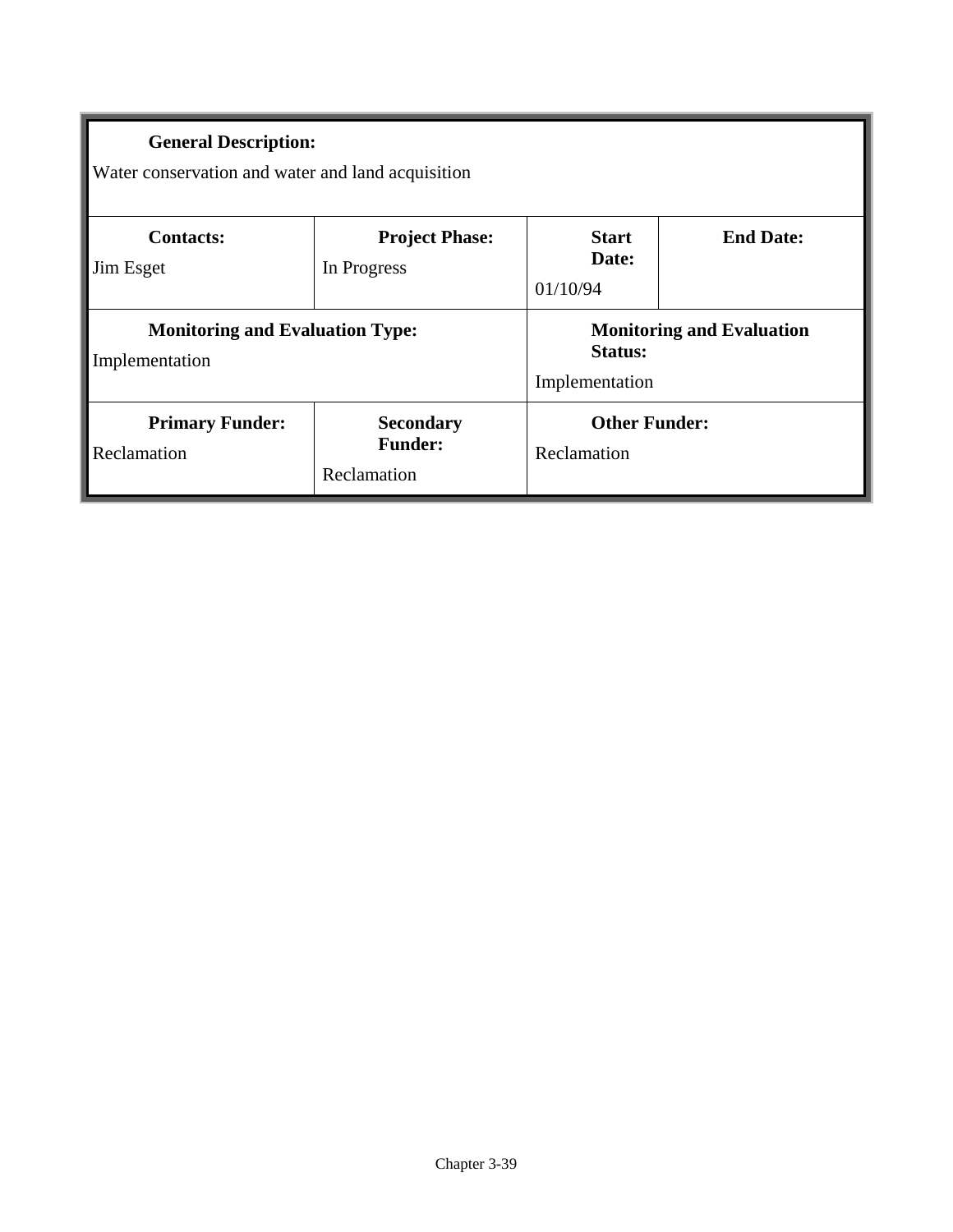| Acronyms      | Agency, Group etc                                         |
|---------------|-----------------------------------------------------------|
| <b>BCD</b>    | <b>Benton Conservation District</b>                       |
| <b>BPA</b>    | <b>Bonneville Power Company</b>                           |
| <b>BIA</b>    | <b>Bureau of Indian Affairs</b>                           |
| <b>BLM</b>    | <b>Bureau of Land Management</b>                          |
| <b>CCP</b>    | <b>Cascade Conservation</b><br>Partnership                |
| <b>CCWF</b>   | Centennial Clean Water Fund                               |
| <b>CWA</b>    | <b>Clean Water Act</b>                                    |
| <b>CRITFC</b> | Columbia River Inter-Tribal Fish<br>Commission            |
| <b>CREP</b>   | <b>Conservation Reserve</b><br><b>Enhancement Program</b> |
| <b>DOE</b>    | Department of Ecology                                     |
| <b>DOE</b>    | Department of Ecology                                     |
| <b>DNR</b>    | Department of Natural Resources                           |
| <b>EWC</b>    | <b>Ellensburg Water Company</b>                           |
| <b>FSA</b>    | Farm Service Agency                                       |
| <b>FCZD</b>   | <b>Flood Control Zone District</b>                        |
| <b>FNAWS</b>  | <b>Foundation for North American</b><br>Wild Sheep        |
| <b>KCCD</b>   | Kittitas County Conservation<br><b>District</b>           |
| <b>KCWP</b>   | Kittitas County Water Purveyors                           |
| <b>MCFEG</b>  | Mid Columbia Fisheries<br><b>Enhancement Group</b>        |
| <b>MDF</b>    | <b>Mule Deer Foundation</b>                               |
| <b>NMFS</b>   | <b>National Marine Fisheries Service</b>                  |
| NOAA          | National Oceanic and                                      |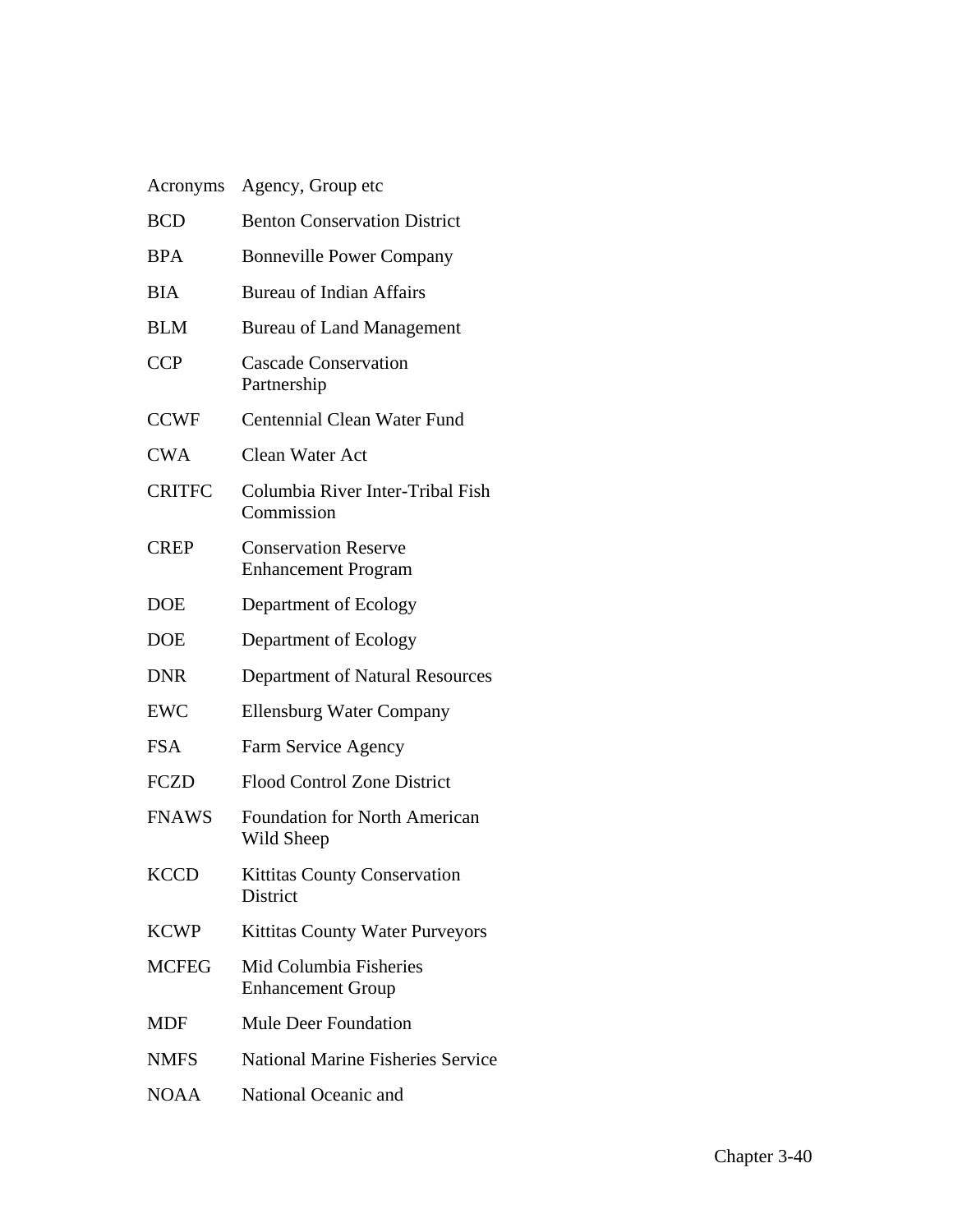Atmospheric Administration

| <b>NWTF</b>         | <b>National Wild Turkey Federation</b>                                      |
|---------------------|-----------------------------------------------------------------------------|
| <b>NRCS</b>         | <b>Natural Resource Conservation</b><br>Service                             |
| <b>NAWCA</b>        | <b>North American Wetlands</b><br><b>Conservation Act</b>                   |
| <b>NYCD</b>         | North Yakima Conservation<br><b>District</b>                                |
| <b>PNNL</b>         | <b>Pacific Northwest National</b><br>Laboratory                             |
| <b>RFEG</b>         | <b>Regional Fisheries Enhancement</b><br>Group                              |
| RC&D                | <b>Resource Conservation and</b><br>Development                             |
| <b>RMEF</b>         | <b>Rocky Mountain Elk Foundation</b>                                        |
| <b>RSBOJC</b>       | Roza Sunnyside Board of Joint<br>Control                                    |
| <b>SRFB</b>         | <b>Salmon Recovery Funding Board</b>                                        |
| <b>SCW RC</b><br>&D | South Central Washington<br><b>Resource Conservation and</b><br>Development |
| <b>USBR</b>         | United States Bureau of<br>Reclamation                                      |
| <b>USBR</b>         | United States Bureau of<br>Reclamation                                      |
| <b>USFWS</b>        | <b>United States Fish and Wildlife</b><br>Service                           |
| <b>USGS</b>         | <b>United States Geological Society</b>                                     |
| <b>USFS</b>         | <b>Unites States Forrest Service</b>                                        |
| <b>WSCC</b>         | <b>Washington State Conservation</b><br>Commission                          |
| <b>WDFW</b>         | Washington Department of Fish<br>and Wildlife                               |
| <b>WSDA</b>         | <b>Washington State Department of</b>                                       |